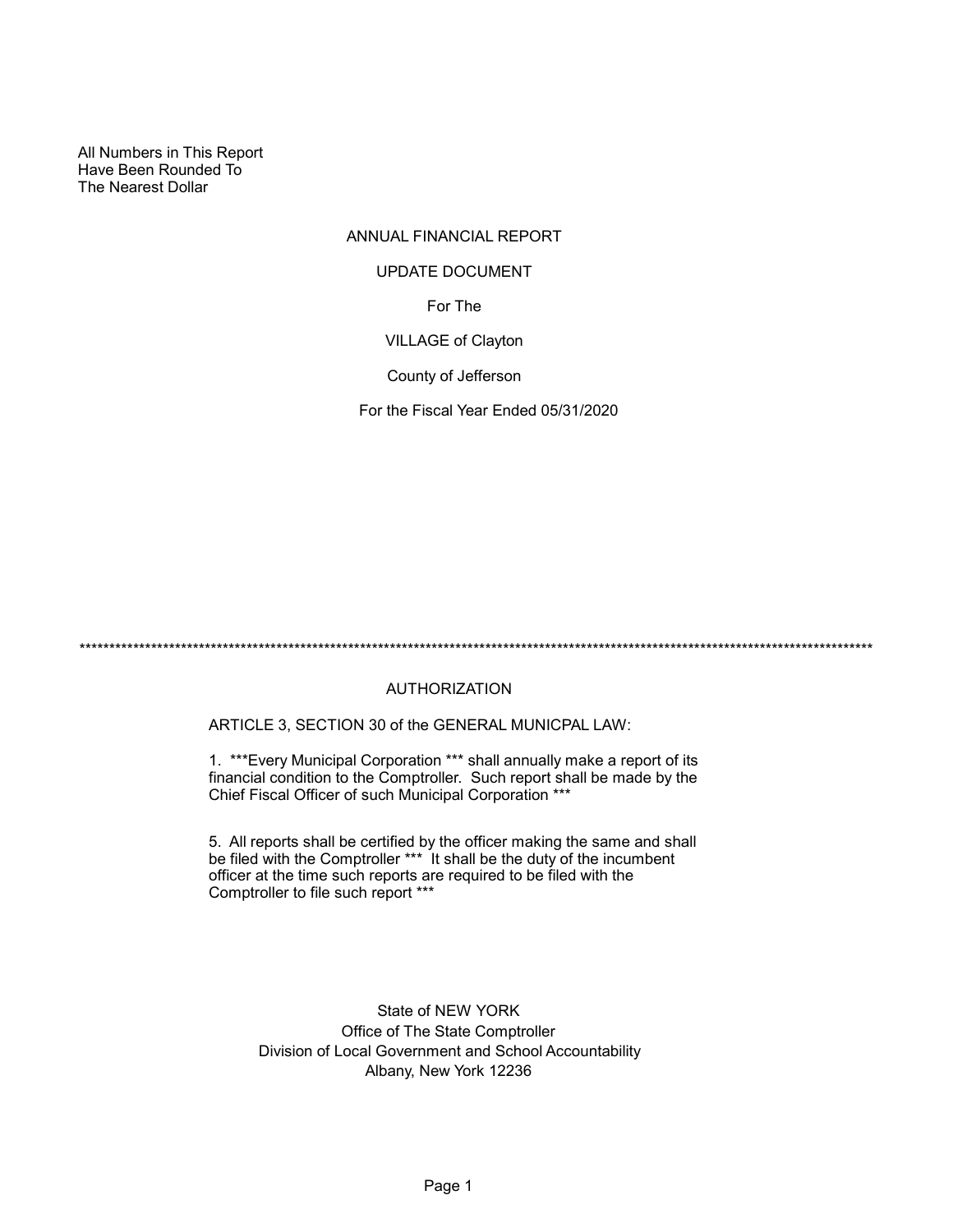## VILLAGE OF Clayton

## \*\*\* FINANCIAL SECTION \*\*\*

Financial Information for the following funds and account groups are included in the Annual Financial Report filed by your government for the fiscal year ended 2019 and has been used by the OSC as the basis for preparing this update document for the fiscal year ended 2020:

> (A) GENERAL (FX) WATER (G) SEWER (H) CAPITAL PROJECTS (K) GENERAL FIXED ASSETS (L) LIBRARY (TA) AGENCY (W) GENERAL LONG-TERM DEBT

All amounts included in this update document for 2019 represent data filed by your government with OSC as reviewed and adjusted where necessary.

## \*\*\* SUPPLEMENTAL SECTION \*\*\*

The Supplemental Section includes the following sections:

- 1) Statement of Indebtedness
- 2) Schedule of Time Deposits and Investments
- 3) Bank Reconciliation
- 4) Local Government Questionnaire
- 5) Schedule of Employee and Retiree Benefits
- 6) Schedule of Energy Costs and Consumption

All numbers in this report will be rounded to the nearest dollar.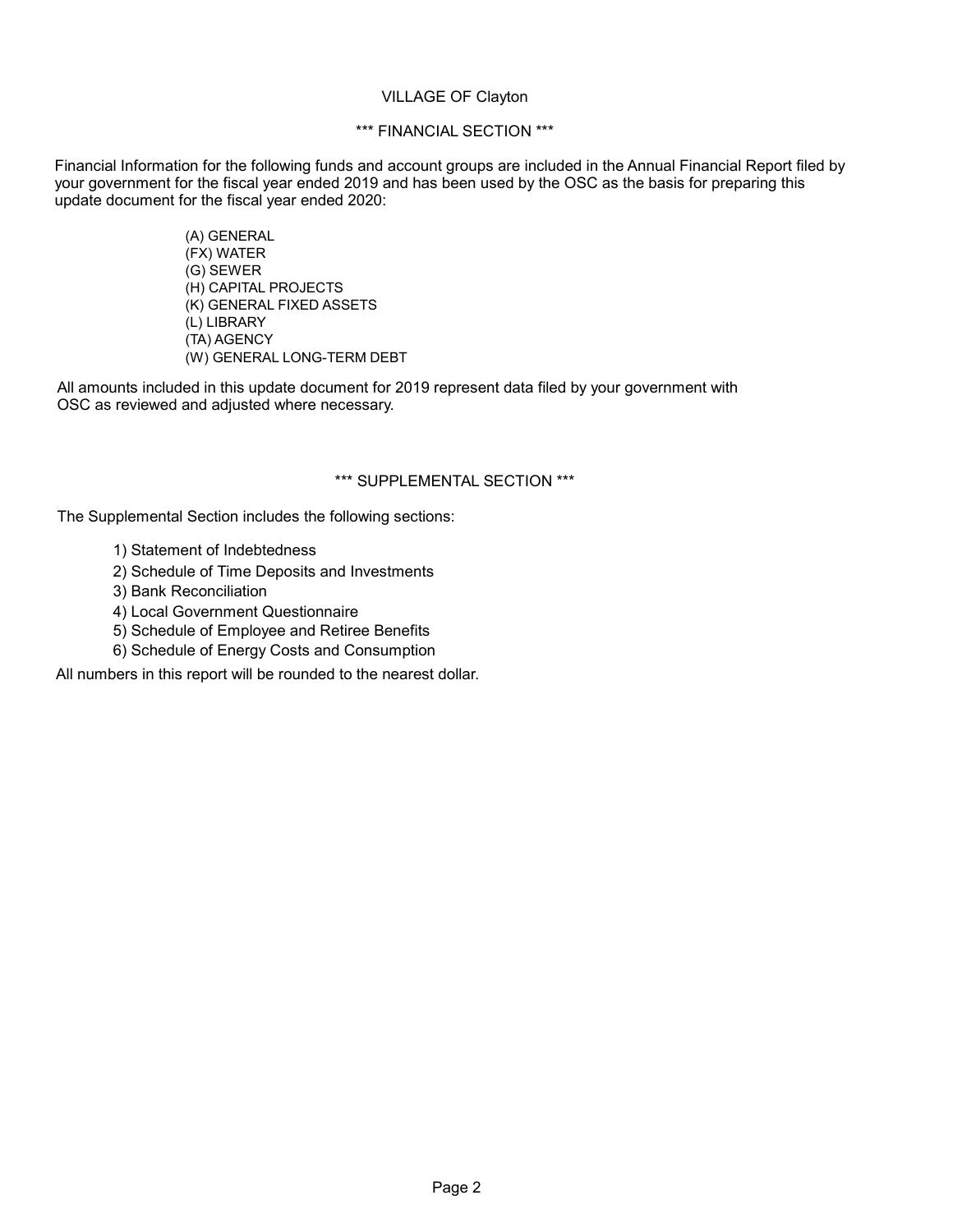(A) GENERAL

| <b>Code Description</b>                                | 2019    | EdpCode | 2020         |
|--------------------------------------------------------|---------|---------|--------------|
| <b>Assets</b>                                          |         |         |              |
| Cash                                                   | 81,952  | A200    | 396,847      |
| Cash In Time Deposits                                  |         | A201    | 41,780       |
| Petty Cash                                             | 100     | A210    | 100          |
| <b>TOTAL Cash</b>                                      | 82,052  |         | 438,727      |
| Accounts Receivable                                    | 13,122  | A380    | 24,025       |
| <b>TOTAL Other Receivables (net)</b>                   | 13,122  |         | 24,025       |
| Due From Other Funds                                   | 47,120  | A391    | 13,040       |
| <b>TOTAL Due From Other Funds</b>                      | 47,120  |         | 13,040       |
| Due From Other Governments                             | 41,539  | A440    | 7,299        |
| <b>TOTAL Due From Other Governments</b>                | 41,539  |         | 7,299        |
| Cash In Time Deposits Special Reserves                 | 115,190 | A231    |              |
| <b>TOTAL Restricted Assets</b>                         | 115,190 |         | $\mathbf{0}$ |
| <b>TOTAL Assets and Deferred Outflows of Resources</b> | 299,023 |         | 483,091      |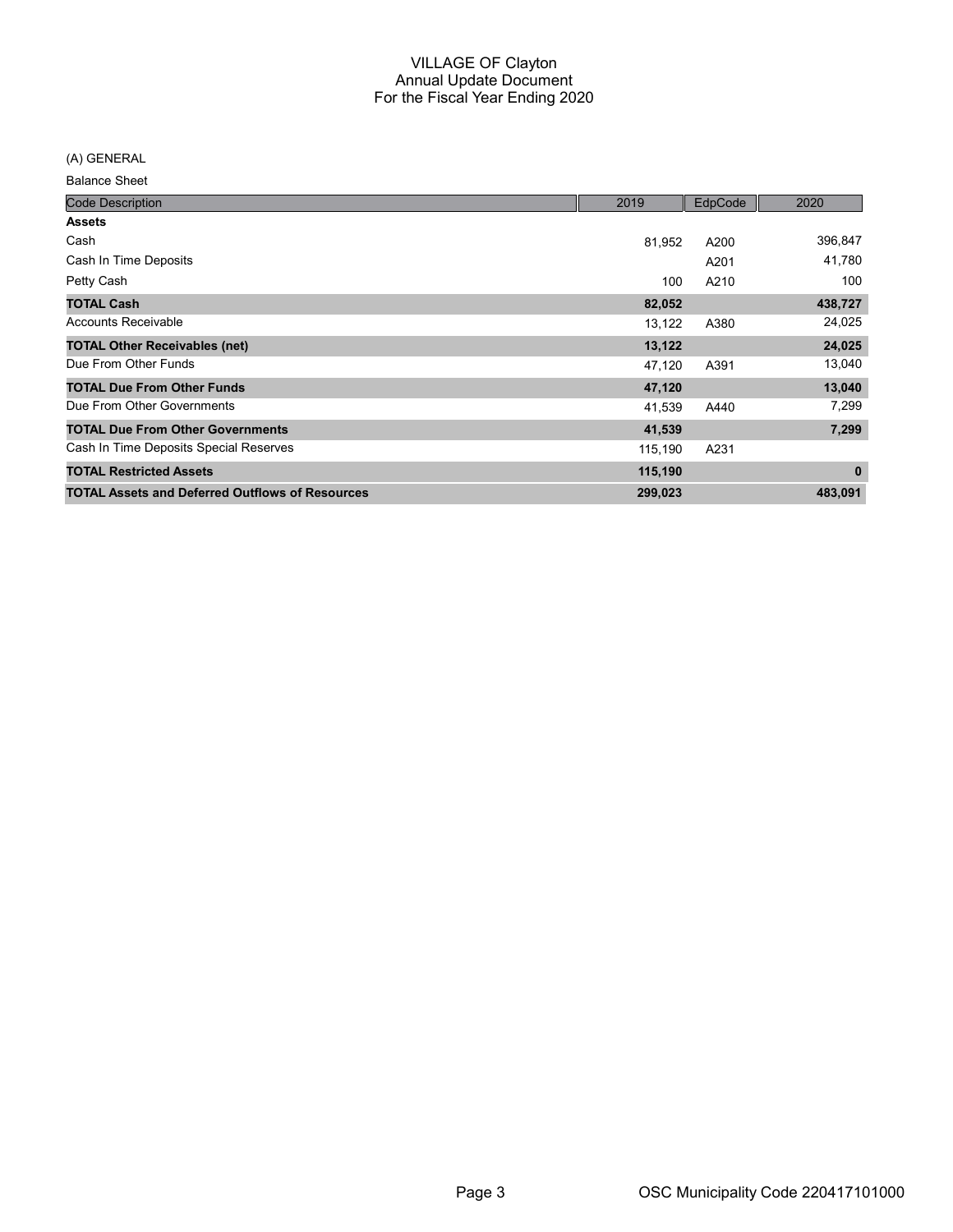## (A) GENERAL

| <b>Code Description</b>                                     | 2019     | EdpCode | 2020     |
|-------------------------------------------------------------|----------|---------|----------|
| <b>Accounts Payable</b>                                     | 15,944   | A600    | 34,655   |
| <b>TOTAL Accounts Payable</b>                               | 15,944   |         | 34,655   |
| <b>Accrued Liabilities</b>                                  | 40.147   | A601    | 13,034   |
| <b>TOTAL Accrued Liabilities</b>                            | 40,147   |         | 13,034   |
| Due To Other Funds                                          |          | A630    | 87,027   |
| <b>TOTAL Due To Other Funds</b>                             | $\bf{0}$ |         | 87,027   |
| Due To Employees' Retirement System                         | 19,938   | A637    | 20,126   |
| <b>TOTAL Due To Other Governments</b>                       | 19,938   |         | 20,126   |
| <b>TOTAL Liabilities</b>                                    | 76,029   |         | 154,842  |
| <b>Fund Balance</b>                                         |          |         |          |
| Capital Reserve                                             | 115,190  | A878    |          |
| <b>TOTAL Restricted Fund Balance</b>                        | 115,190  |         | $\bf{0}$ |
| Unassigned Fund Balance                                     | 107,804  | A917    | 328,249  |
| <b>TOTAL Unassigned Fund Balance</b>                        | 107,804  |         | 328,249  |
| <b>TOTAL Fund Balance</b>                                   | 222,994  |         | 328,249  |
| <b>TOTAL Liabilities, Deferred Inflows And Fund Balance</b> | 299,023  |         | 483,091  |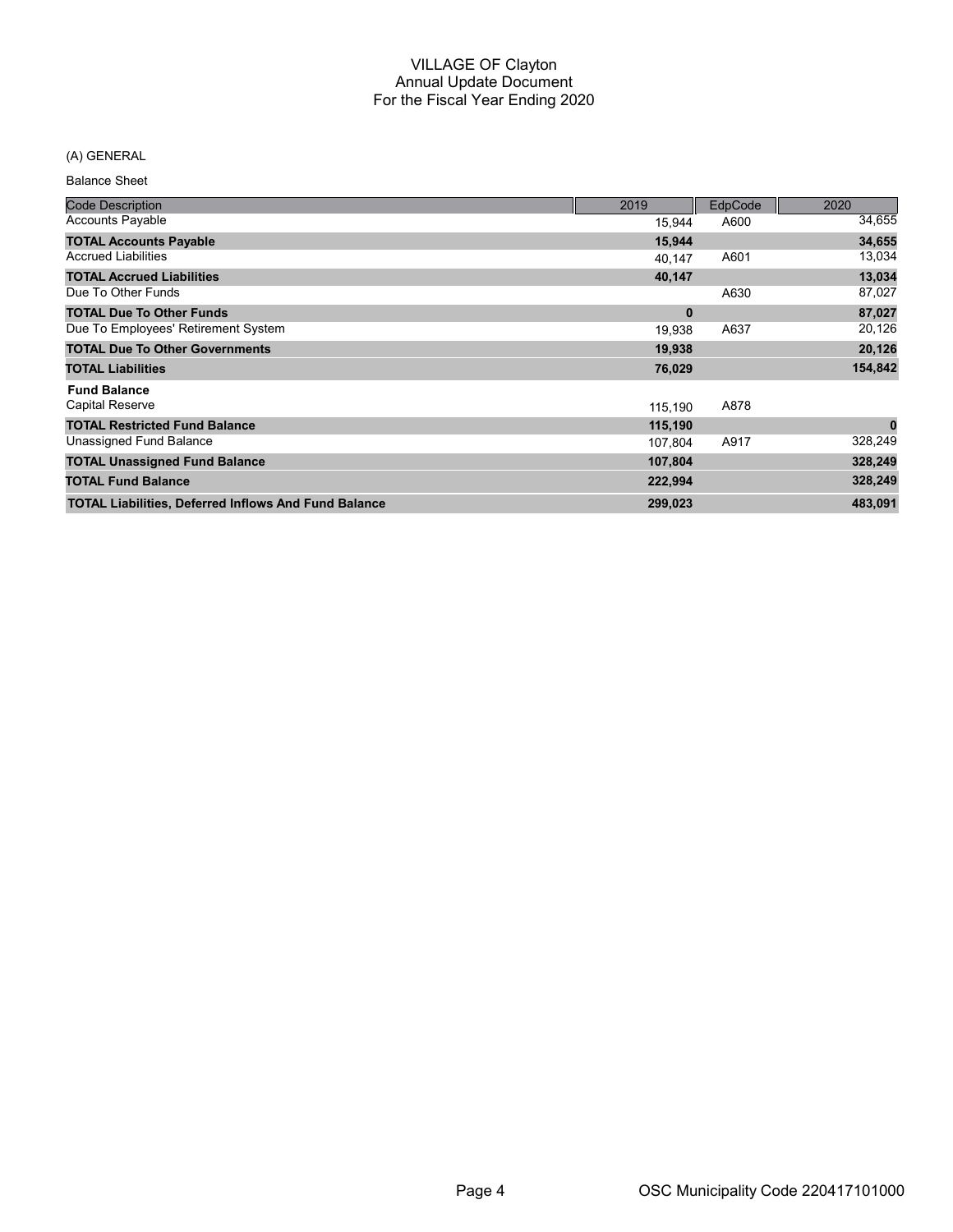(A) GENERAL

| <b>Code Description</b>                                 | 2019        | EdpCode | 2020      |
|---------------------------------------------------------|-------------|---------|-----------|
| <b>Revenues</b>                                         |             |         |           |
| <b>Real Property Taxes</b>                              | 1,275,555   | A1001   | 1,378,861 |
| <b>TOTAL Real Property Taxes</b>                        | 1,275,555   |         | 1,378,861 |
| Other Payments In Lieu of Taxes                         | 22,818      | A1081   | 22,818    |
| Interest & Penalties On Real Prop Taxes                 | 19,237      | A1090   | 21,126    |
| <b>TOTAL Real Property Tax Items</b>                    | 42,055      |         | 43,944    |
| Non Prop Tax Dist By County                             | 591,889     | A1120   | 623,871   |
| Utilities Gross Receipts Tax                            | 17,656      | A1130   | 16,845    |
| Franchises                                              | 27,061      | A1170   | 41,086    |
| <b>TOTAL Non Property Tax Items</b>                     | 636,606     |         | 681,802   |
| <b>Clerk Fees</b>                                       | 765         | A1255   | 1,679     |
| <b>Police Fees</b>                                      | 11          | A1520   | 48        |
| Parking Meter Fees Non-Taxable                          | 51,012      | A1741   | 47,290    |
| Other Culture & Recreation Income                       | 42,852      | A2089   | 58,276    |
| <b>Zoning Fees</b>                                      | 6,672       | A2110   | 4,783     |
| <b>Planning Board Fees</b>                              | 840         | A2115   | 530       |
| <b>TOTAL Departmental Income</b>                        | 102,152     |         | 112,606   |
| General Services, Inter Government                      | 20,011      | A2210   | 5,209     |
| Snow Removal Services, Other Govts                      | 21,594      | A2302   | 50        |
| <b>TOTAL Intergovernmental Charges</b>                  | 41,605      |         | 5,259     |
| Interest And Earnings                                   | 664         | A2401   | 1,417     |
| <b>TOTAL Use of Money And Property</b>                  | 664         |         | 1,417     |
| Games of Chance                                         | 75          | A2530   | 75        |
| Licenses, Other                                         |             | A2545   |           |
| <b>Public Safety Permits</b>                            | 200         | A2550   | 200       |
| <b>Street Opening Permits</b>                           | 100         | A2560   |           |
| <b>TOTAL Licenses And Permits</b>                       | 375         |         | 275       |
| <b>Fines And Forfeited Bail</b>                         | 2,354       | A2610   | 11,892    |
| <b>TOTAL Fines And Forfeitures</b>                      | 2,354       |         | 11,892    |
| Sales of Equipment                                      |             | A2665   | 1,278     |
| <b>TOTAL Sale of Property And Compensation For Loss</b> | $\mathbf 0$ |         | 1,278     |
| Refunds of Prior Year's Expenditures                    | 6,889       | A2701   | 4,608     |
| <b>Gifts And Donations</b>                              | 3,892       | A2705   | 6,446     |
| Premium On Obligations                                  | 3,938       | A2710   |           |
| Unclassified (specify)                                  | 108         | A2770   | 4,461     |
| <b>TOTAL Miscellaneous Local Sources</b>                | 14,827      |         | 15,515    |
| Interfund Revenues                                      | 116,760     | A2801   | 143,870   |
| <b>TOTAL Interfund Revenues</b>                         | 116,760     |         | 143,870   |
| St Aid, Revenue Sharing                                 | 12,088      | A3001   | 12,088    |
| St Aid, Mortgage Tax                                    | 17,912      | A3005   | 6,580     |
| St Aid, Other Public Safety                             | 3,147       | A3389   |           |
| St Aid, Consolidated Highway Aid                        | 41,267      | A3501   | 65,037    |
| St Aid - Other Home And Community Service               | 18,884      | A3989   |           |
| <b>TOTAL State Aid</b>                                  | 93,298      |         | 83,705    |
| <b>TOTAL Revenues</b>                                   | 2,326,251   |         | 2,480,424 |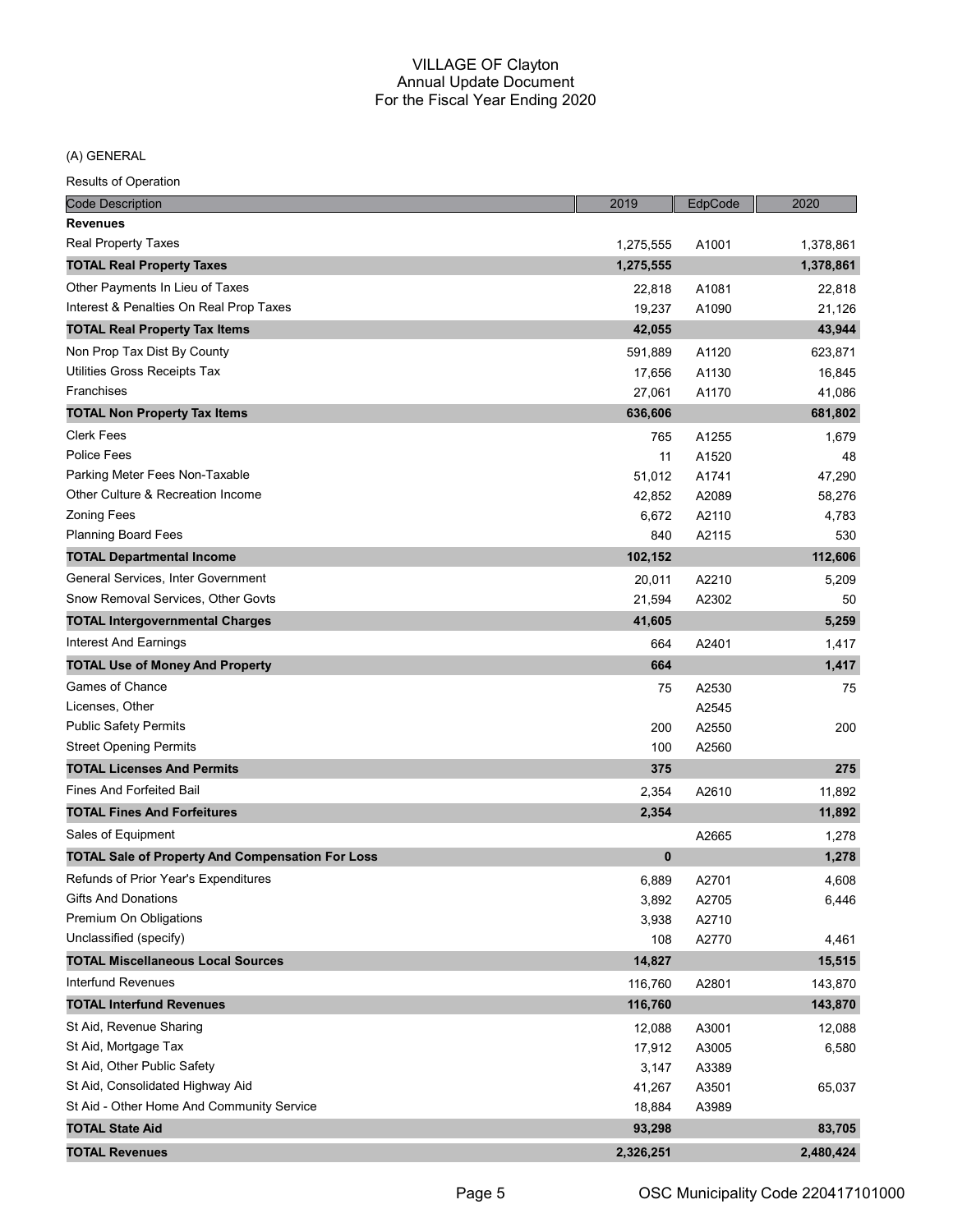(A) GENERAL

| <b>Results of Operation</b>                    |           |         |           |
|------------------------------------------------|-----------|---------|-----------|
| Code Description                               | 2019      | EdpCode | 2020      |
| <b>Other Sources</b>                           |           |         |           |
| Interfund Transfers                            |           | A5031   |           |
| <b>TOTAL Interfund Transfers</b>               |           | 0       | 0         |
| <b>TOTAL Other Sources</b>                     |           | 0       | 0         |
| <b>TOTAL Detail Revenues And Other Sources</b> | 2,326,251 |         | 2,480,424 |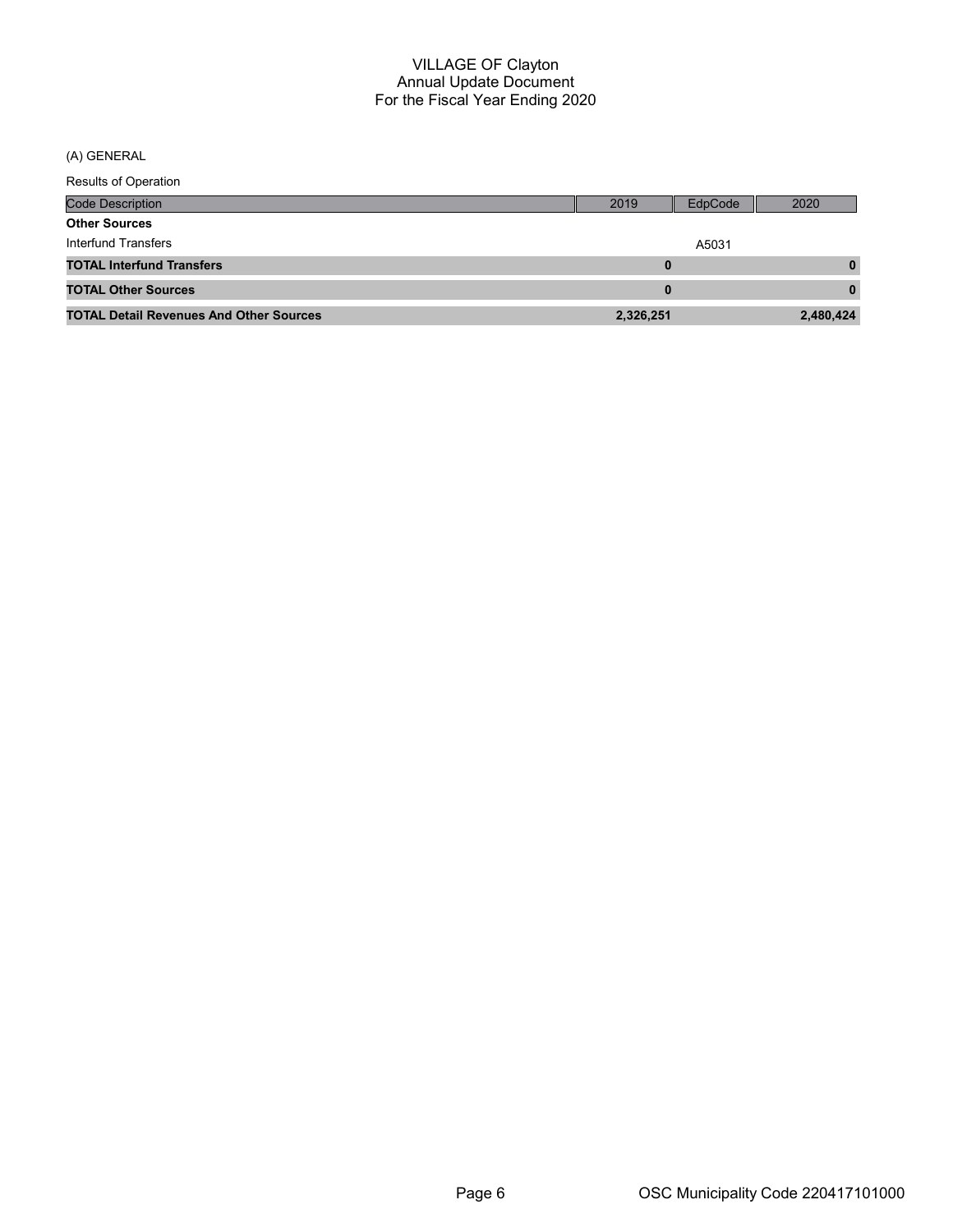(A) GENERAL

| <b>Code Description</b>                 | 2019        | EdpCode | 2020           |
|-----------------------------------------|-------------|---------|----------------|
| <b>Expenditures</b>                     |             |         |                |
| Legislative Board, Pers Serv            | 11,144      | A10101  | 8,250          |
| Legislative Board, Contr Expend         | 193         | A10104  | 173            |
| <b>TOTAL Legislative Board</b>          | 11,337      |         | 8,423          |
| Municipal Court, Pers Serv              | 7,477       | A11101  | 6,008          |
| Municipal Court, Contr Expend           | 10,803      | A11104  | 10,741         |
| <b>TOTAL Municipal Court</b>            | 18,280      |         | 16,749         |
| Mayor, Pers Serv                        | 5,431       | A12101  | 4,173          |
| Mayor, Contr Expend                     | 50          | A12104  | 50             |
| <b>TOTAL Mayor</b>                      | 5,481       |         | 4,223          |
| Auditor, Contr Expend                   |             | A13204  | 15,406         |
| <b>TOTAL Auditor</b>                    | $\pmb{0}$   |         | 15,406         |
| Treasurer, Pers Serv                    | 126,229     | A13251  | 87,763         |
| Treasurer, Contr Expend                 | 66,852      | A13254  | 79,674         |
| <b>TOTAL Treasurer</b>                  | 193,081     |         | 167,437        |
| Fiscal Agents Fees, Contr Expend        |             | A13804  | 4,146          |
| <b>TOTAL Fiscal Agents Fees</b>         | $\bf{0}$    |         | 4,146          |
| Law, Contr Expend                       | 15,292      | A14204  | 32,374         |
| <b>TOTAL Law</b>                        | 15,292      |         | 32,374         |
| Records Mgmt, Contr Expend              | 107         | A14604  | 145            |
| <b>TOTAL Records Mgmt</b>               | 107         |         | 145            |
| Buildings, Pers Serv                    | 1,391       | A16201  | 3,076          |
| Buildings, Equip & Cap Outlay           |             | A16202  |                |
| Buildings, Contr Expend                 | 26,988      | A16204  | 24,182         |
| <b>TOTAL Buildings</b>                  | 28,379      |         | 27,258         |
| Unallocated Insurance, Contr Expend     | 25,700      | A19104  | 26,126         |
| <b>TOTAL Unallocated Insurance</b>      | 25,700      |         | 26,126         |
| Municipal Assn Dues, Contr Expend       | 1,225       | A19204  | 1,225          |
| <b>TOTAL Municipal Assn Dues</b>        | 1,225       |         | 1,225          |
| Judgements And Claims, Contr Expend     |             | A19304  | 7              |
| <b>TOTAL Judgements And Claims</b>      | $\pmb{0}$   |         | $\overline{7}$ |
| Other Gen Govt Support, Contr Expend    | 9,686       | A19894  | 2,465          |
| <b>TOTAL Other Gen Govt Support</b>     | 9,686       |         | 2,465          |
| <b>TOTAL General Government Support</b> | 308,568     |         | 305,984        |
| Police, Pers Serv                       | 223,196     | A31201  | 249,931        |
| Police, Equip & Cap Outlay              | 359         | A31202  |                |
| Police, Contr Expend                    | 17,714      | A31204  | 19,681         |
| <b>TOTAL Police</b>                     | 241,269     |         | 269,612        |
| On-Street Parking, Pers Serv            | 9,588       | A33201  | 7,223          |
| On-Street Parking, Contr Expend         | 306         | A33204  |                |
| <b>TOTAL On-Street Parking</b>          | 9,894       |         | 7,223          |
| Control of Animals, Pers Serv           |             | A35101  |                |
| Control of Animals, Contr Expend        |             | A35104  |                |
| <b>TOTAL Control of Animals</b>         | $\mathbf 0$ |         | $\mathbf{0}$   |
| <b>TOTAL Public Safety</b>              | 251,163     |         | 276,835        |
| Street Admin, Pers Serv                 | 61,778      | A50101  | 65,408         |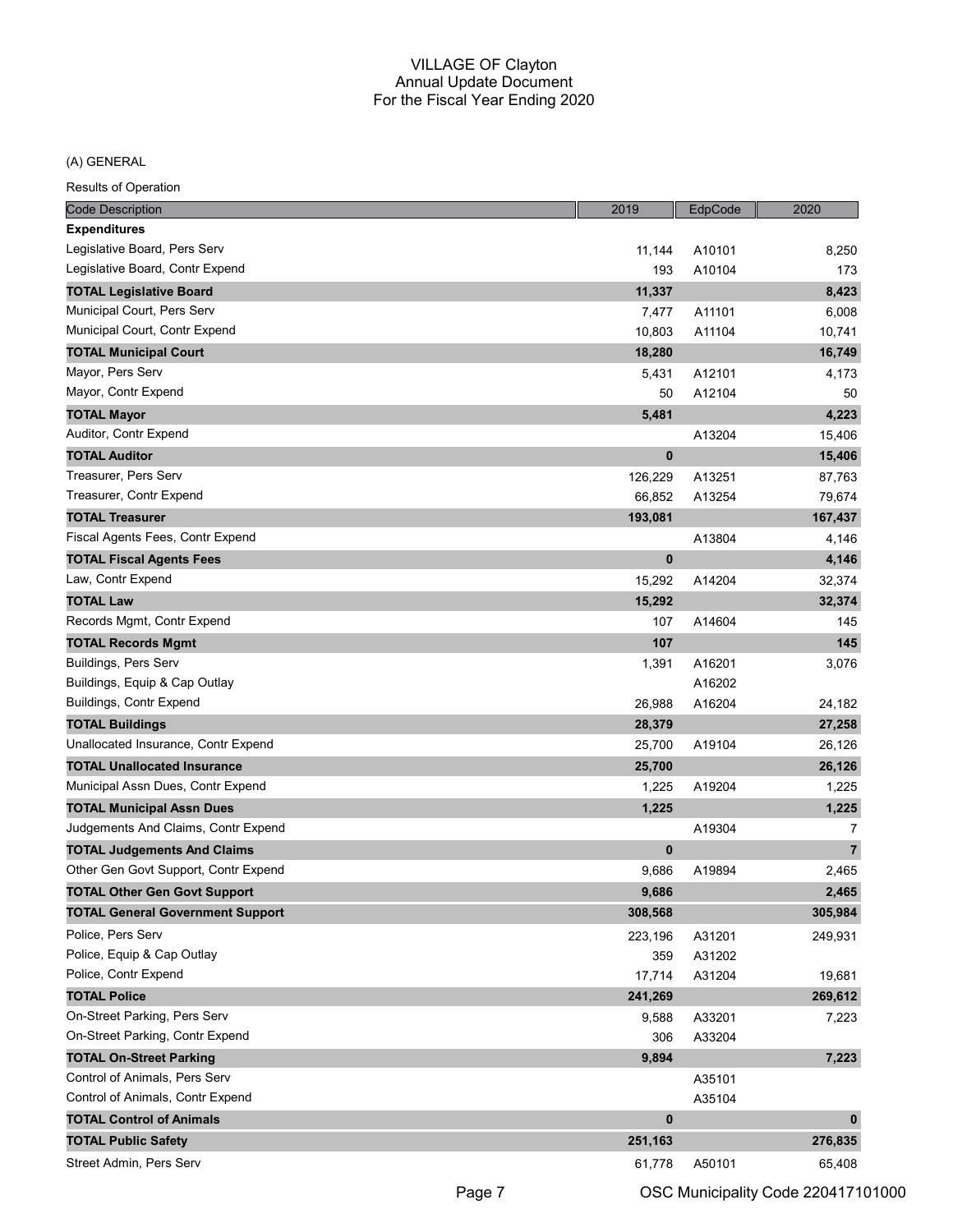(A) GENERAL

| <b>Code Description</b>                          | 2019    | EdpCode | 2020    |
|--------------------------------------------------|---------|---------|---------|
| <b>Expenditures</b>                              |         |         |         |
| Street Admin, Contr Expend                       |         | A50104  |         |
| <b>TOTAL Street Admin</b>                        | 61,778  |         | 65,408  |
| Maint of Streets, Pers Serv                      | 286,801 | A51101  | 274,010 |
| Maint of Streets, Equip & Cap Outlay             | 80,747  | A51102  | 22,453  |
| Maint of Streets, Contr Expend                   | 130,444 | A51104  | 193,120 |
| <b>TOTAL Maint of Streets</b>                    | 497,992 |         | 489,583 |
| Perm Improve Highway, Equip & Cap Outlay         | 41,267  | A51122  | 66,118  |
| <b>TOTAL Perm Improve Highway</b>                | 41,267  |         | 66,118  |
| Street Lighting, Contr Expend                    | 33,502  | A51824  | 32,102  |
| <b>TOTAL Street Lighting</b>                     | 33,502  |         | 32,102  |
| Sidewalks, Contr Expend                          | 2,854   | A54104  | 8,450   |
| <b>TOTAL Sidewalks</b>                           | 2,854   |         | 8,450   |
| <b>TOTAL Transportation</b>                      | 637,393 |         | 661,661 |
| Publicity, Contr Expend                          | 46,814  | A64104  | 46,707  |
| <b>TOTAL Publicity</b>                           | 46,814  |         | 46,707  |
| <b>TOTAL Economic Assistance And Opportunity</b> | 46,814  |         | 46,707  |
| Playgr & Rec Centers, Pers Serv                  | 5,698   | A71401  | 2,014   |
| Playgr & Rec Centers, Equip & Cap Outlay         |         | A71402  | 22,727  |
| Playgr & Rec Centers, Contr Expend               | 25,371  | A71404  | 19,612  |
| <b>TOTAL Playgr &amp; Rec Centers</b>            | 31,069  |         | 44,353  |
| Special Rec Facility, Pers Serv                  | 56,172  | A71801  | 43,878  |
| Special Rec Facility, Contr Expend               | 38,833  | A71804  | 24,169  |
| <b>TOTAL Special Rec Facility</b>                | 95,005  |         | 68,047  |
| Joint Youth Prog, Contr Expend                   | 9,000   | A73204  | 9,000   |
| <b>TOTAL Joint Youth Prog</b>                    | 9,000   |         | 9,000   |
| Historian, Pers Serv                             | 1,972   | A75101  | 1,972   |
| TOTAL Historian                                  | 1,972   |         | 1,972   |
| Adult Recreation, Contr Expend                   | 8,258   | A76204  | 8,400   |
| <b>TOTAL Adult Recreation</b>                    | 8,258   |         | 8,400   |
| <b>TOTAL Culture And Recreation</b>              | 145,304 |         | 131,772 |
| Zoning, Contr Expend                             | 41,876  | A80104  | 24,080  |
| <b>TOTAL Zoning</b>                              | 41,876  |         | 24,080  |
| Planning, Contr Expend                           | 2,334   | A80204  | 1,603   |
| <b>TOTAL Planning</b>                            | 2,334   |         | 1,603   |
| Storm Sewers, Pers Serv                          | 4,578   | A81401  | 451     |
| Storm Sewers, Contr Expend                       | 1,043   | A81404  | 851     |
| <b>TOTAL Storm Sewers</b>                        | 5,621   |         | 1,302   |
| Refuse & Garbage, Contr Expend                   | 1,472   | A81604  | 150     |
| <b>TOTAL Refuse &amp; Garbage</b>                | 1,472   |         | 150     |
| Comm Beautification, Contr Expend                | 2,636   | A85104  | 3,207   |
| <b>TOTAL Comm Beautification</b>                 | 2,636   |         | 3,207   |
| Shade Tree, Contr Expend                         | 8,375   | A85604  | 650     |
| <b>TOTAL Shade Tree</b>                          | 8,375   |         | 650     |
| <b>TOTAL Home And Community Services</b>         | 62,314  |         | 30,992  |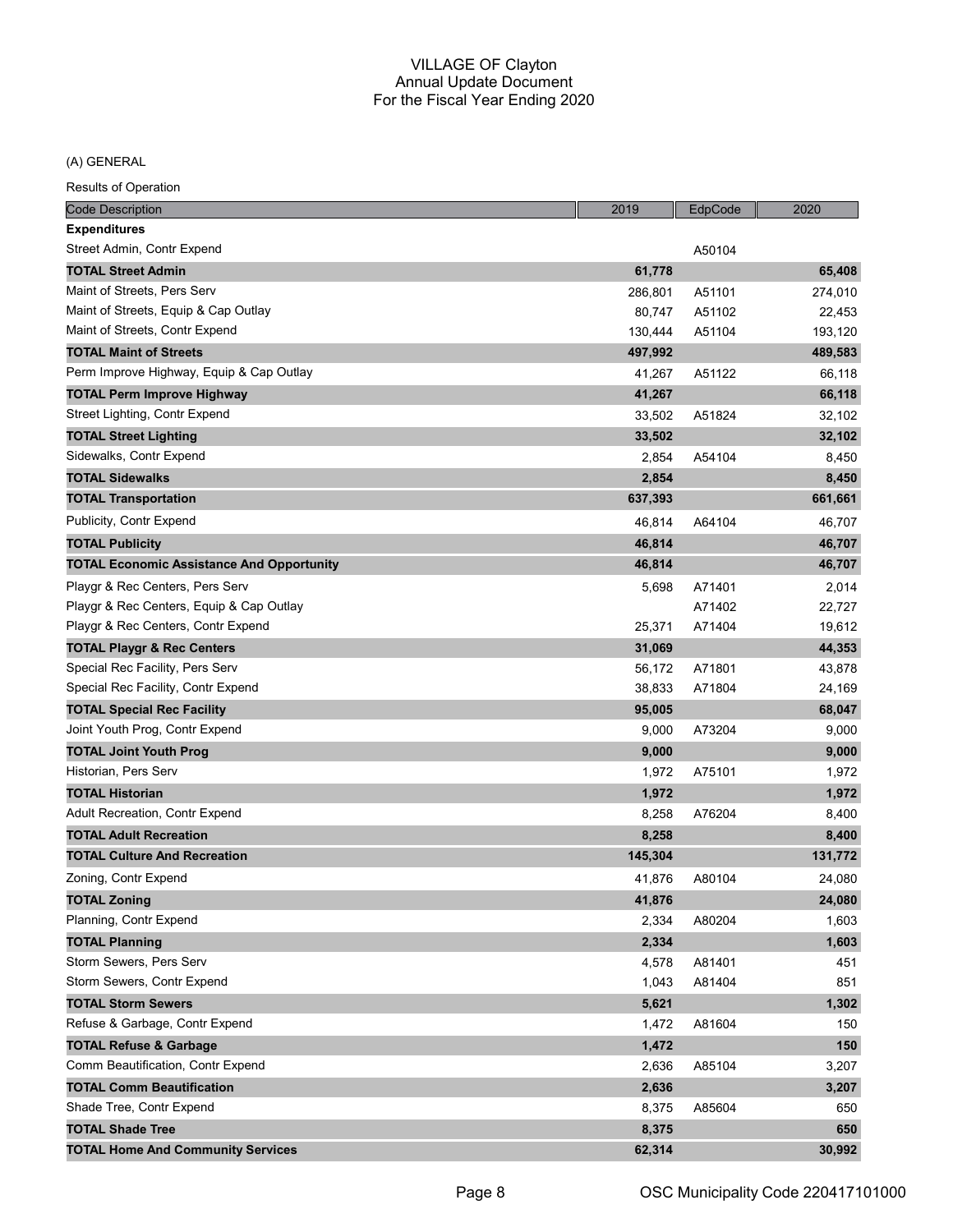## (A) GENERAL

| <b>Code Description</b>                         | 2019      | EdpCode | 2020      |
|-------------------------------------------------|-----------|---------|-----------|
| <b>Expenditures</b>                             |           |         |           |
| <b>State Retirement System</b>                  | 119.909   | A90108  | 120,945   |
| Social Security, Employer Cont                  | 59,627    | A90308  | 55,647    |
| Worker's Compensation, Empl Bnfts               | 87,784    | A90408  | 101,685   |
| Unemployment Insurance, Empl Bnfts              | 3,086     | A90508  | 32,963    |
| Disability Insurance, Empl Bnfts                |           | A90558  | 187       |
| Hospital & Medical (dental) Ins, Empl Bnft      | 263,857   | A90608  | 177,830   |
| Other Employee Benefits (spec)                  | 6,040     | A90898  | 4,399     |
| <b>TOTAL Employee Benefits</b>                  | 540,303   |         | 493,656   |
| Debt Principal, Serial Bonds                    | 100,000   | A97106  | 100,000   |
| Debt Principal, Installment Bonds               | 15,800    | A97206  |           |
| Debt Principal, Bond Anticipation Notes         | 145,600   | A97306  | 158,500   |
| Install Pur Debt, Principal                     | 30,880    | A97856  | 31,875    |
|                                                 |           |         |           |
| <b>TOTAL Debt Principal</b>                     | 292,280   |         | 290,375   |
| Debt Interest, Serial Bonds                     | 15,750    | A97107  | 12,000    |
| Debt Interest, Installment Bonds                | 4,284     | A97207  | 3,182     |
| Debt Interest, Bond Anticipation Notes          | 26,066    | A97307  | 35,197    |
|                                                 |           |         |           |
| <b>TOTAL Debt Interest</b>                      | 46,100    |         | 50,379    |
| <b>TOTAL Expenditures</b>                       | 2,330,239 |         | 2,288,361 |
| Transfers, Other Funds                          | 34,000    | A99019  | 34,000    |
| Transfers, Capital Projects Fund                |           | A99509  | 18,160    |
| <b>TOTAL Operating Transfers</b>                | 34,000    |         | 52,160    |
|                                                 |           |         |           |
| <b>TOTAL Other Uses</b>                         | 34,000    |         | 52,160    |
| <b>TOTAL Detail Expenditures And Other Uses</b> | 2,364,239 |         | 2,340,521 |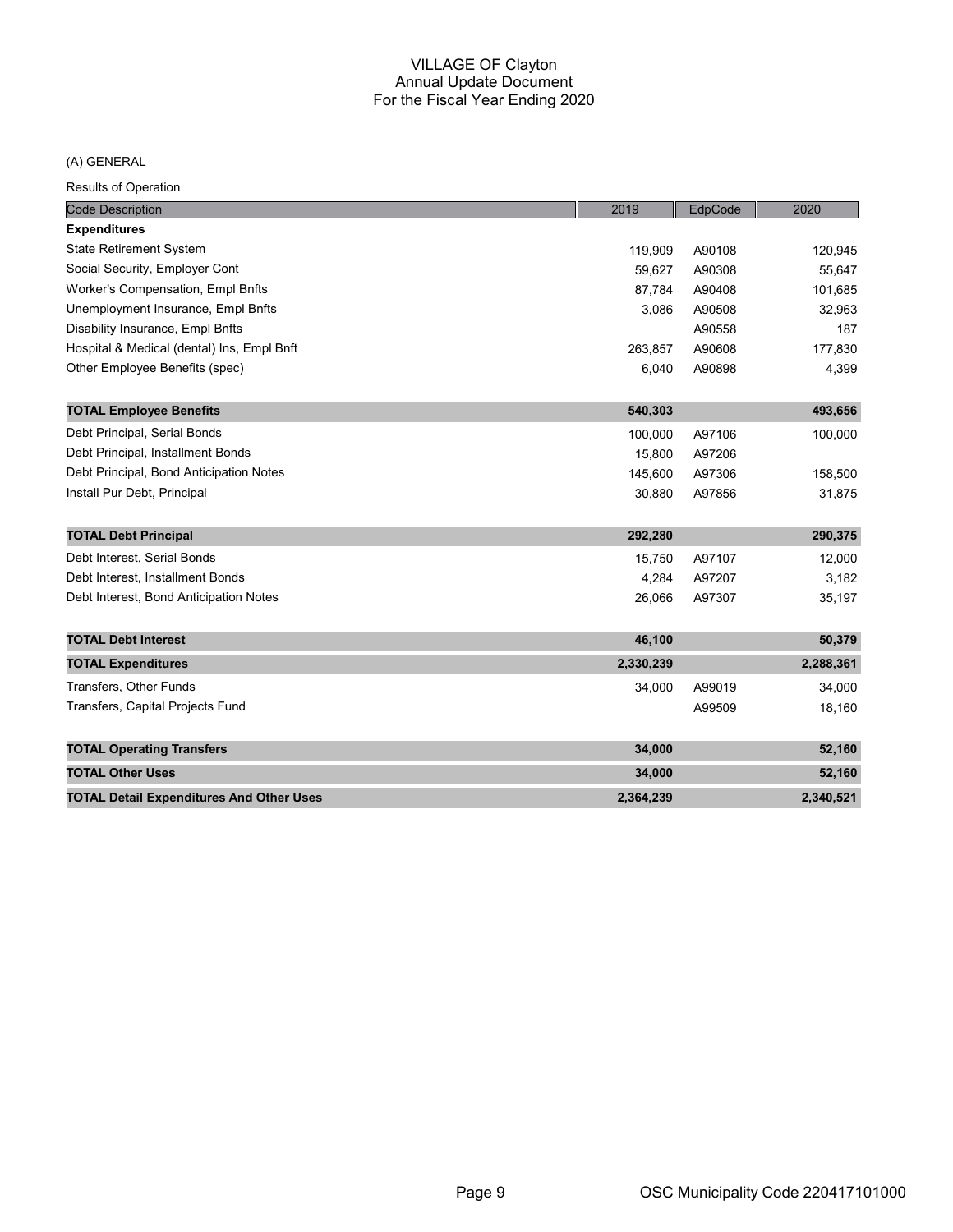(A) GENERAL

Analysis of Changes in Fund Balance

| <b>Code Description</b>                    | 2019      | EdpCode | 2020      |
|--------------------------------------------|-----------|---------|-----------|
| Analysis of Changes in Fund Balance        |           |         |           |
| <b>Fund Balance - Beginning of Year</b>    | 260.984   | A8021   | 222,994   |
| Prior Period Adj -Decrease In Fund Balance | 2         | A8015   | 34.648    |
| <b>Restated Fund Balance - Beg of Year</b> | 260.982   | A8022   | 188,346   |
| ADD - REVENUES AND OTHER SOURCES           | 2,326,251 |         | 2.480.424 |
| DEDUCT - EXPENDITURES AND OTHER USES       | 2.364.239 |         | 2.340.521 |
| <b>Fund Balance - End of Year</b>          | 222.994   | A8029   | 328.249   |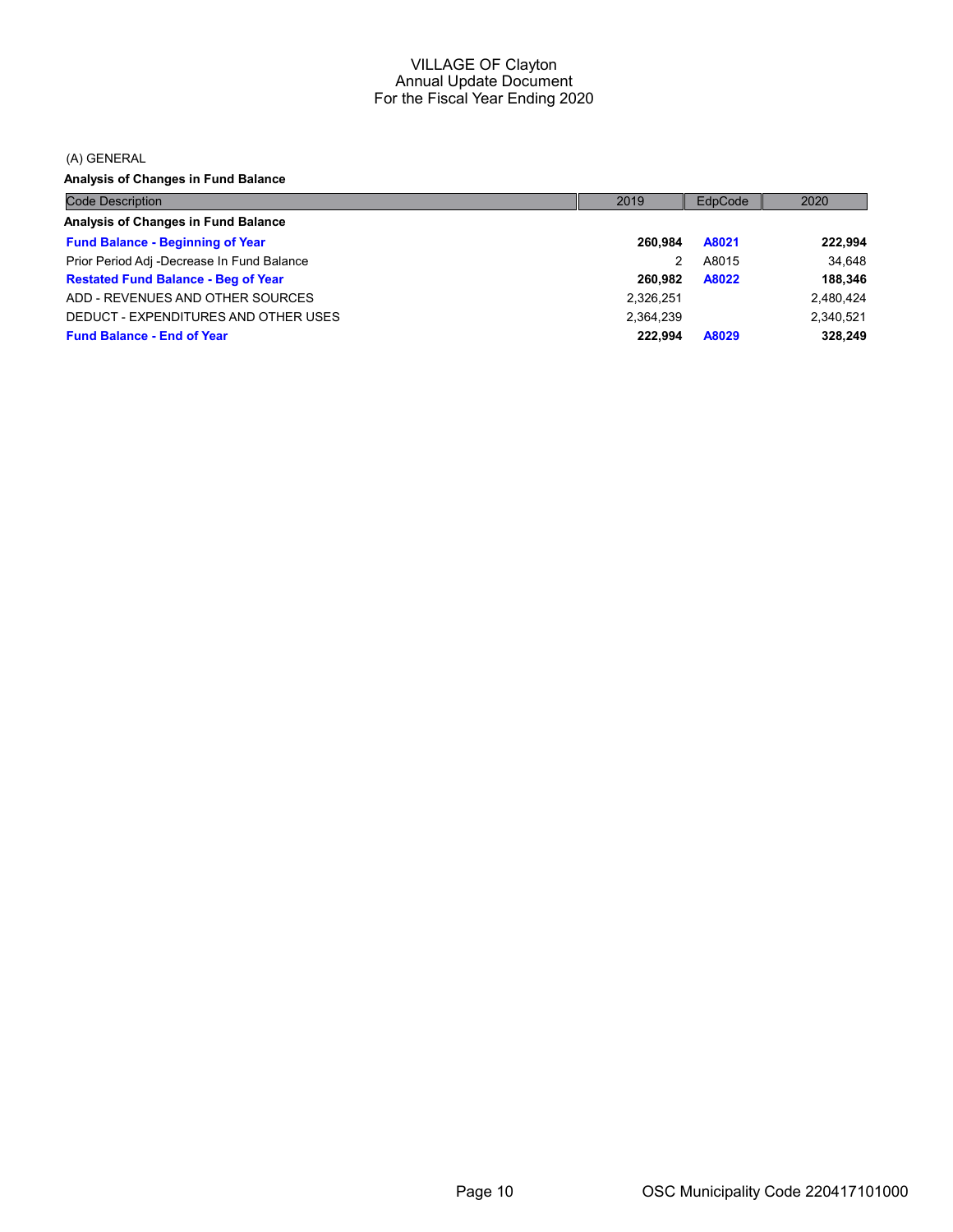## (A) GENERAL

Budget Summary

| <b>Code Description</b>                           | 2020      | EdpCode | 2021      |
|---------------------------------------------------|-----------|---------|-----------|
| <b>Estimated Revenues</b>                         |           |         |           |
| Est Rev - Real Property Taxes                     | 1,378,861 | A1049N  | 1,398,000 |
| Est Rev - Real Property Tax Items                 | 27,818    | A1099N  |           |
| Est Rev - Non Property Tax Items                  | 644,667   | A1199N  | 503,943   |
| Est Rev - Departmental Income                     | 116,600   | A1299N  | 3,050     |
| Est Rev - Intergovernmental Charges               | 27,432    | A2399N  | 40,335    |
| Est Rev - Use of Money And Property               | 50        | A2499N  | 200       |
| Est Rev - Licenses And Permits                    | 700       | A2599N  | 0         |
| Est Rev - Fines And Forfeitures                   | 7,500     | A2649N  | 6,000     |
| Est Rev - Sale of Prop And Comp For Loss          | 3,500     | A2699N  | 0         |
| Est Rev - Miscellaneous Local Sources             | 8,000     | A2799N  | 0         |
| Est Rev - Interfund Revenues                      | 103,870   | A2801N  | 44,579    |
| Est Rev - State Aid                               | 138,088   | A3099N  | 211,088   |
| <b>TOTAL Estimated Revenues</b>                   | 2,457,086 |         | 2,207,195 |
| Estimated - Interfund Transfer                    | 0         | A5031N  |           |
| <b>TOTAL Estimated Other Sources</b>              | $\bf{0}$  |         | $\bf{0}$  |
| <b>TOTAL Estimated Revenues And Other Sources</b> | 2,457,086 |         | 2,207,195 |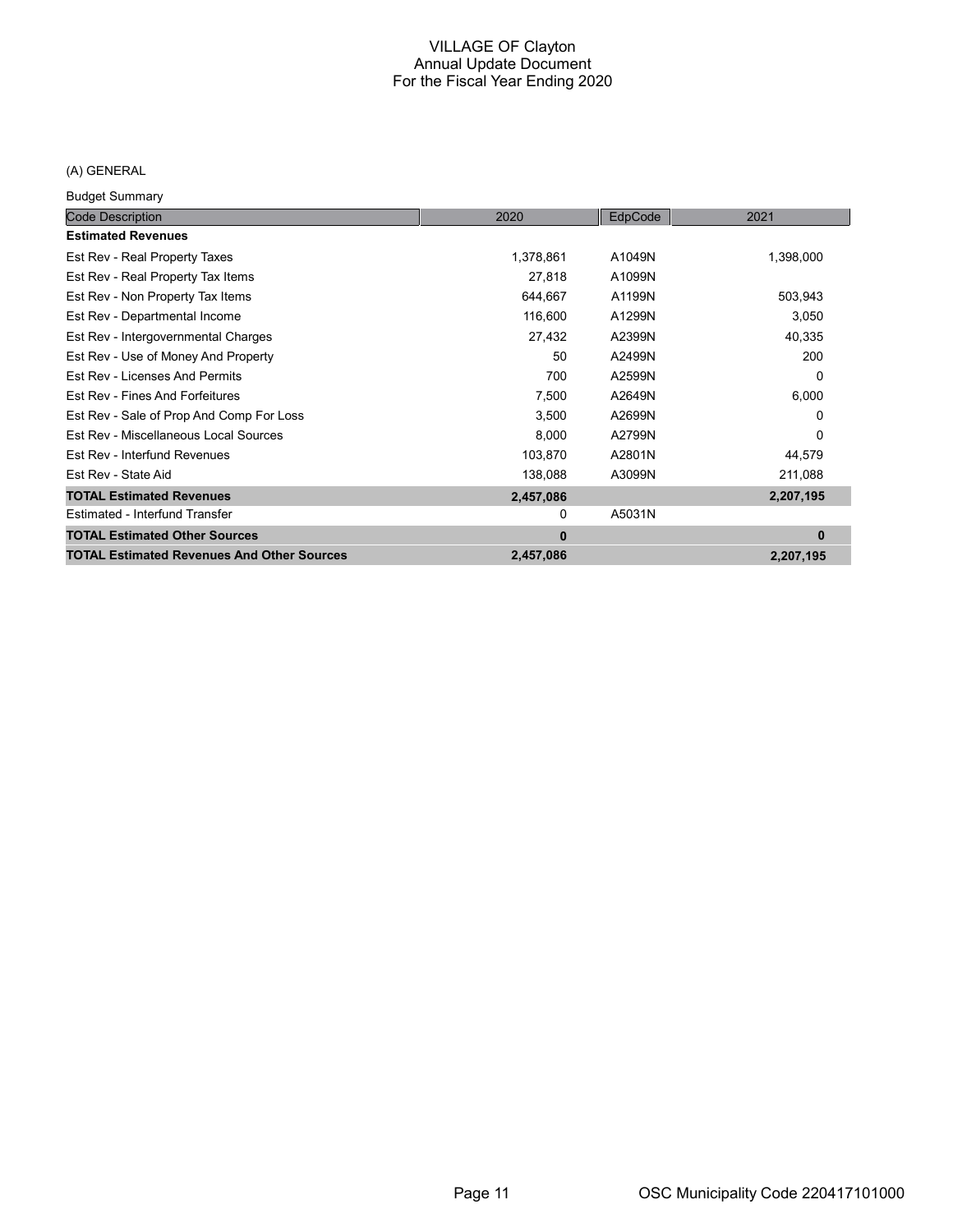## (A) GENERAL

Budget Summary

| <b>Code Description</b>                    | 2020      | EdpCode | 2021      |
|--------------------------------------------|-----------|---------|-----------|
| Appropriations                             |           |         |           |
| App - General Government Support           | 296,192   | A1999N  | 231,109   |
| App - Public Safety                        | 263,340   | A3999N  | 189,228   |
| App - Transportation                       | 692,030   | A5999N  | 634,265   |
| App - Economic Assistance And Opportunity  | 47,000    | A6999N  | 47,000    |
| App - Culture And Recreation               | 132,553   | A7999N  | 83,975    |
| App - Home And Community Services          | 37,717    | A8999N  | 36,000    |
| App - Employee Benefits                    | 598,500   | A9199N  | 498,360   |
| App - Debt Service                         | 355,754   | A9899N  | 453,258   |
| <b>TOTAL Appropriations</b>                | 2,423,086 |         | 2,173,195 |
| App - Interfund Transfer                   | 34,000    | A9999N  | 34,000    |
| <b>TOTAL Other Uses</b>                    | 34,000    |         | 34,000    |
| <b>TOTAL Appropriations And Other Uses</b> | 2,457,086 |         | 2,207,195 |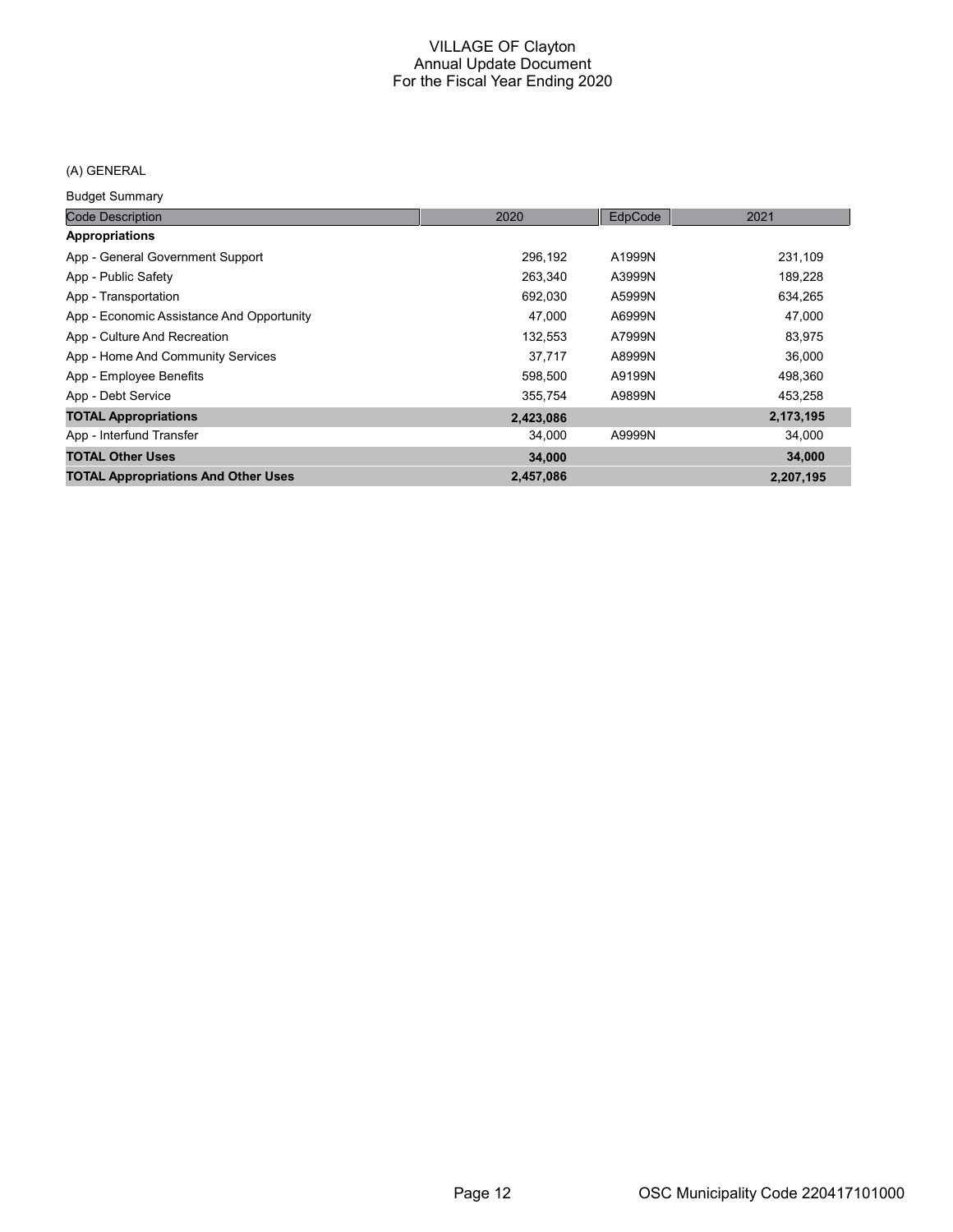#### (FX) WATER

| <b>Code Description</b>                                | 2019      | EdpCode      | 2020      |
|--------------------------------------------------------|-----------|--------------|-----------|
| <b>Assets</b>                                          |           |              |           |
| Cash                                                   | 556.217   | <b>FX200</b> | 556,067   |
| Cash In Time Deposits                                  | 182.227   | FX201        | 182,227   |
| <b>TOTAL Cash</b>                                      | 738,444   |              | 738,294   |
| Water Rents Receivable                                 | 1.072     | FX350        | 176,097   |
| <b>TOTAL Other Receivables (net)</b>                   | 1,072     |              | 176,097   |
| Due From Other Funds                                   |           | FX391        | 3,647     |
| <b>TOTAL Due From Other Funds</b>                      | $\bf{0}$  |              | 3,647     |
| Cash In Time Deposits Special Reserves                 | 458.074   | FX231        | 459,290   |
| <b>TOTAL Restricted Assets</b>                         | 458,074   |              | 459,290   |
| <b>TOTAL Assets and Deferred Outflows of Resources</b> | 1,197,590 |              | 1,377,328 |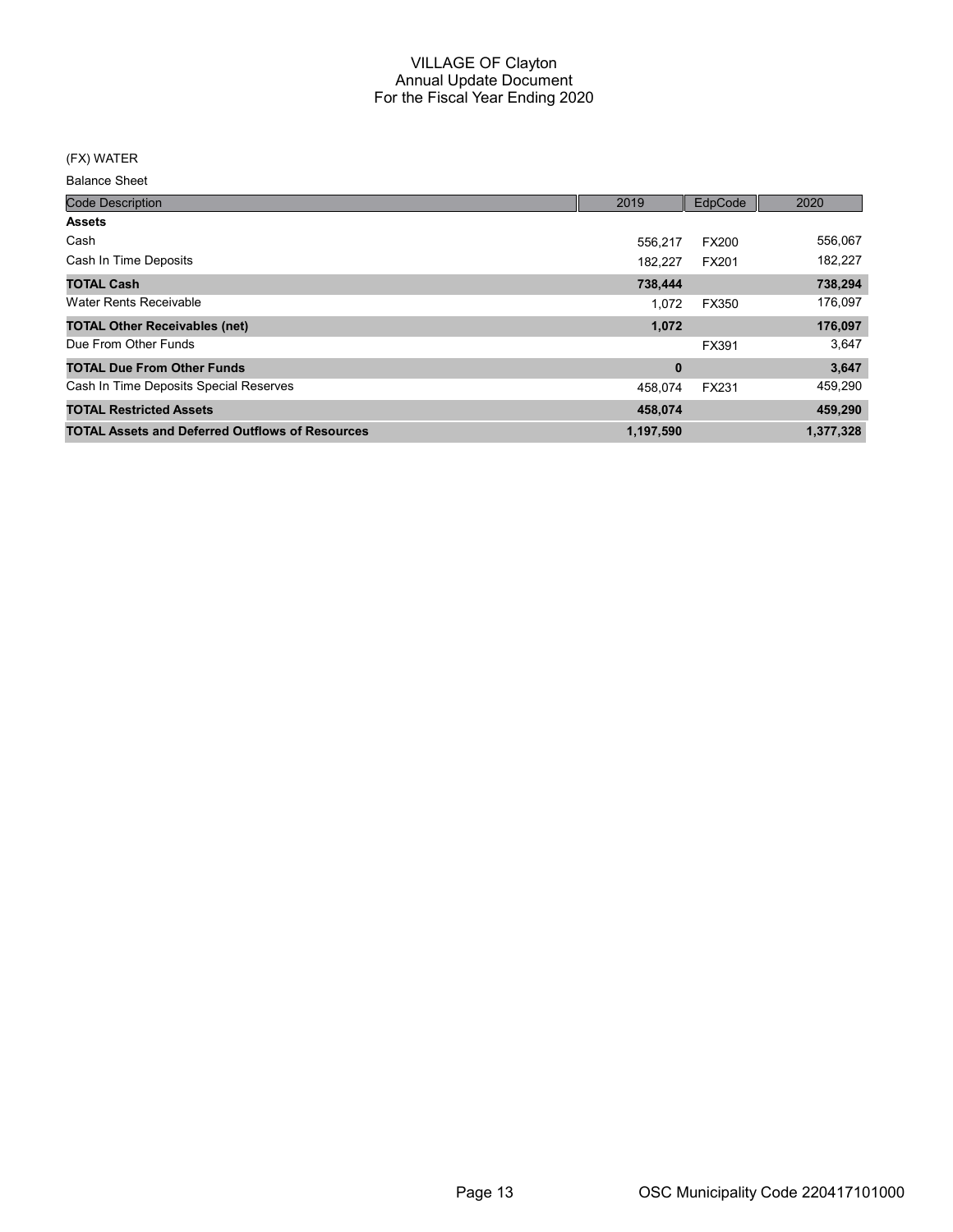## (FX) WATER

| <b>Code Description</b>                                     | 2019      | EdpCode      | 2020      |
|-------------------------------------------------------------|-----------|--------------|-----------|
| <b>Accounts Payable</b>                                     | 23,270    | <b>FX600</b> | 18,651    |
| <b>TOTAL Accounts Payable</b>                               | 23,270    |              | 18,651    |
| <b>Accrued Liabilities</b>                                  | 3,765     | FX601        | 5,089     |
| <b>TOTAL Accrued Liabilities</b>                            | 3,765     |              | 5,089     |
| Overpayments & Clearing Account                             |           | FX690        |           |
| <b>TOTAL Other Liabilities</b>                              | $\bf{0}$  |              | $\bf{0}$  |
| Due To Other Funds                                          | 7,653     | FX630        | 12,214    |
| <b>TOTAL Due To Other Funds</b>                             | 7,653     |              | 12,214    |
| Due To Employees' Retirement System                         | 2,020     | FX637        | 1,840     |
| <b>TOTAL Due To Other Governments</b>                       | 2,020     |              | 1,840     |
| <b>TOTAL Liabilities</b>                                    | 36,708    |              | 37,794    |
| <b>Fund Balance</b>                                         |           |              |           |
| <b>Capital Reserve</b>                                      | 458,074   | <b>FX878</b> | 459,290   |
| <b>TOTAL Restricted Fund Balance</b>                        | 458,074   |              | 459,290   |
| Assigned Unappropriated Fund Balance                        | 702,808   | FX915        | 880,245   |
| <b>TOTAL Assigned Fund Balance</b>                          | 702,808   |              | 880,245   |
| <b>TOTAL Fund Balance</b>                                   | 1,160,882 |              | 1,339,535 |
| <b>TOTAL Liabilities, Deferred Inflows And Fund Balance</b> | 1,197,590 |              | 1,377,329 |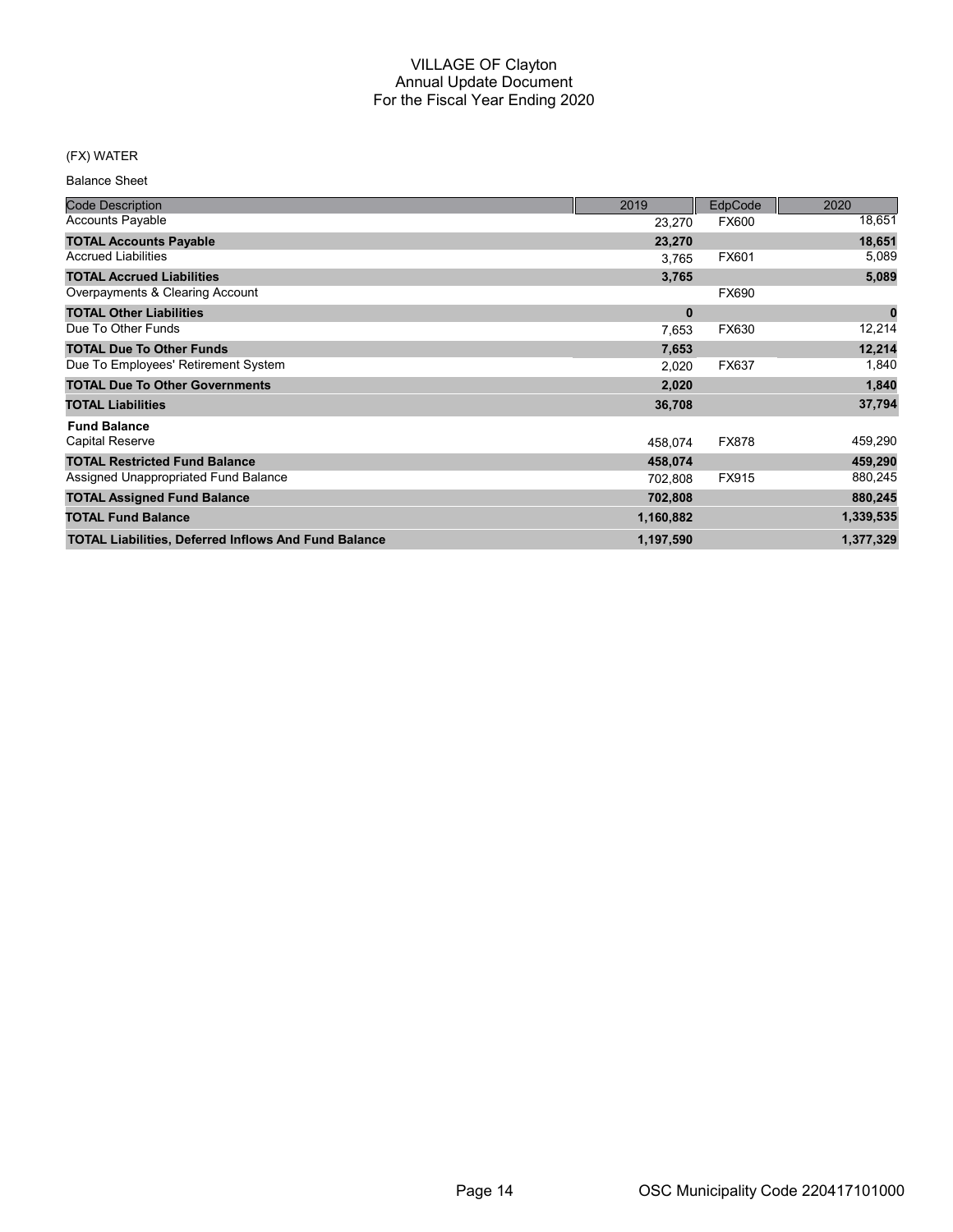## (FX) WATER

| <b>Code Description</b>                        | 2019     | EdpCode | 2020        |
|------------------------------------------------|----------|---------|-------------|
| <b>Revenues</b>                                |          |         |             |
| Real Property Taxes                            |          | FX1001  |             |
| <b>TOTAL Real Property Taxes</b>               | $\bf{0}$ |         | $\mathbf 0$ |
| <b>Metered Water Sales</b>                     | 583,628  | FX2140  | 640,847     |
| <b>Unmetered Water Sales</b>                   | $-2$     | FX2142  | 810         |
| Water Service Charges                          |          | FX2144  | 2,000       |
| Interest & Penalties On Water Rents            | 3,207    | FX2148  |             |
| <b>TOTAL Departmental Income</b>               | 586,833  |         | 643,657     |
| <b>Interest And Earnings</b>                   | 2,050    | FX2401  | 1,216       |
| Rental of Real Property, Individuals           | 18,391   | FX2410  | 22,249      |
| <b>TOTAL Use of Money And Property</b>         | 20,441   |         | 23,465      |
| Refunds of Prior Year's Expenditures           |          | FX2701  | 3,022       |
| <b>TOTAL Miscellaneous Local Sources</b>       | $\bf{0}$ |         | 3,022       |
| <b>TOTAL Revenues</b>                          | 607,274  |         | 670,144     |
| <b>TOTAL Detail Revenues And Other Sources</b> | 607,274  |         | 670,144     |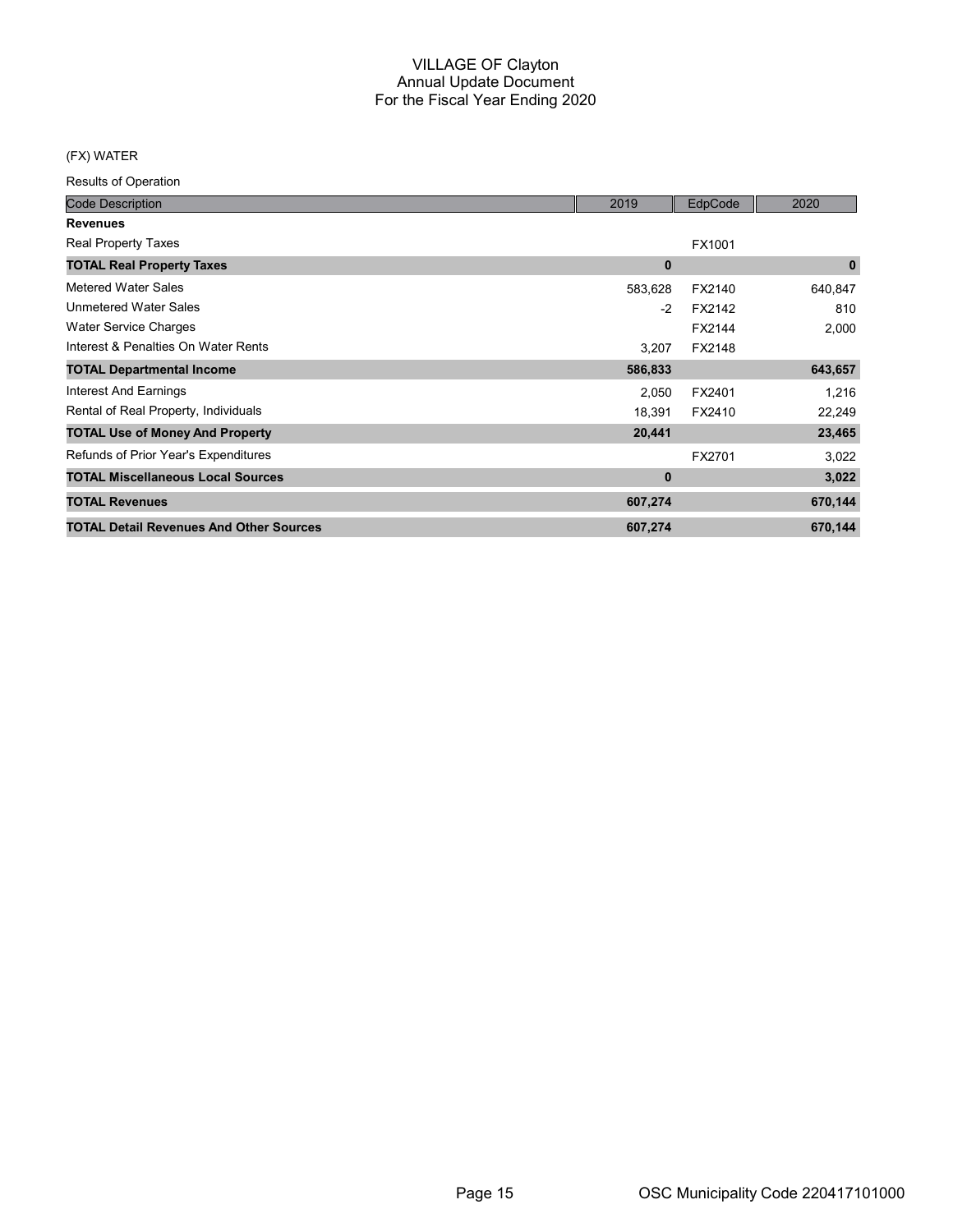#### (FX) WATER

| <b>Code Description</b>                         | 2019     | EdpCode | 2020        |
|-------------------------------------------------|----------|---------|-------------|
| <b>Expenditures</b>                             |          |         |             |
| Law, Contr Expend                               |          | FX14204 | 60          |
| <b>TOTAL Law</b>                                | $\bf{0}$ |         | 60          |
| Administration-Contractual                      | 58,498   | FX17104 | 70,479      |
| <b>TOTAL Administration-Contractual</b>         | 58,498   |         | 70,479      |
| Unallocated Insurance, Contr Expend             | 7,876    | FX19104 | 8,200       |
| <b>TOTAL Unallocated Insurance</b>              | 7,876    |         | 8,200       |
| Municipal Assn Dues, Contr Expend               | 203      | FX19204 |             |
| <b>TOTAL Municipal Assn Dues</b>                | 203      |         | $\mathbf 0$ |
| Taxes & Assess On Munic Prop, Contr Expend      | 1,423    | FX19504 | 1,454       |
| <b>TOTAL Taxes &amp; Assess On Munic Prop</b>   | 1,423    |         | 1,454       |
| Other Gen Govt Support, Contr Expend            | 78,918   | FX19894 | 84,585      |
| <b>TOTAL Other Gen Govt Support</b>             | 78,918   |         | 84,585      |
| <b>TOTAL General Government Support</b>         | 146,918  |         | 164,778     |
| Source Supply Pwr & Pump, Pers Serv             | 58,096   | FX83201 | 63,394      |
| Source Supply Pwr & Pump, Contr Expend          | 69,911   | FX83204 | 89,625      |
| <b>TOTAL Source Supply Pwr &amp; Pump</b>       | 128,007  |         | 153,019     |
| Water Trans & Distrib. Pers Serv                | 13,475   | FX83401 | 19,063      |
| Water Trans & Distrib, Equip & Cap Outlay       |          | FX83402 | 37,724      |
| Water Trans & Distrib, Contr Expend             | 16,412   | FX83404 | 16,436      |
| <b>TOTAL Water Trans &amp; Distrib</b>          | 29,887   |         | 73,223      |
| <b>TOTAL Home And Community Services</b>        | 157,894  |         | 226,242     |
| State Retirement, Empl Bnfts                    | 12,341   | FX90108 | 10,861      |
| Social Security, Empl Bnfts                     | 6,074    | FX90308 | 6,298       |
| <b>Workers Compensation, Empl Bnfts</b>         | 7,745    | FX90408 | 8,250       |
| Hospital & Medical (dental) Ins, Empl Bnft      | 63,427   | FX90608 | 59,348      |
| Other Employee Benefits (spec)                  | 571      | FX90898 | 455         |
|                                                 |          |         |             |
| <b>TOTAL Employee Benefits</b>                  | 90,158   |         | 85,212      |
| Debt Principal, Serial Bonds                    | 79,200   | FX97106 | 79,200      |
| Debt Principal, Installment Bonds               | 32,000   | FX97206 |             |
| Debt Principal, Bond Anticipation Notes         |          | FX97306 | 64,000      |
|                                                 |          |         |             |
| <b>TOTAL Debt Principal</b>                     | 111,200  |         | 143,200     |
| Debt Interest, Serial Bonds                     | 28,291   | FX97107 | 24,590      |
| Debt Interest, Installment Bonds                | 320      | FX97207 |             |
| Debt Interest, Bond Anticipation Notes          | 17,546   | FX97307 | 21,716      |
|                                                 |          |         |             |
| <b>TOTAL Debt Interest</b>                      | 46,157   |         | 46,306      |
| <b>TOTAL Expenditures</b>                       | 552,327  |         | 665,738     |
| <b>TOTAL Detail Expenditures And Other Uses</b> | 552,327  |         | 665,738     |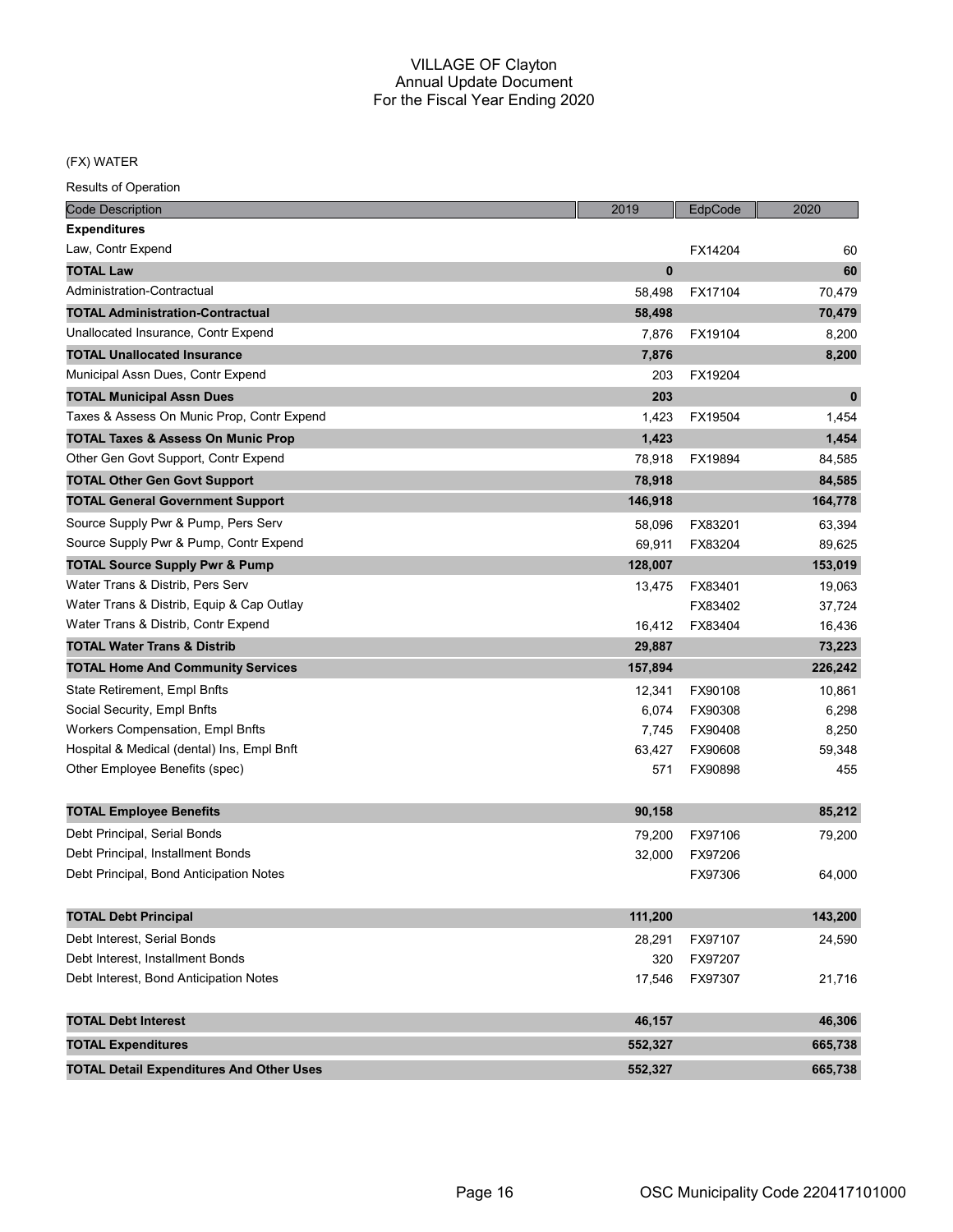#### (FX) WATER

Analysis of Changes in Fund Balance

| <b>Code Description</b>                    | 2019      | EdpCode       | 2020      |
|--------------------------------------------|-----------|---------------|-----------|
| Analysis of Changes in Fund Balance        |           |               |           |
| <b>Fund Balance - Beginning of Year</b>    | 1.105.935 | <b>FX8021</b> | 1,160,882 |
| Prior Period Adj -Increase In Fund Balance |           | FX8012        | 174.247   |
| <b>Restated Fund Balance - Beg of Year</b> | 1.105.935 | <b>FX8022</b> | 1,335,129 |
| ADD - REVENUES AND OTHER SOURCES           | 607.274   |               | 670,144   |
| DEDUCT - EXPENDITURES AND OTHER USES       | 552.327   |               | 665,738   |
| <b>Fund Balance - End of Year</b>          | 1.160.882 | <b>FX8029</b> | 1,339,535 |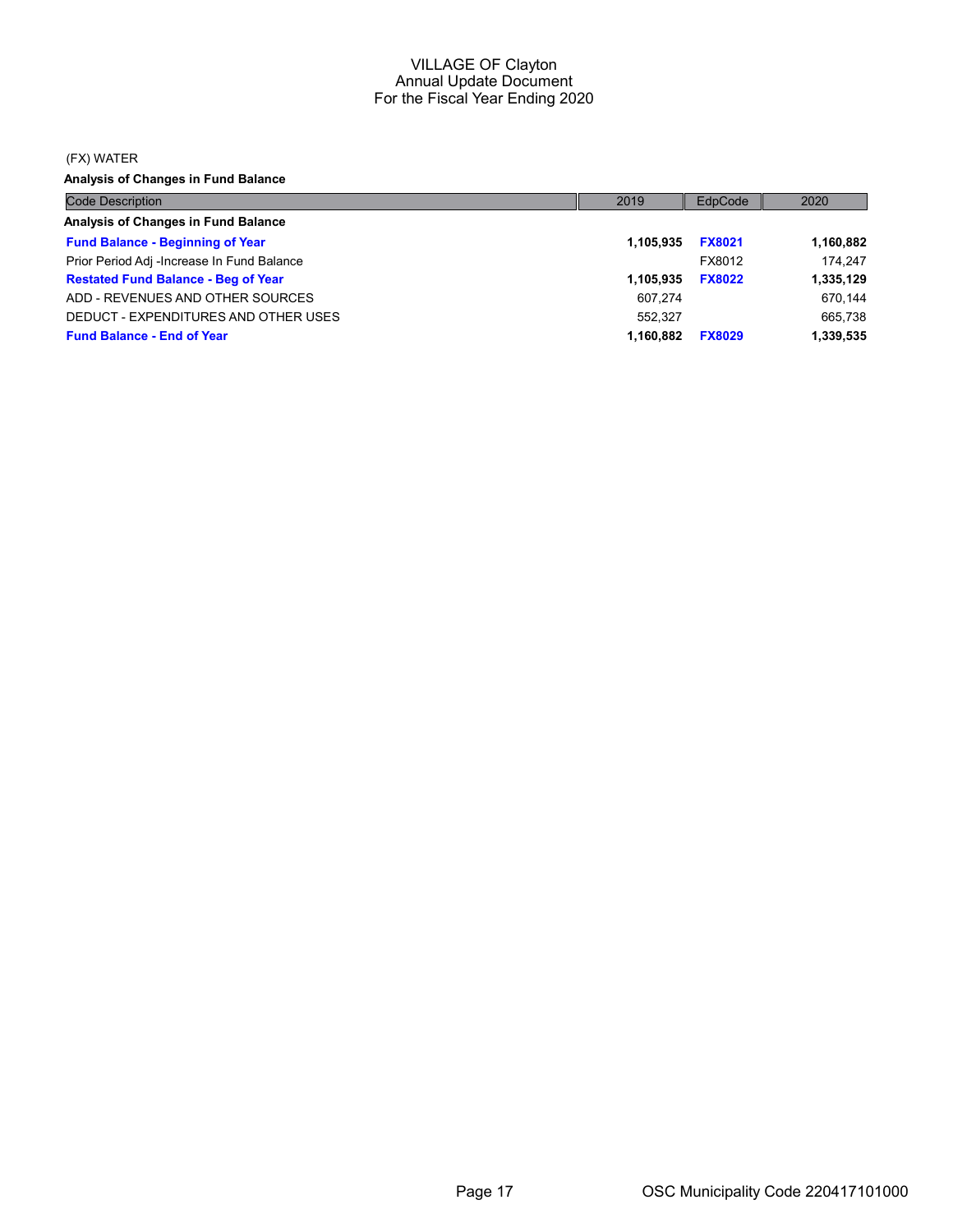#### (FX) WATER

Code Description Budget Summary 2020 EdpCode 2021 Estimated Revenues Est Rev - Departmental Income **627,500** FX1299N 631,744 Est Rev - Use of Money And Property **28,814** 28,814 FX2499N 28,814 TOTAL Estimated Revenues **656,314** 660,558 TOTAL Estimated Revenues And Other Sources 656,314 656,314 660,558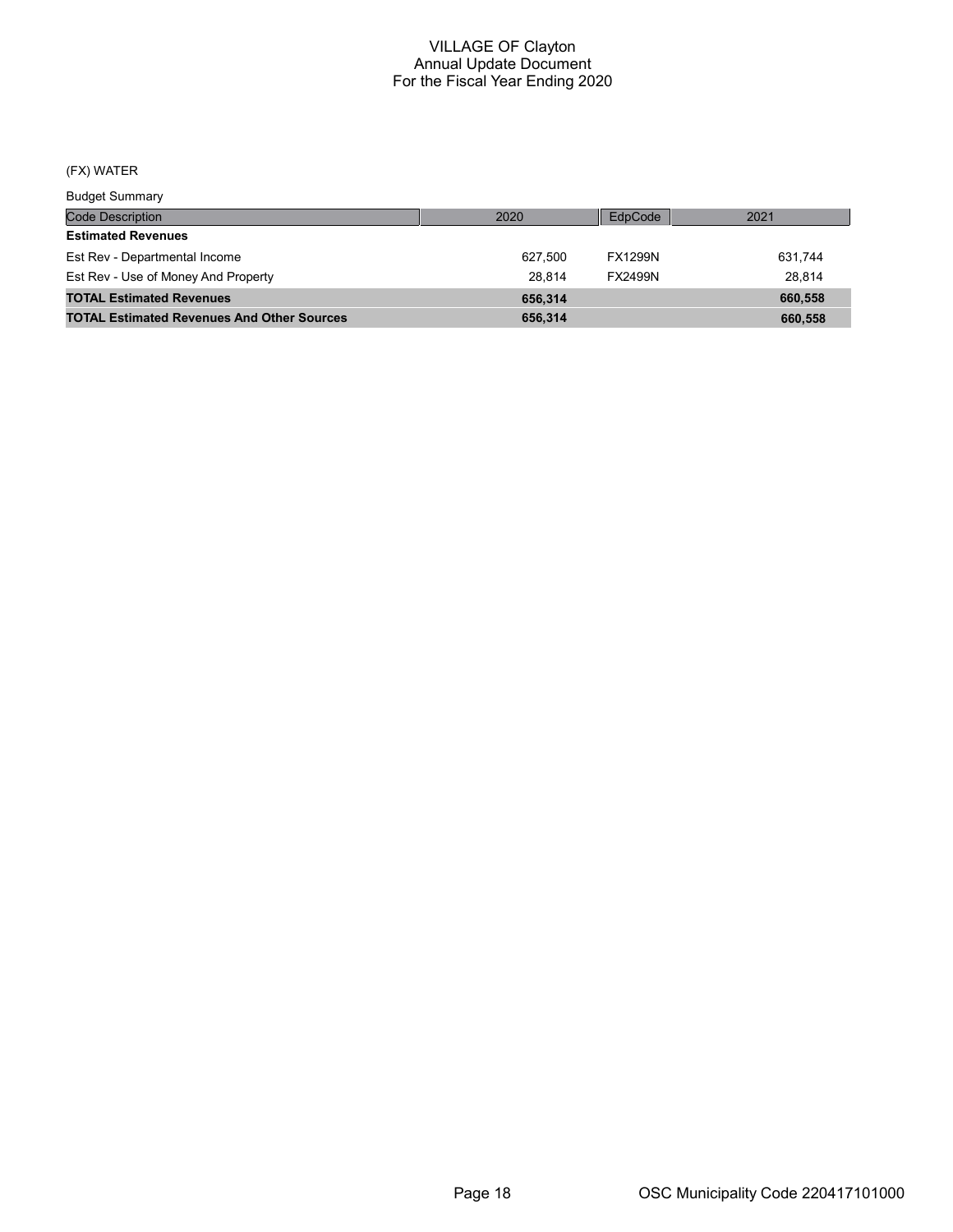## (FX) WATER

Budget Summary

| 2020    | EdpCode        | 2021     |
|---------|----------------|----------|
|         |                |          |
| 139.423 | <b>FX1999N</b> | 129,575  |
| 234,857 | <b>FX8999N</b> | 209,207  |
| 52,361  | <b>FX9199N</b> | 40,931   |
| 103.790 | <b>FX9899N</b> | 280,845  |
| 530,431 |                | 660,558  |
| 125,883 | <b>FX9999N</b> |          |
| 125,883 |                | $\bf{0}$ |
| 656,314 |                | 660,558  |
|         |                |          |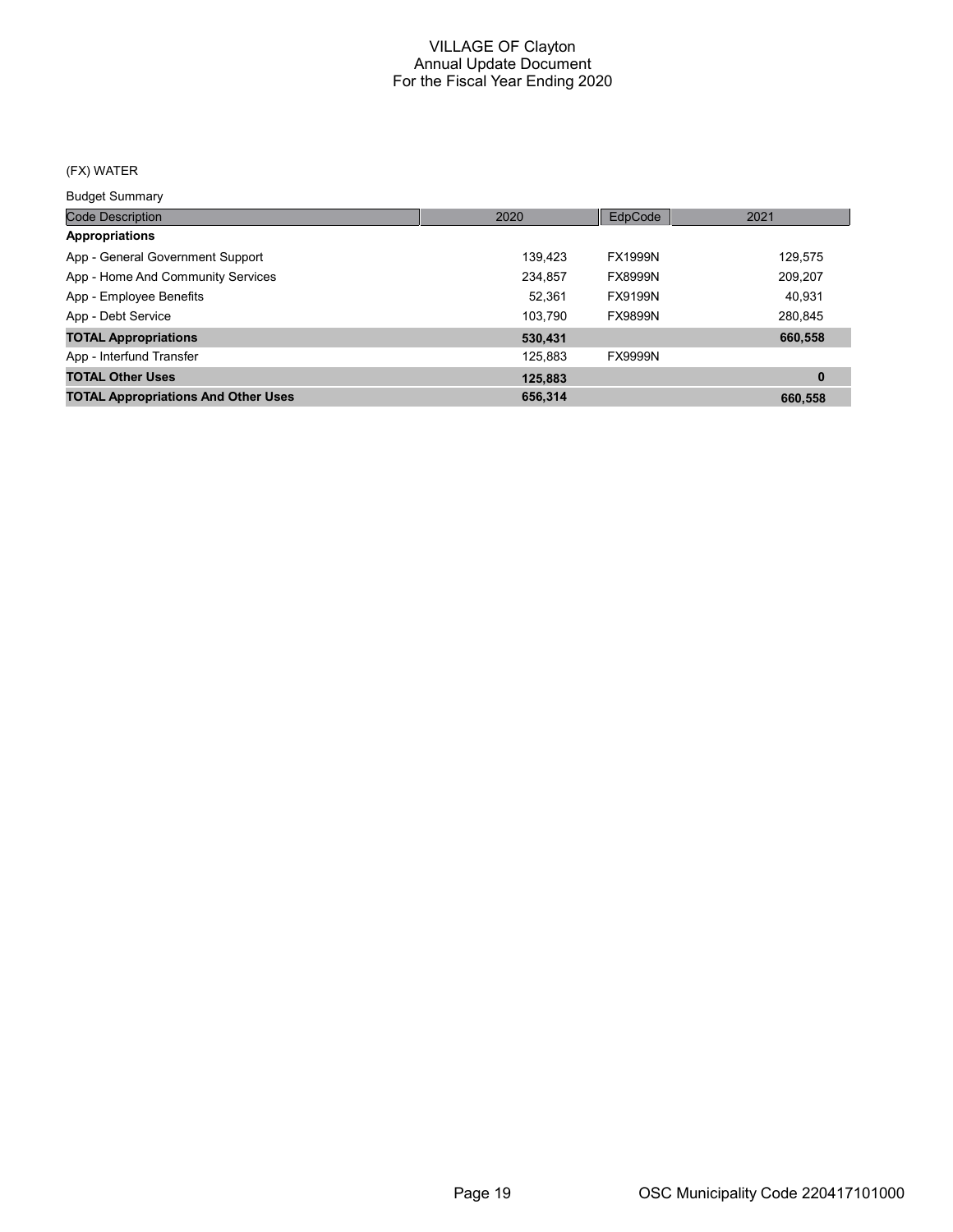#### (G) SEWER

| <b>Code Description</b>                                | 2019      | EdpCode | 2020      |
|--------------------------------------------------------|-----------|---------|-----------|
| <b>Assets</b>                                          |           |         |           |
| Cash                                                   | 227.290   | G200    | 113,434   |
| Cash In Time Deposits                                  | 19.183    | G201    | 19,184    |
| <b>TOTAL Cash</b>                                      | 246,473   |         | 132,618   |
| Sewer Rents Receivable                                 | 37.372    | G360    | 237,585   |
| <b>TOTAL Other Receivables (net)</b>                   | 37,372    |         | 237,585   |
| Due From Other Funds                                   | 178.197   | G391    | 181,850   |
| <b>TOTAL Due From Other Funds</b>                      | 178,197   |         | 181,850   |
| Cash In Time Deposits Special Reserves                 | 549.789   | G231    | 484,280   |
| <b>TOTAL Restricted Assets</b>                         | 549,789   |         | 484,280   |
| <b>TOTAL Assets and Deferred Outflows of Resources</b> | 1,011,831 |         | 1,036,333 |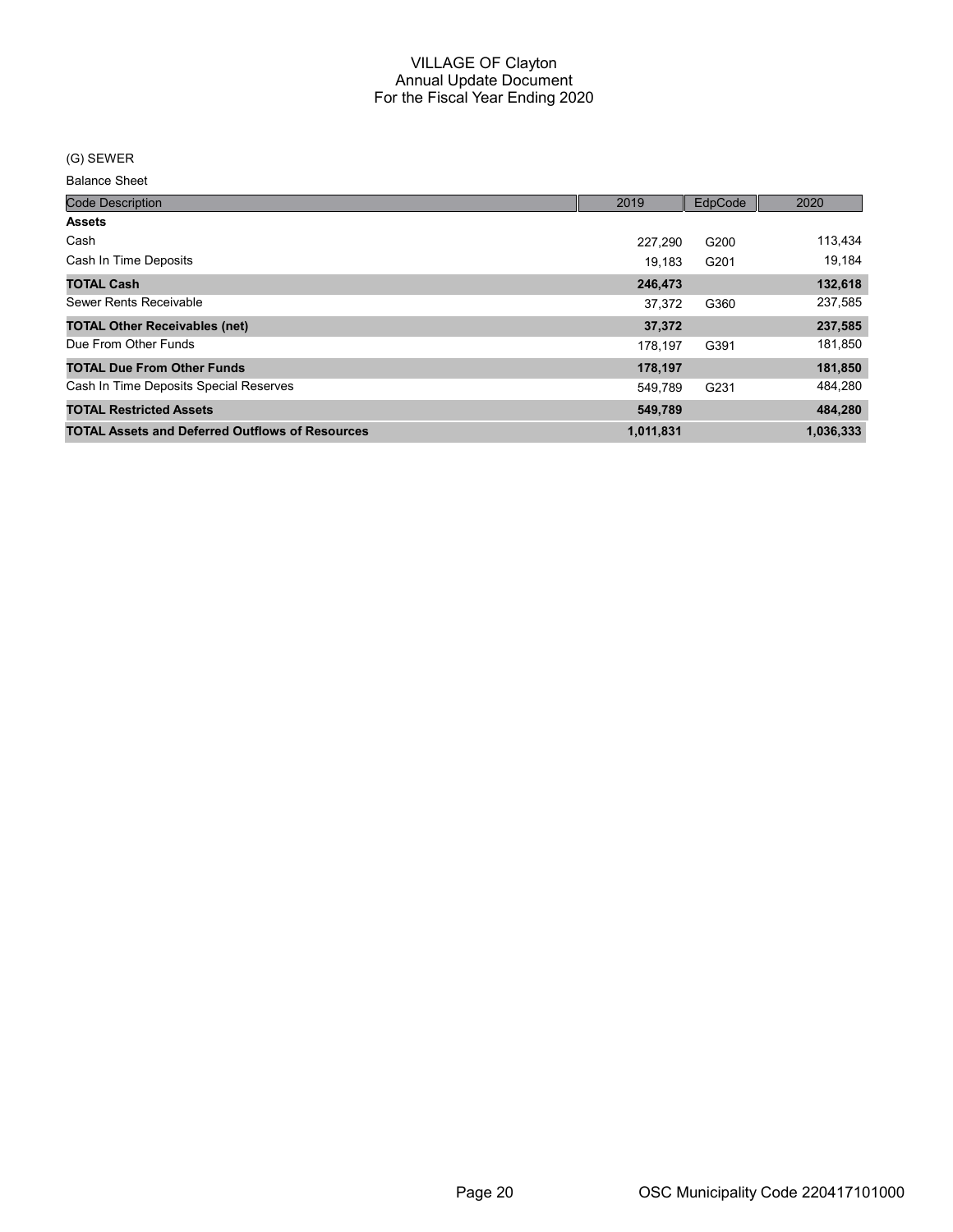## (G) SEWER

| <b>Code Description</b>                                     | 2019      | <b>EdpCode</b> | 2020      |
|-------------------------------------------------------------|-----------|----------------|-----------|
| <b>Accounts Payable</b>                                     | 43,927    | G600           | 28,353    |
| <b>TOTAL Accounts Payable</b>                               | 43,927    |                | 28,353    |
| <b>Accrued Liabilities</b>                                  | 3.997     | G601           | 3,439     |
| <b>TOTAL Accrued Liabilities</b>                            | 3,997     |                | 3,439     |
| Due To Other Funds                                          |           | G630           | 3,001     |
| <b>TOTAL Due To Other Funds</b>                             | $\bf{0}$  |                | 3,001     |
| Due To Employees' Retirement System                         | 2,279     | G637           | 1,840     |
| <b>TOTAL Due To Other Governments</b>                       | 2,279     |                | 1,840     |
| <b>TOTAL Liabilities</b>                                    | 50,203    |                | 36,633    |
| <b>Fund Balance</b>                                         |           |                |           |
| Reserve For Repairs                                         | 549,788   | G882           | 484,280   |
| Reserve For Debt                                            |           | G884           |           |
| <b>TOTAL Restricted Fund Balance</b>                        | 549,788   |                | 484,280   |
| Assigned Unappropriated Fund Balance                        | 411,840   | G915           | 515,420   |
| <b>TOTAL Assigned Fund Balance</b>                          | 411,840   |                | 515,420   |
| <b>TOTAL Fund Balance</b>                                   | 961,628   |                | 999,700   |
| <b>TOTAL Liabilities, Deferred Inflows And Fund Balance</b> | 1,011,831 |                | 1,036,333 |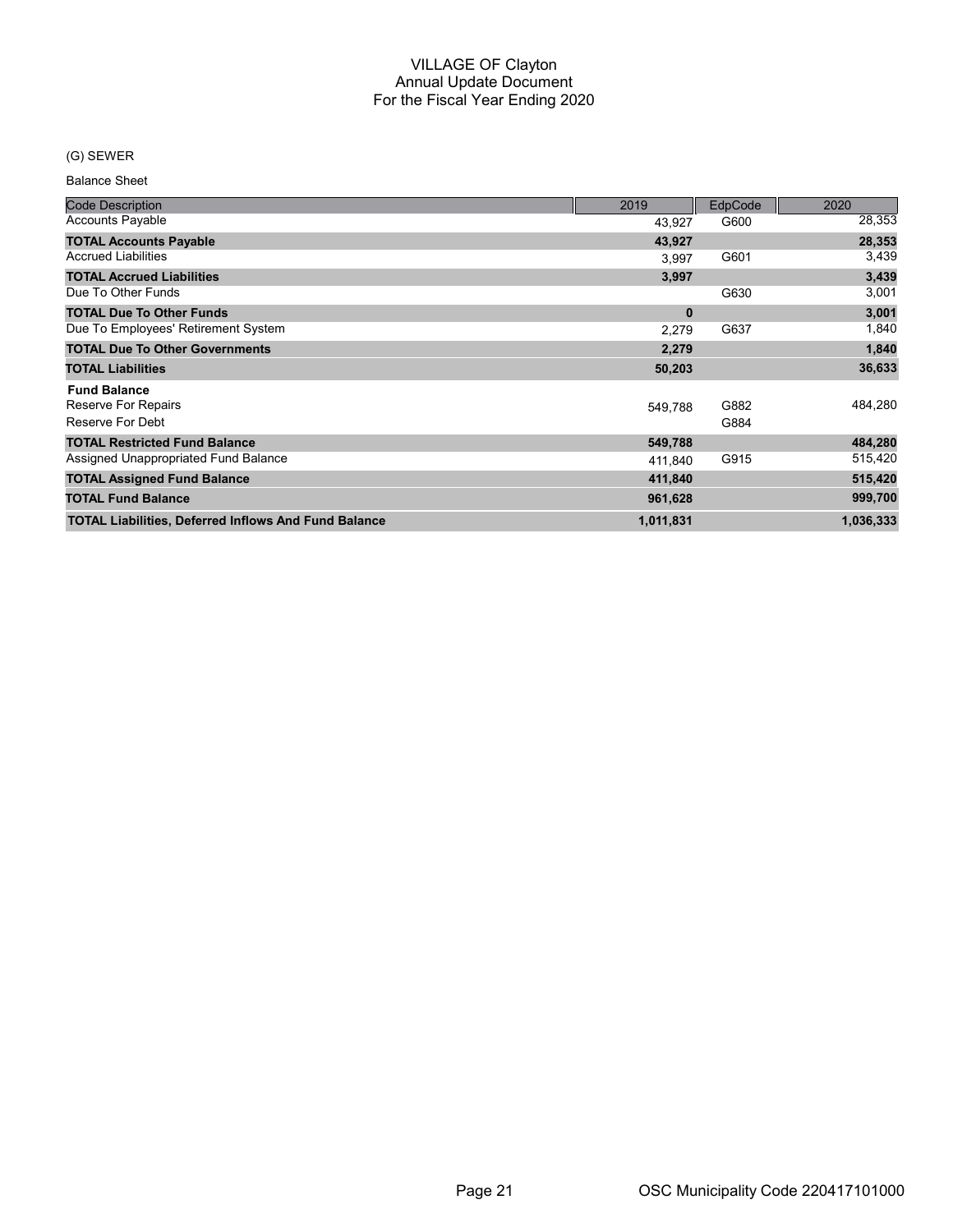## (G) SEWER

| <b>Code Description</b>                        | 2019      | EdpCode | 2020        |
|------------------------------------------------|-----------|---------|-------------|
| <b>Revenues</b>                                |           |         |             |
| <b>Sewer Rents</b>                             | 600.561   | G2120   | 614,282     |
| Sewer Charges                                  |           | G2122   |             |
| Interest & Penalties On Sewer Accts            | 1,231     | G2128   | 1,800       |
| <b>TOTAL Departmental Income</b>               | 601,792   |         | 616,082     |
| Sewer Serv Other Govts                         | 444,652   | G2374   | 443,263     |
| <b>TOTAL Intergovernmental Charges</b>         | 444,652   |         | 443,263     |
| <b>Interest And Earnings</b>                   | 2,504     | G2401   | 1,216       |
| <b>TOTAL Use of Money And Property</b>         | 2,504     |         | 1,216       |
| Refunds of Prior Year's Expenditures           |           | G2701   |             |
| <b>TOTAL Miscellaneous Local Sources</b>       | $\bf{0}$  |         | $\mathbf 0$ |
| <b>TOTAL Revenues</b>                          | 1,048,948 |         | 1,060,561   |
| <b>TOTAL Detail Revenues And Other Sources</b> | 1,048,948 |         | 1,060,561   |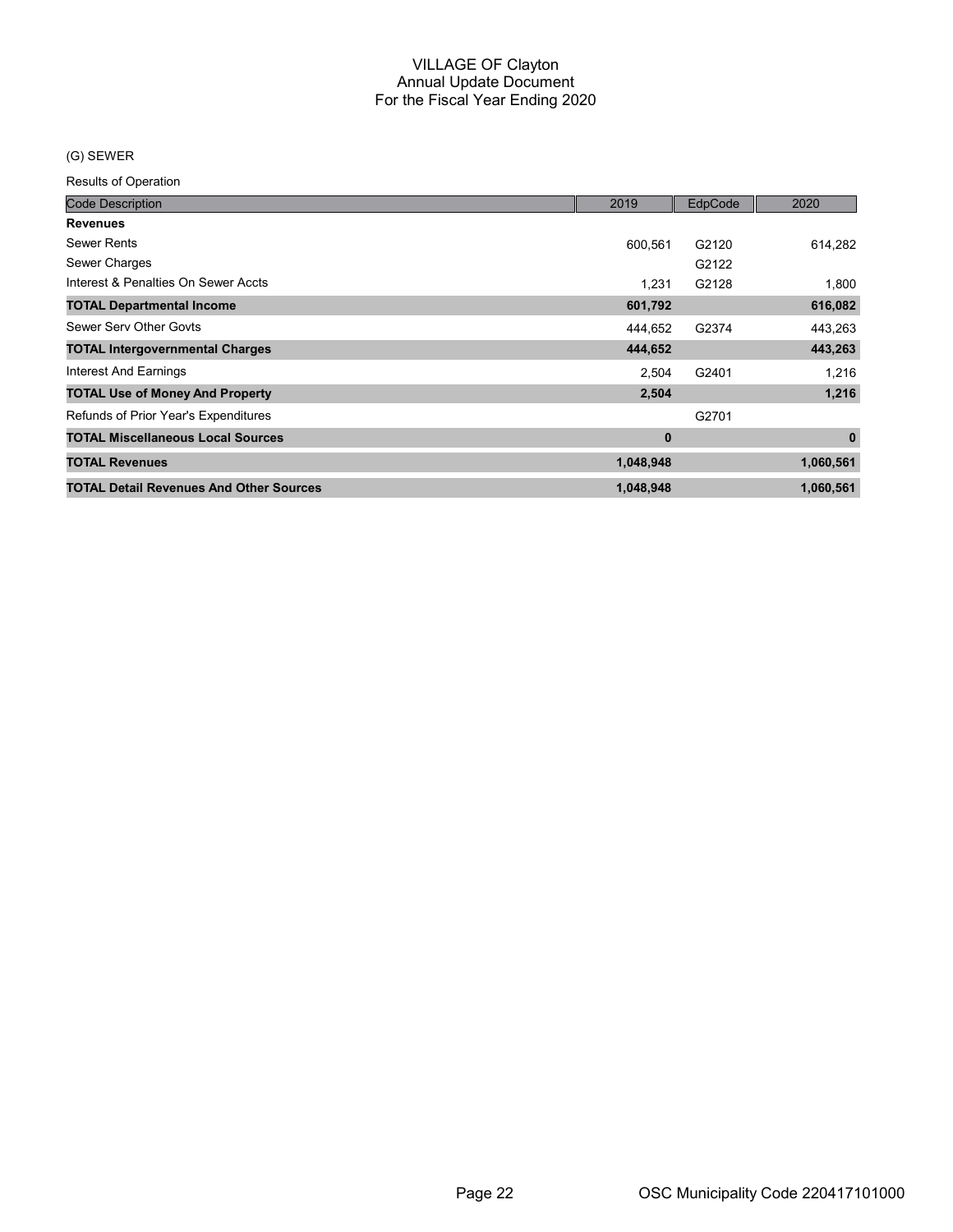## (G) SEWER

| <b>Code Description</b>                         | 2019    | EdpCode | 2020         |
|-------------------------------------------------|---------|---------|--------------|
| <b>Expenditures</b>                             |         |         |              |
| Administration-Contractual                      | 59,797  | G17104  | 65,028       |
| <b>TOTAL Administration-Contractual</b>         | 59,797  |         | 65,028       |
| Unallocated Insurance, Contr Expend             | 14,230  | G19104  | 15,000       |
| <b>TOTAL Unallocated Insurance</b>              | 14,230  |         | 15,000       |
| Municipal Assn Dues, Contr Expend               | 203     | G19204  |              |
| <b>TOTAL Municipal Assn Dues</b>                | 203     |         | $\mathbf{0}$ |
| Other Gen Govt Support, Contr Expend            | 68,065  | G19894  | 72,396       |
| <b>TOTAL Other Gen Govt Support</b>             | 68,065  |         | 72,396       |
| <b>TOTAL General Government Support</b>         | 142,295 |         | 152,424      |
| Sanitary Sewers, Pers Serv                      | 12,346  | G81201  | 10,286       |
| Sanitary Sewers, Equip & Cap Outlay             | 11,708  | G81202  | 16,794       |
| Sanitary Sewers, Contr Expend                   | 38,955  | G81204  | 33,268       |
| <b>TOTAL Sanitary Sewers</b>                    | 63,009  |         | 60,348       |
| Sewage Treat Disp, Pers Serv                    | 91,734  | G81301  | 87,812       |
| Sewage Treat Disp, Equip & Cap Outlay           |         | G81302  | 19,109       |
| Sewage Treat Disp, Contr Expend                 | 328.896 | G81304  | 508,134      |
| <b>TOTAL Sewage Treat Disp</b>                  | 420,630 |         | 615,055      |
| Other Sanitation, Contr Expend                  | 4,774   | G81894  | 5,520        |
| <b>TOTAL Other Sanitation</b>                   | 4,774   |         | 5,520        |
| <b>TOTAL Home And Community Services</b>        | 488,413 |         | 680,923      |
| State Retirement, Empl Bnfts                    | 14,147  | G90108  | 10,603       |
| Social Security, Empl Bnfts                     | 7,991   | G90308  | 7,624        |
| Worker's Compensation, Empl Bnfts               | 7,745   | G90408  | 8,250        |
| Hospital & Medical (dental) Ins, Empl Bnft      | 63,428  | G90608  | 56,142       |
| Other Employee Benefits (spec)                  | 572     | G90898  | 474          |
| <b>TOTAL Employee Benefits</b>                  | 93,883  |         | 83,093       |
| Debt Principal, Serial Bonds                    | 271,778 | G97106  | 273,419      |
| <b>TOTAL Debt Principal</b>                     | 271,778 |         | 273,419      |
| <b>TOTAL Expenditures</b>                       | 996,369 |         | 1,189,859    |
| <b>TOTAL Detail Expenditures And Other Uses</b> | 996.369 |         | 1.189.859    |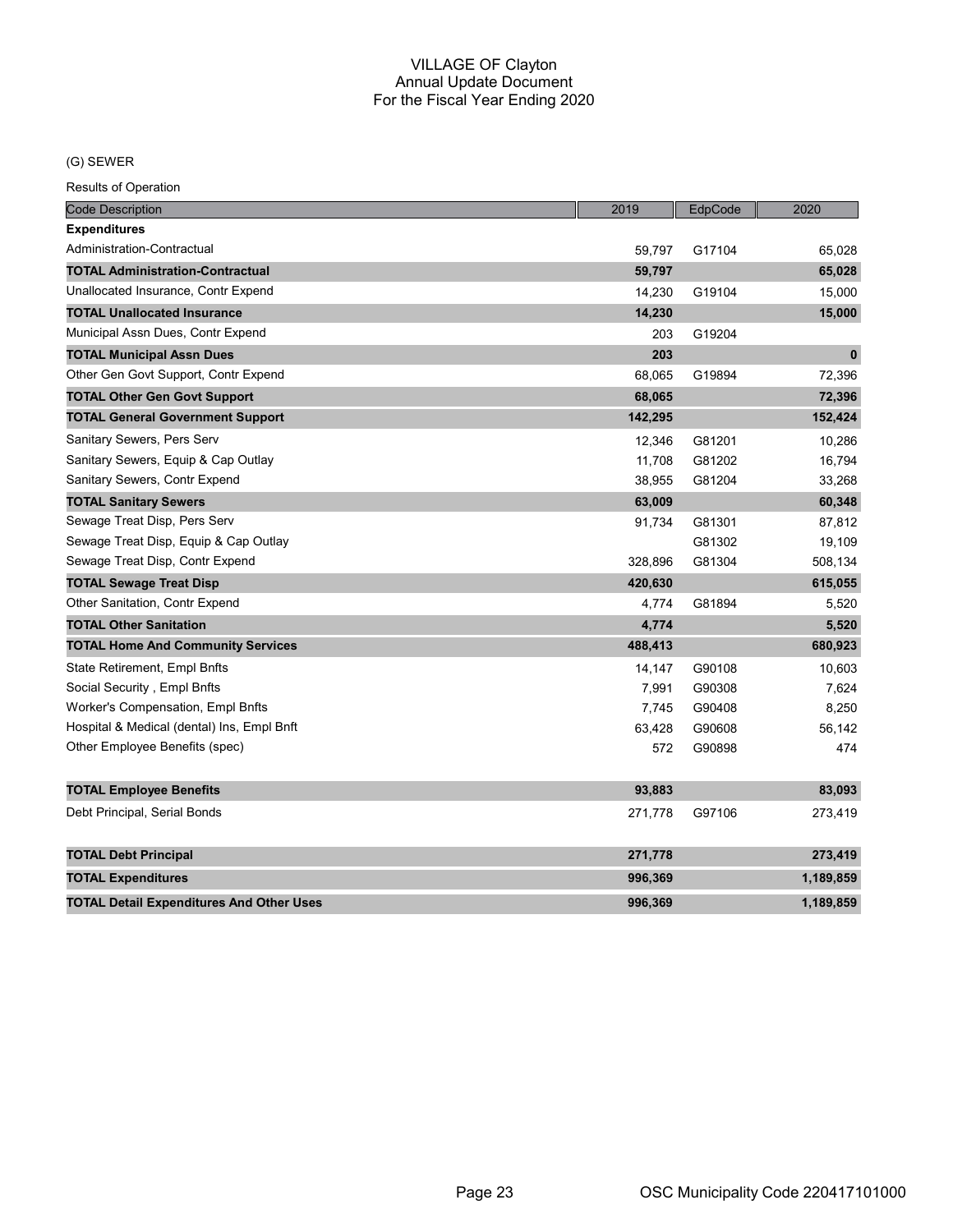#### (G) SEWER

Analysis of Changes in Fund Balance

| <b>Code Description</b>                    | 2019      | EdpCode | 2020      |
|--------------------------------------------|-----------|---------|-----------|
| Analysis of Changes in Fund Balance        |           |         |           |
| <b>Fund Balance - Beginning of Year</b>    | 909.049   | G8021   | 961,628   |
| Prior Period Adj -Increase In Fund Balance |           | G8012   | 167.369   |
| <b>Restated Fund Balance - Beg of Year</b> | 909.049   | G8022   | 1,128,997 |
| ADD - REVENUES AND OTHER SOURCES           | 1,048,948 |         | 1,060,561 |
| DEDUCT - EXPENDITURES AND OTHER USES       | 996.369   |         | 1,189,859 |
| <b>Fund Balance - End of Year</b>          | 961,628   | G8029   | 999,699   |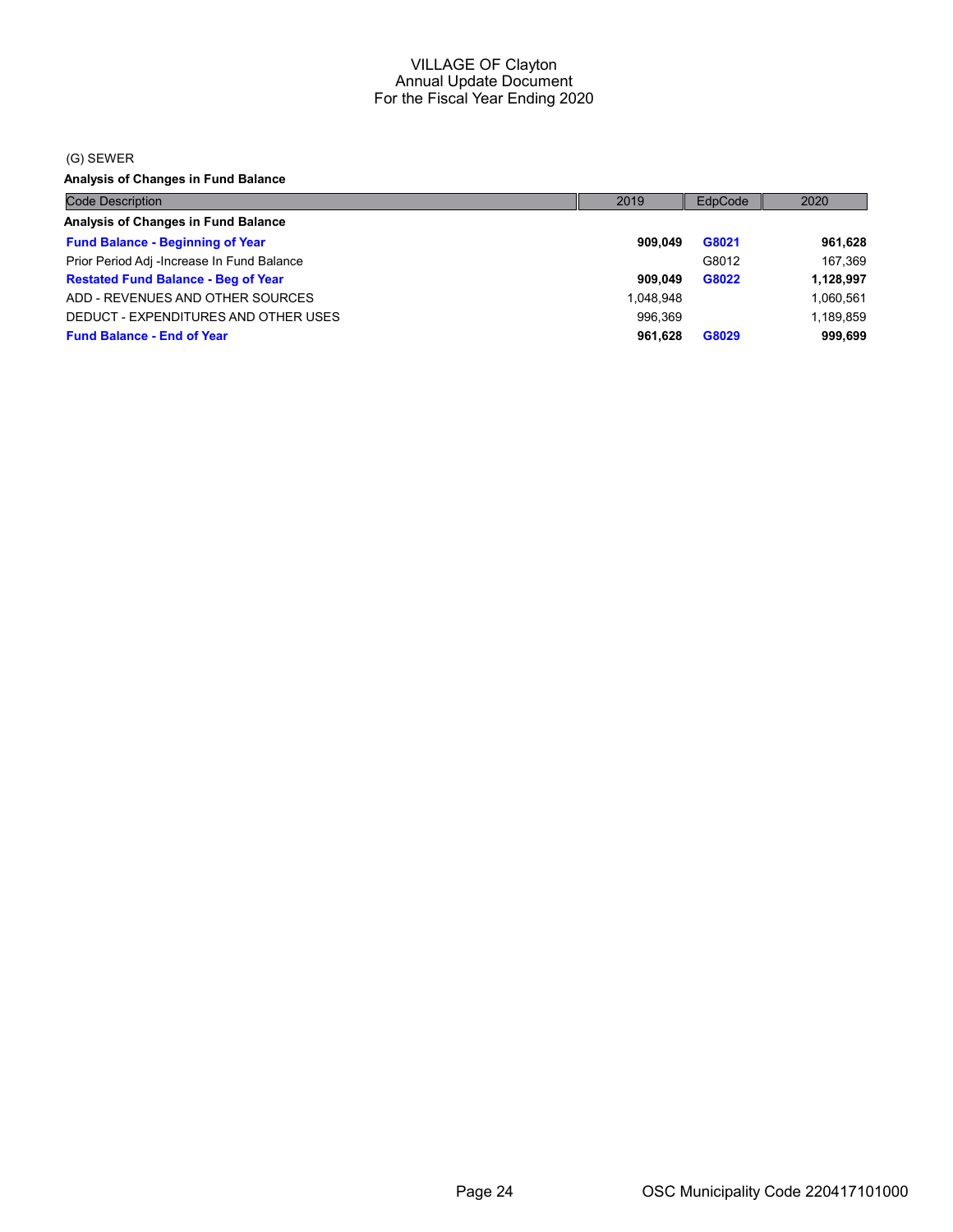## (G) SEWER

Budget Summary

| <b>Code Description</b>                           | 2020    | EdpCode | 2021      |
|---------------------------------------------------|---------|---------|-----------|
| <b>Estimated Revenues</b>                         |         |         |           |
| Est Rev - Intergovernmental Charges               | 996.134 | G2399N  | 1.129.220 |
| <b>TOTAL Estimated Revenues</b>                   | 996.134 |         | 1,129,220 |
| <b>TOTAL Estimated Revenues And Other Sources</b> | 996.134 |         | 1,129,220 |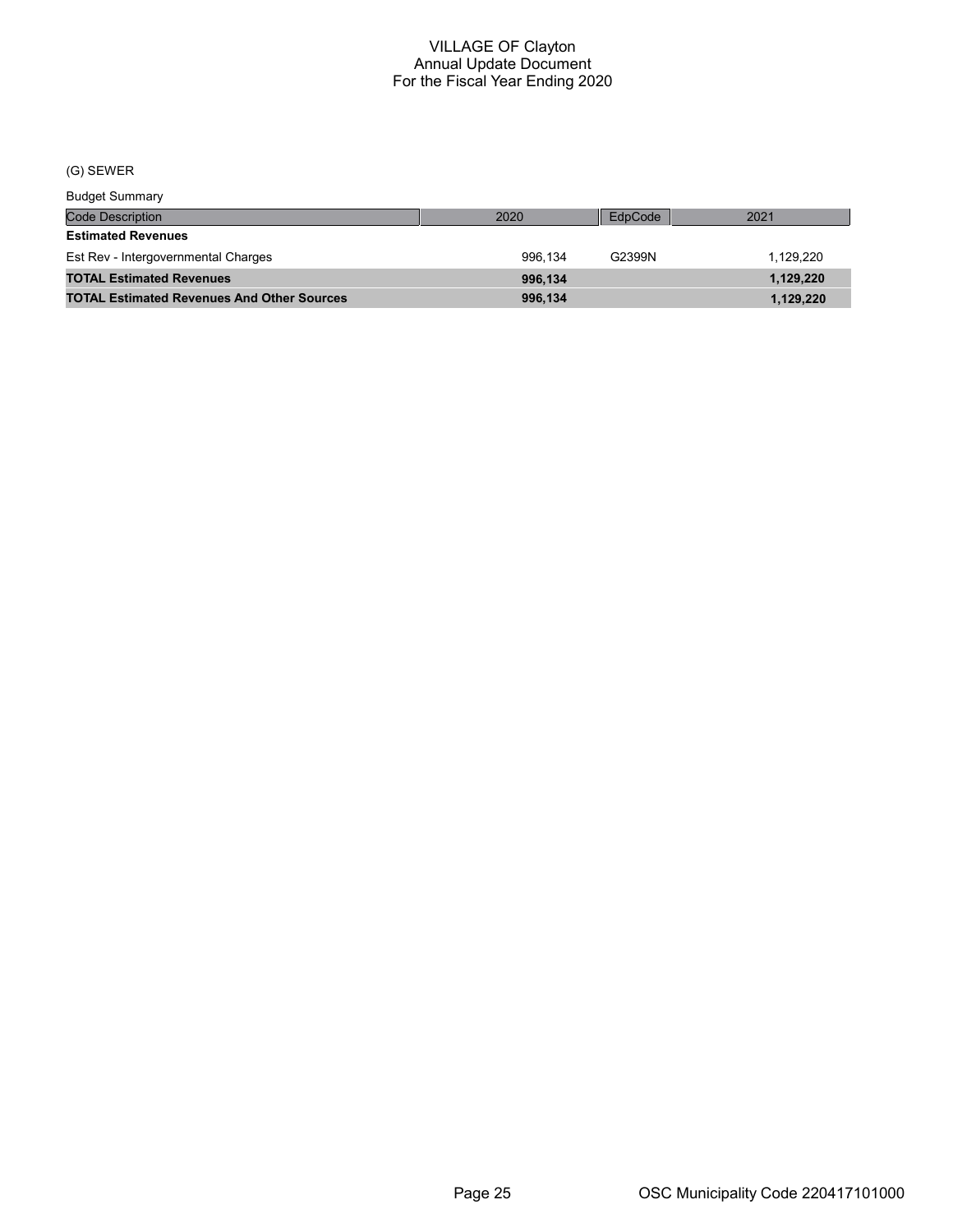## (G) SEWER

Budget Summary

| ___________                                |         |         |           |
|--------------------------------------------|---------|---------|-----------|
| <b>Code Description</b>                    | 2020    | EdpCode | 2021      |
| <b>Appropriations</b>                      |         |         |           |
| App - General Government Support           | 145.013 | G1999N  | 135,335   |
| App - Home And Community Services          | 500,169 | G8999N  | 585,723   |
| App - Employee Benefits                    | 52,533  | G9199N  | 40,490    |
| App - Debt Service                         | 273.419 | G9899N  | 275.044   |
| <b>TOTAL Appropriations</b>                | 971,134 |         | 1,036,592 |
| App - Interfund Transfer                   | 25.000  | G9999N  | 92,628    |
| <b>TOTAL Other Uses</b>                    | 25,000  |         | 92,628    |
| <b>TOTAL Appropriations And Other Uses</b> | 996.134 |         | 1.129.220 |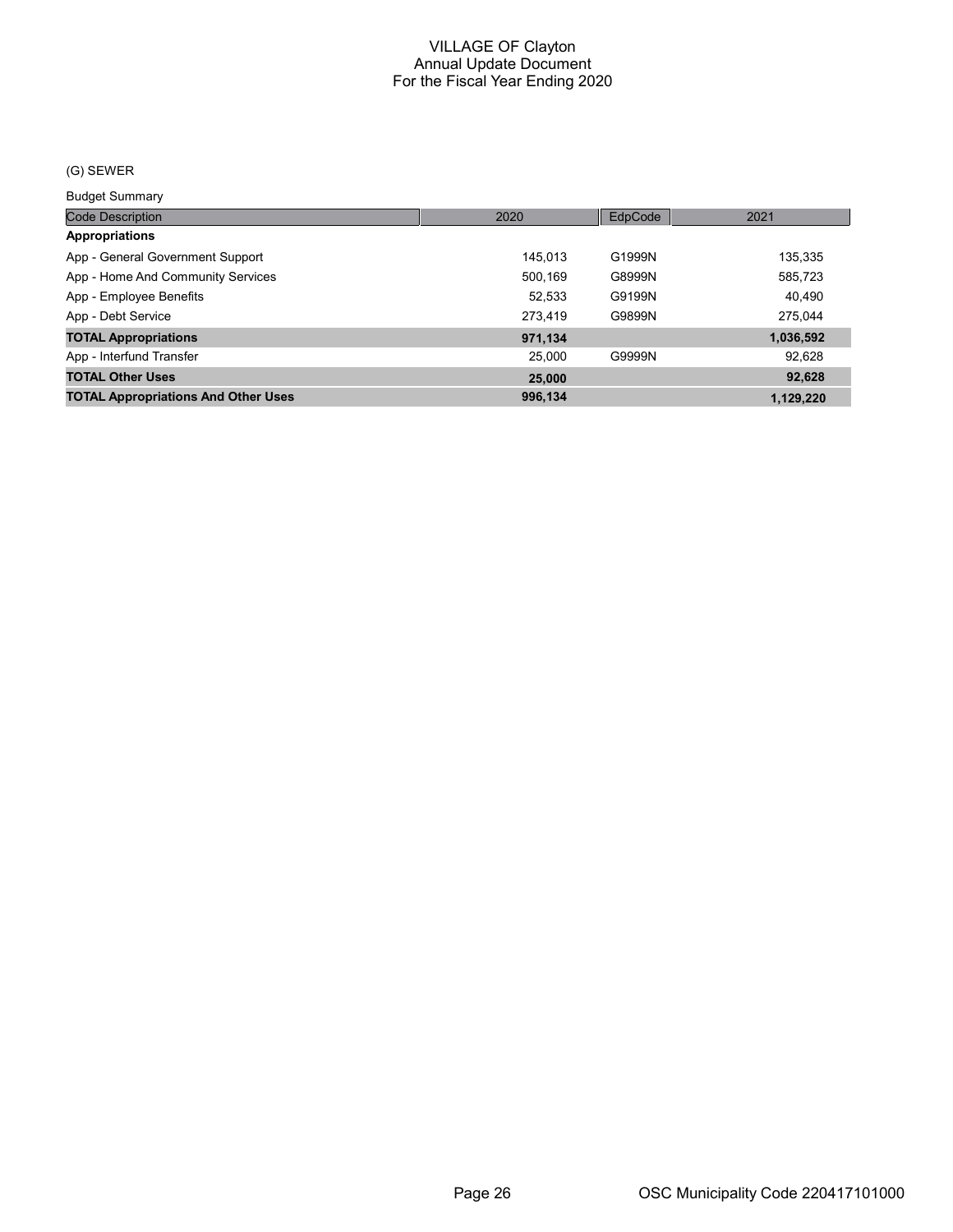## (H) CAPITAL PROJECTS

| <b>Code Description</b>                                | 2019      | EdpCode          | 2020     |
|--------------------------------------------------------|-----------|------------------|----------|
| <b>Assets</b>                                          |           |                  |          |
| Cash In Time Deposits                                  | 2,632,416 | H <sub>201</sub> | 77,663   |
| <b>TOTAL Cash</b>                                      | 2,632,416 |                  | 77,663   |
| Due From State And Federal Government                  | 1.985     | H410             | 250,000  |
| <b>TOTAL State And Federal Aid Receivables</b>         | 1.985     |                  | 250,000  |
| Due From Other Funds                                   |           | H391             | 79,727   |
| <b>TOTAL Due From Other Funds</b>                      | $\bf{0}$  |                  | 79,727   |
| Deposits With Other Governments                        | 2,280,647 | H395             |          |
| <b>TOTAL Due From Other Governments</b>                | 2,280,647 |                  | $\bf{0}$ |
| <b>TOTAL Assets and Deferred Outflows of Resources</b> | 4,915,048 |                  | 407,390  |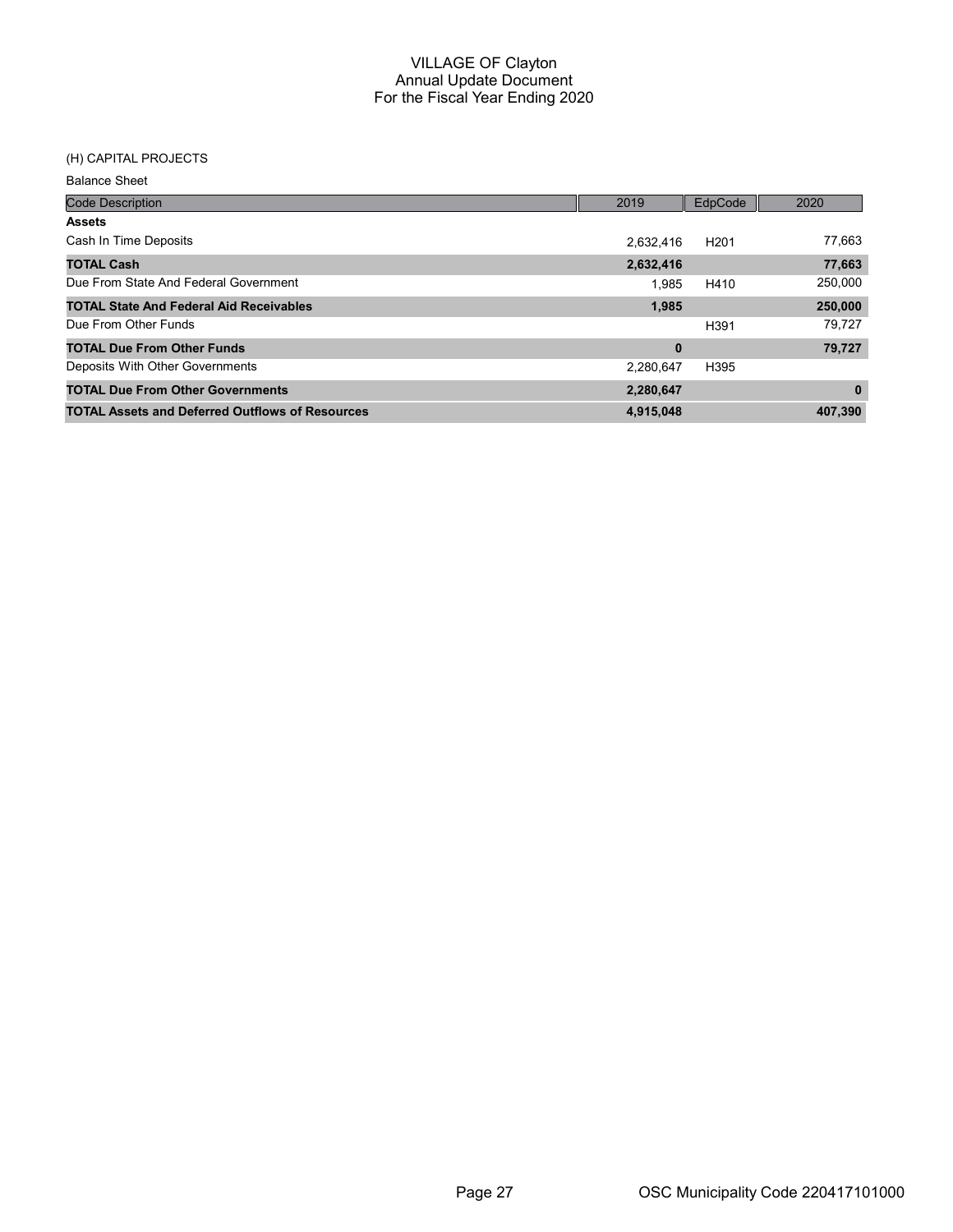#### (H) CAPITAL PROJECTS

| <b>Balance Sheet</b>                                        |              |         |              |
|-------------------------------------------------------------|--------------|---------|--------------|
| <b>Code Description</b>                                     | 2019         | EdpCode | 2020         |
| <b>Accounts Payable</b>                                     | 316,804      | H600    | 196,412      |
| <b>TOTAL Accounts Payable</b>                               | 316,804      |         | 196,412      |
| <b>Bond Anticipation Notes Payable</b>                      | 9,445,500    | H626    | 8,126,000    |
| <b>TOTAL Notes Payable</b>                                  | 9,445,500    |         | 8,126,000    |
| <b>Other Liabilities</b>                                    |              | H688    |              |
| <b>TOTAL Other Liabilities</b>                              | $\bf{0}$     |         | $\bf{0}$     |
| Due To Other Funds                                          | 145,030      | H630    | 123,752      |
| <b>TOTAL Due To Other Funds</b>                             | 145,030      |         | 123,752      |
| <b>TOTAL Liabilities</b>                                    | 9,907,334    |         | 8,446,164    |
| <b>Fund Balance</b>                                         |              |         |              |
| <b>Other Restricted Fund Balance</b>                        |              | H899    |              |
| <b>TOTAL Restricted Fund Balance</b>                        | $\bf{0}$     |         | $\mathbf{0}$ |
| Unassigned Fund Balance                                     | -4,992,286   | H917    | $-8,038,774$ |
| <b>TOTAL Unassigned Fund Balance</b>                        | $-4,992,286$ |         | $-8,038,774$ |
| <b>TOTAL Fund Balance</b>                                   | $-4,992,286$ |         | $-8,038,774$ |
| <b>TOTAL Liabilities, Deferred Inflows And Fund Balance</b> | 4,915,048    |         | 407,390      |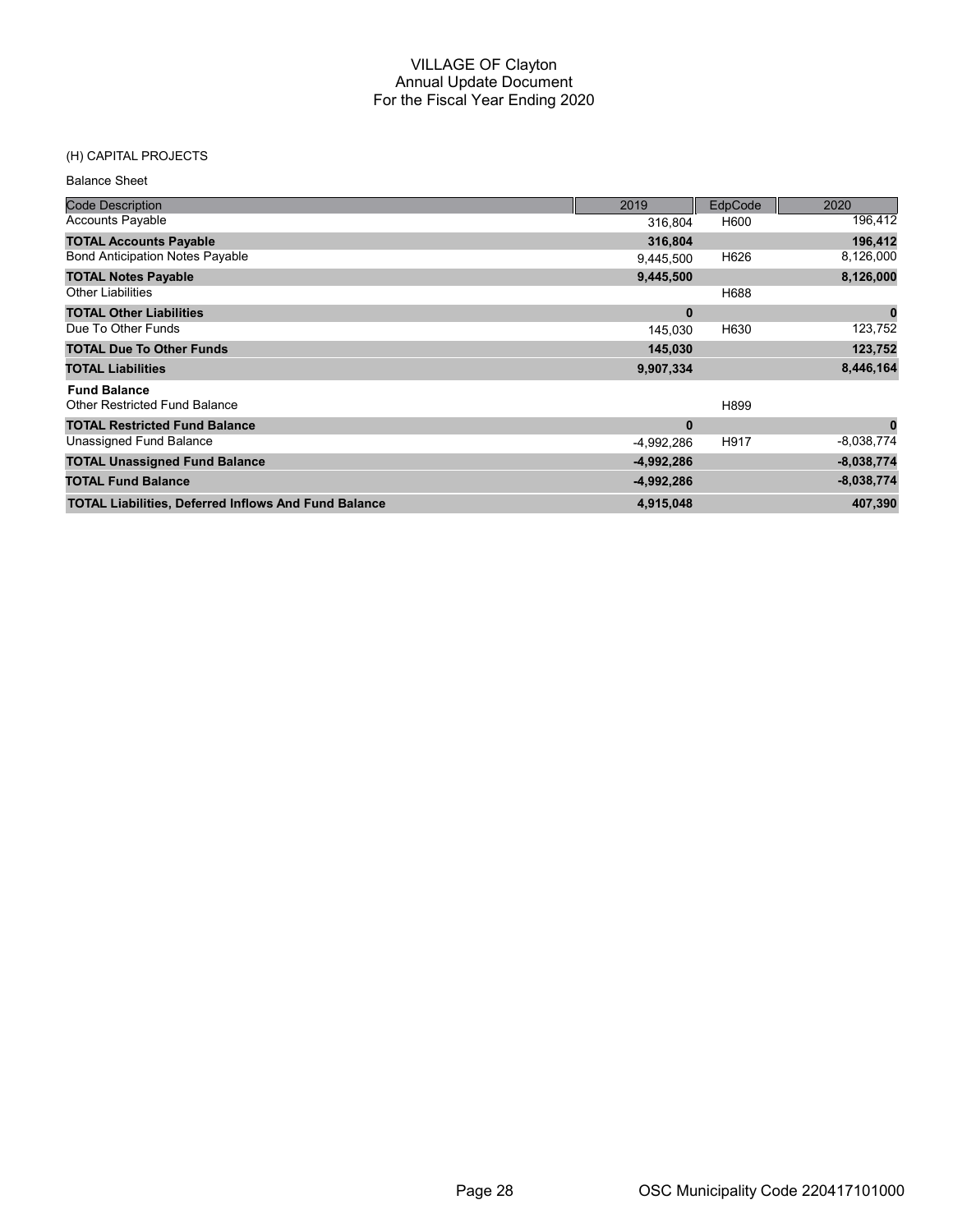## (H) CAPITAL PROJECTS

| <b>Code Description</b>                        | 2019      | EdpCode | 2020      |
|------------------------------------------------|-----------|---------|-----------|
| <b>Revenues</b>                                |           |         |           |
| Premium & Accrued Interest On Obligations      | 30,150    | H2710   | 102,977   |
| <b>TOTAL Miscellaneous Local Sources</b>       | 30,150    |         | 102,977   |
| St Aid-Capital Projects                        | 387,249   | H3097   | 1,112,385 |
| St Aid - Other Home And Community Service      |           | H3989   | 342,702   |
| St Aid-Water Cap Proj                          | 816,803   | H3991   |           |
| <b>TOTAL State Aid</b>                         | 1,204,052 |         | 1,455,087 |
| Fed Aid, Other Home And Comm Services          |           | H4989   | 500,000   |
| <b>TOTAL Federal Aid</b>                       | $\bf{0}$  |         | 500,000   |
| <b>TOTAL Revenues</b>                          | 1,234,202 |         | 2,058,064 |
| <b>Interfund Transfers</b>                     |           | H5031   | 18,160    |
| <b>TOTAL Interfund Transfers</b>               | $\bf{0}$  |         | 18,160    |
| Serial Bonds                                   |           | H5710   | 1,097,000 |
| <b>Statutory Installment Bonds</b>             |           | H5720   |           |
| <b>Bans Redeemed From Appropriations</b>       | 145,600   | H5731   | 222,500   |
| Installment Purchase Debt                      |           | H5785   |           |
| <b>TOTAL Proceeds of Obligations</b>           | 145,600   |         | 1,319,500 |
| <b>TOTAL Other Sources</b>                     | 145,600   |         | 1,337,660 |
| <b>TOTAL Detail Revenues And Other Sources</b> | 1,379,802 |         | 3,395,724 |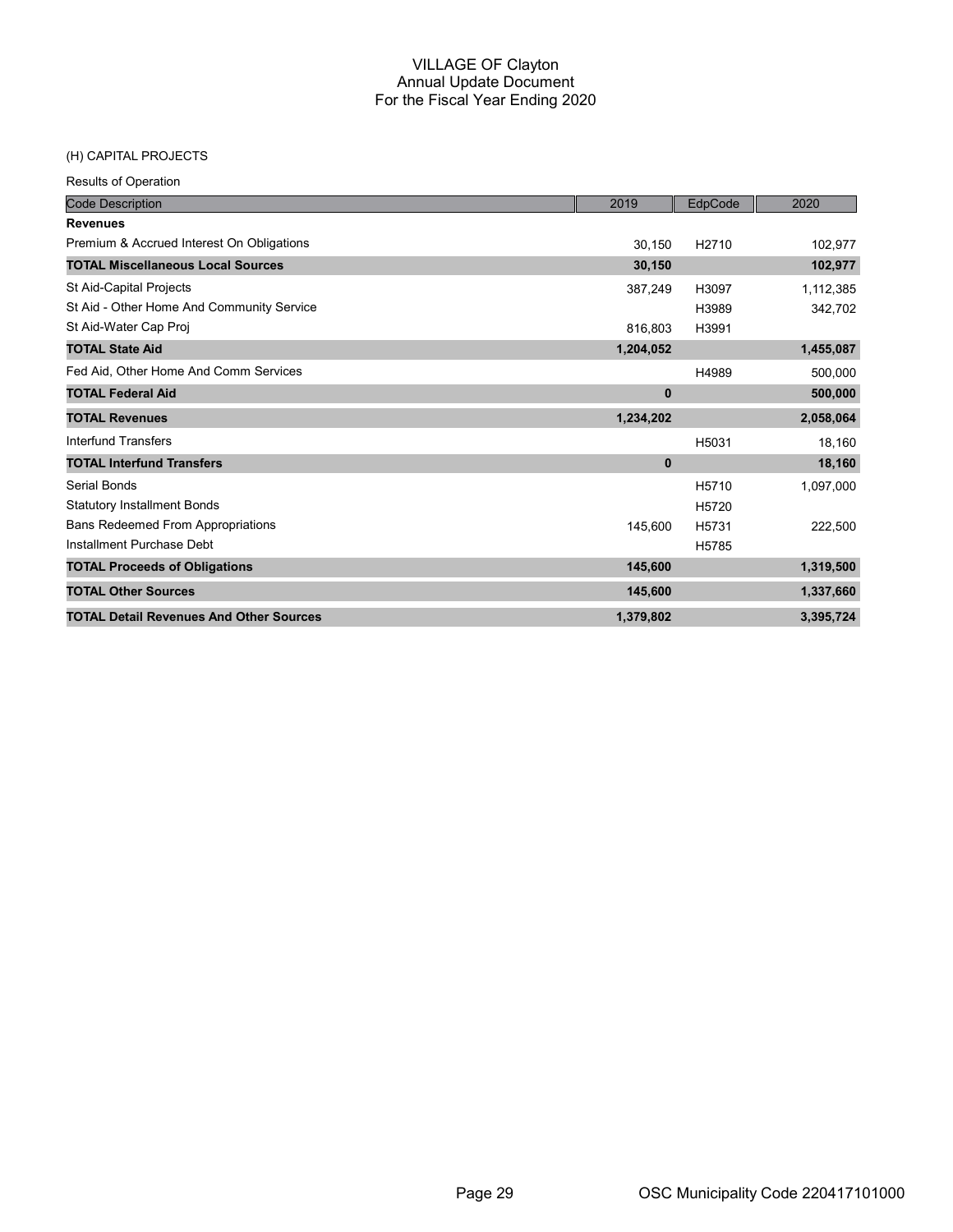#### (H) CAPITAL PROJECTS

| <b>Code Description</b>                         | 2019      | EdpCode | 2020      |
|-------------------------------------------------|-----------|---------|-----------|
| <b>Expenditures</b>                             |           |         |           |
| Fiscal Agents Fees, Contr Expend                | 91,605    | H13804  | 29,254    |
| <b>TOTAL Fiscal Agents Fees</b>                 | 91,605    |         | 29,254    |
| Engineer, Equip & Cap Outlay                    | 405,949   | H14402  | 1,083,828 |
| <b>TOTAL Engineer</b>                           | 405,949   |         | 1,083,828 |
| <b>TOTAL General Government Support</b>         | 497,554   |         | 1,113,082 |
| <b>Other Culture And Recreation</b>             | 2,258,916 | H79972  | 5,116,774 |
| <b>TOTAL Other Culture And Recreation</b>       | 2,258,916 |         | 5,116,774 |
| <b>TOTAL Culture And Recreation</b>             | 2,258,916 |         | 5,116,774 |
| Sewer, Equip & Cap Outlay                       |           | H81972  | 44,110    |
| <b>TOTAL Sewer</b>                              | $\bf{0}$  |         | 44,110    |
| <b>TOTAL Home And Community Services</b>        | $\bf{0}$  |         | 44,110    |
| Debt Interest, Bond Anticipation Notes          |           | H97307  | 168,245   |
| <b>TOTAL Debt Interest</b>                      | $\bf{0}$  |         | 168,245   |
| <b>TOTAL Expenditures</b>                       | 2,756,470 |         | 6,442,211 |
| <b>TOTAL Detail Expenditures And Other Uses</b> | 2,756,470 |         | 6,442,211 |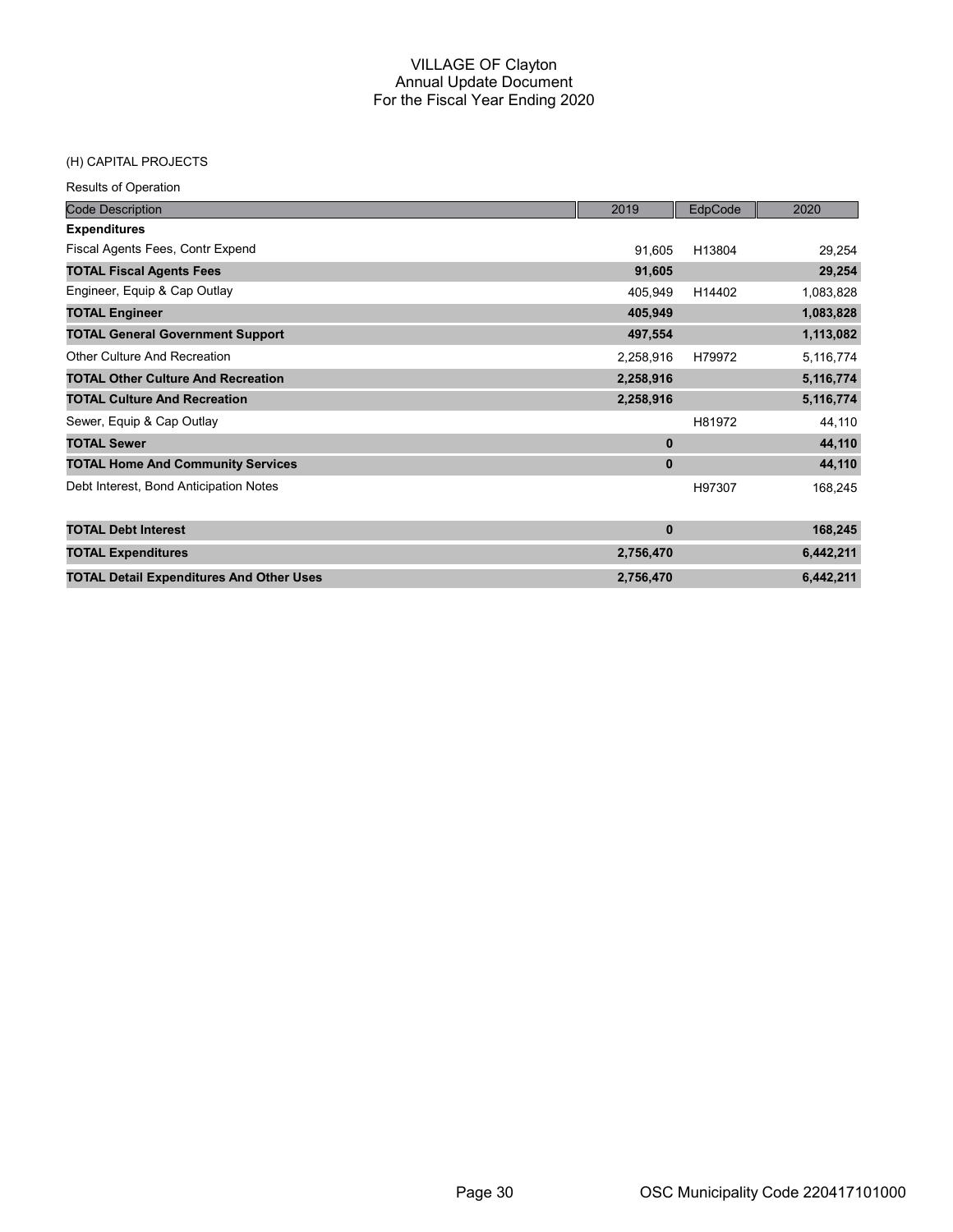#### (H) CAPITAL PROJECTS

Analysis of Changes in Fund Balance

| <b>Code Description</b>                    | 2019         | EdpCode | 2020         |
|--------------------------------------------|--------------|---------|--------------|
| Analysis of Changes in Fund Balance        |              |         |              |
| <b>Fund Balance - Beginning of Year</b>    | $-3,615,618$ | H8021   | -4,992,286   |
| Prior Period Adj -Decrease In Fund Balance |              | H8015   |              |
| <b>Restated Fund Balance - Beg of Year</b> | $-3.615.618$ | H8022   | -4,992,287   |
| ADD - REVENUES AND OTHER SOURCES           | 1,379,802    |         | 3,395,724    |
| DEDUCT - EXPENDITURES AND OTHER USES       | 2.756.470    |         | 6,442,211    |
| <b>Fund Balance - End of Year</b>          | $-4.992.286$ | H8029   | $-8,038,774$ |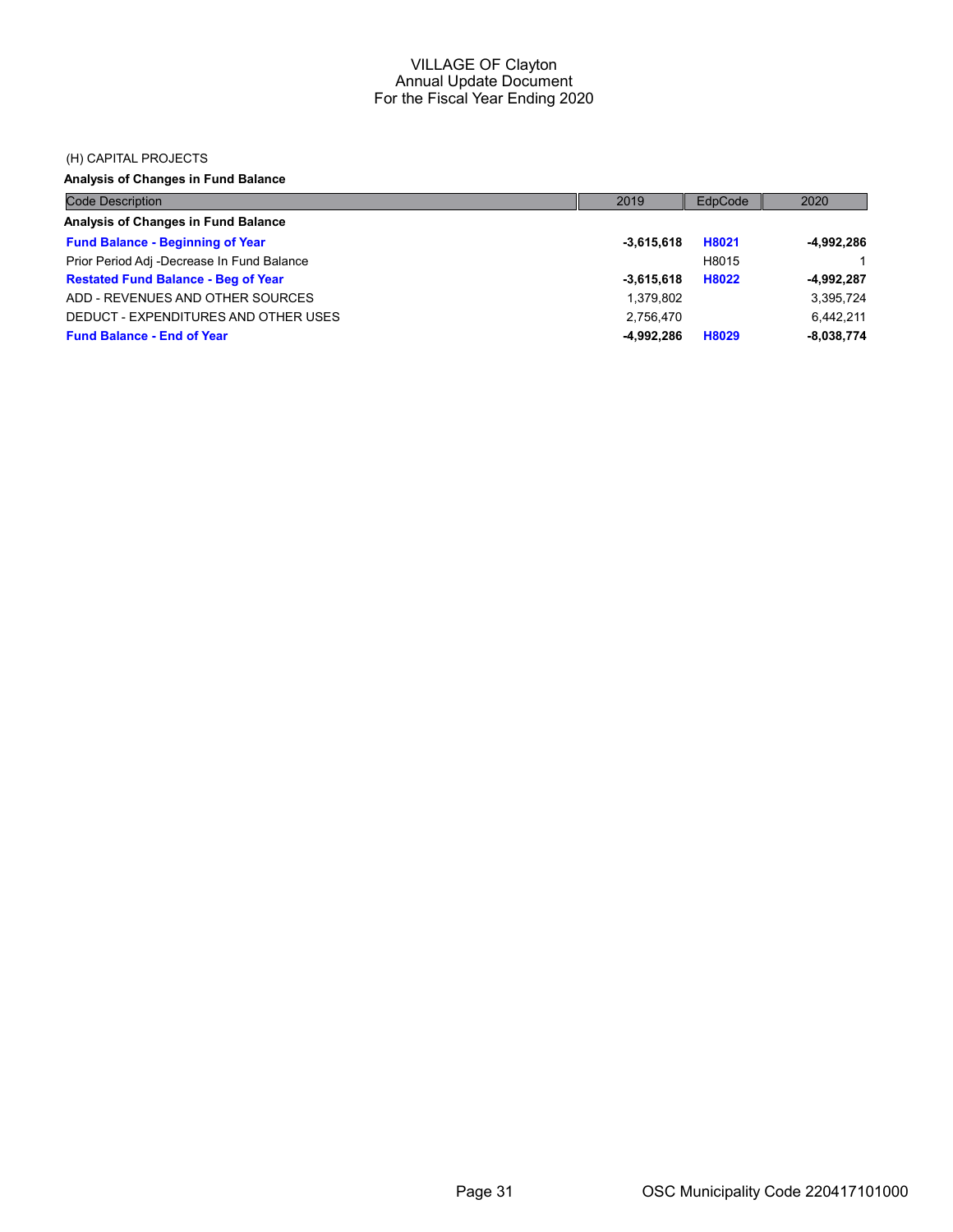## (K) GENERAL FIXED ASSETS

| <b>Code Description</b>                                | 2019       | EdpCode          | 2020       |
|--------------------------------------------------------|------------|------------------|------------|
| <b>Assets</b>                                          |            |                  |            |
| Land                                                   | 796.284    | K <sub>101</sub> | 796,284    |
| <b>Buildings</b>                                       | 4,811,434  | K <sub>102</sub> | 4,811,434  |
| Improvements Other Than Buildings                      | 1,416,790  | K <sub>103</sub> | 1,416,790  |
| Machinery And Equipment                                | 3,125,373  | K104             | 3,125,373  |
| <b>Construction Work In Progress</b>                   | 9,416,748  | K <sub>105</sub> | 9,416,748  |
| Infrastructure                                         | 13,157,902 | K106             | 13,157,902 |
| <b>TOTAL Fixed Assets (net)</b>                        | 32,724,531 |                  | 32,724,531 |
| <b>TOTAL Assets and Deferred Outflows of Resources</b> | 32,724,531 |                  | 32,724,531 |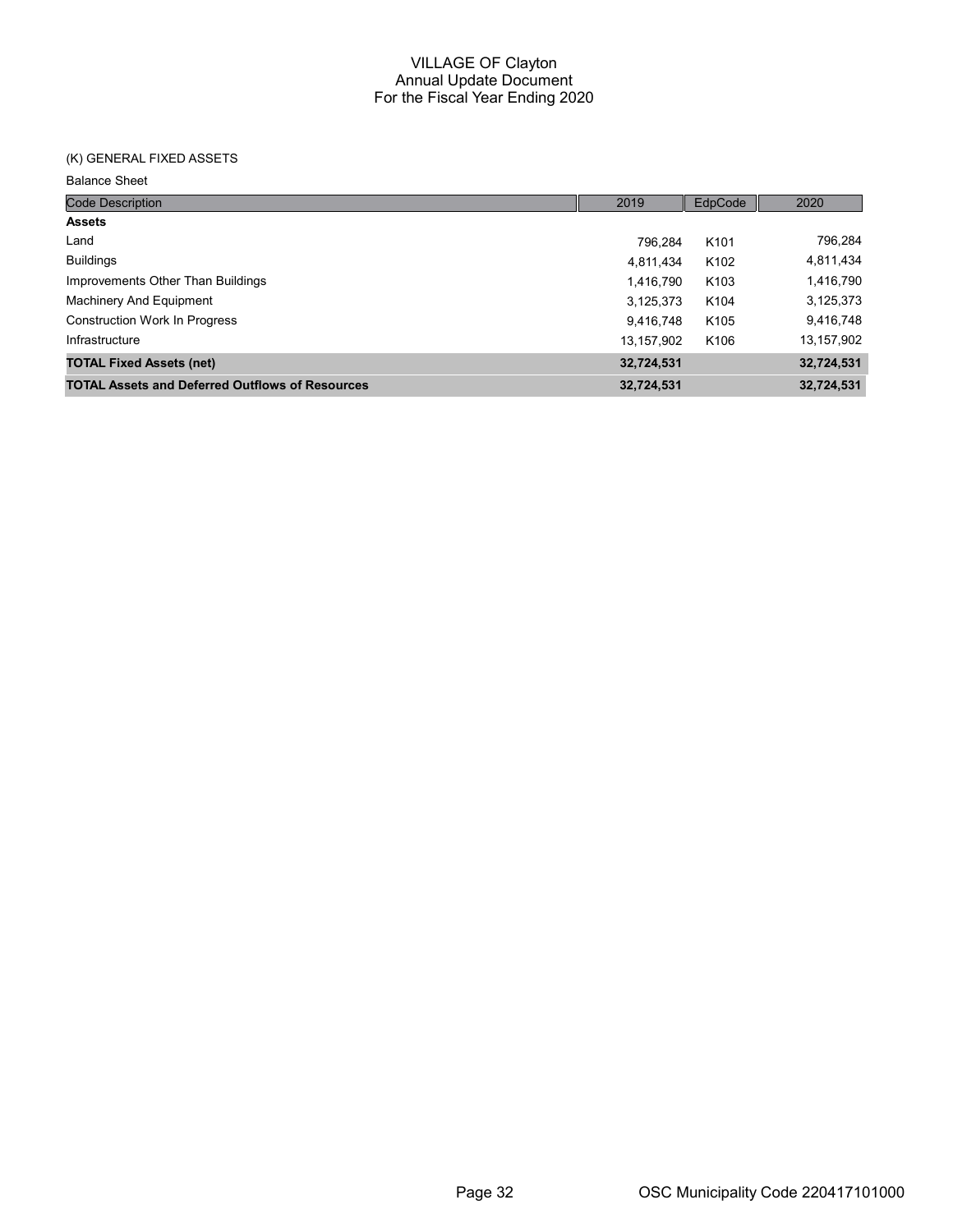## (K) GENERAL FIXED ASSETS

| <b>Balance Sheet</b>                                                                   |            |                  |            |
|----------------------------------------------------------------------------------------|------------|------------------|------------|
| <b>Code Description</b>                                                                | 2019       | EdpCode          | 2020       |
| Liabilities, Deferred Inflows And Fund Balance<br><b>Total Non-Current Govt Assets</b> | 32.724.531 | K <sub>159</sub> | 32,724,531 |
| <b>TOTAL Investments in Non-Current Government Assets</b>                              | 32,724,531 |                  | 32,724,531 |
| <b>TOTAL Fund Balance</b>                                                              | 32.724.531 |                  | 32,724,531 |
| <b>TOTAL</b>                                                                           | 32,724,531 |                  | 32,724,531 |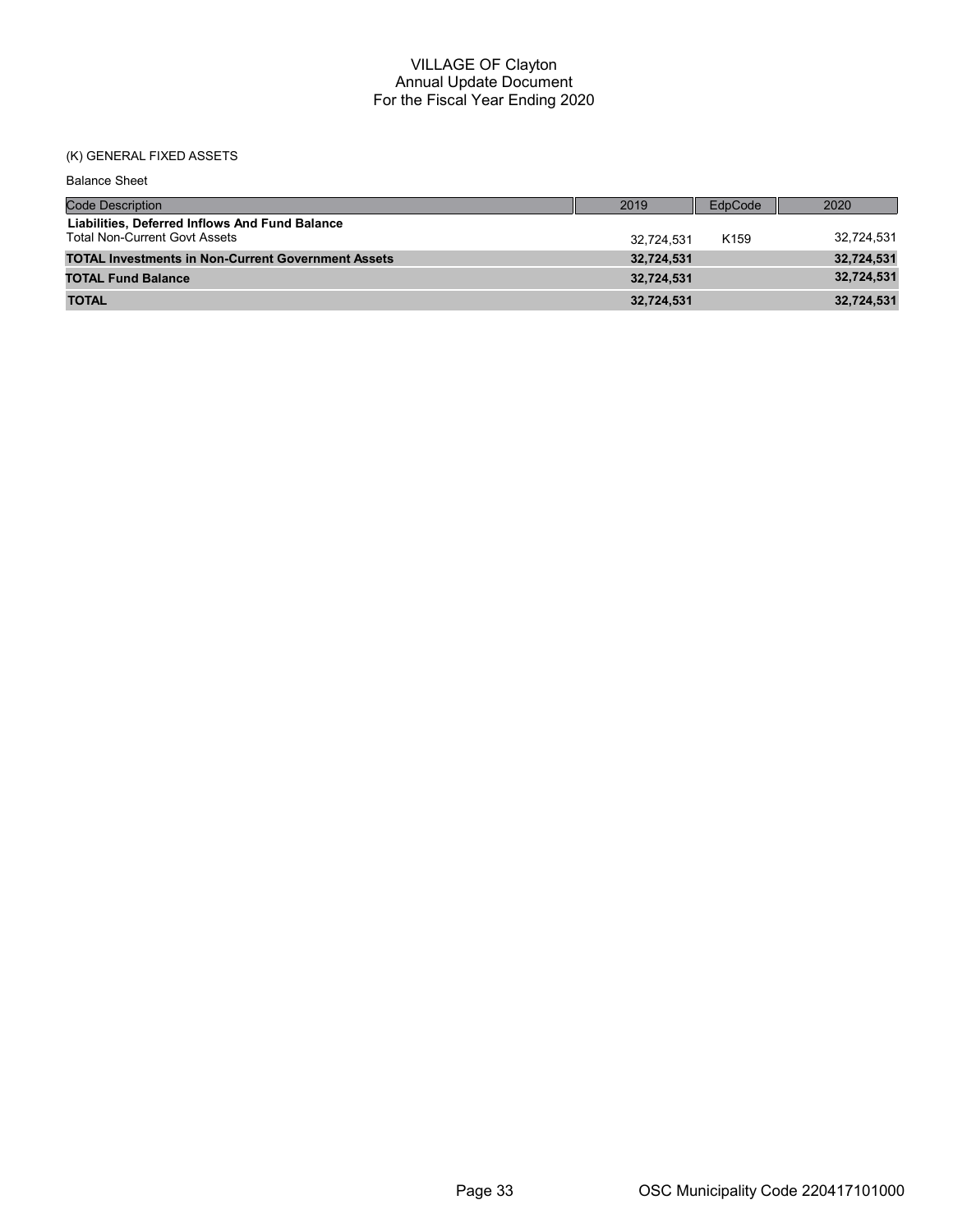#### (L) LIBRARY

| <b>Code Description</b>                                | 2019   | EdpCode          | 2020   |
|--------------------------------------------------------|--------|------------------|--------|
| <b>Assets</b>                                          |        |                  |        |
| Cash                                                   |        | L <sub>200</sub> | 5,717  |
| Cash In Time Deposits                                  | 23,927 | L <sub>201</sub> | 23,927 |
| Petty Cash                                             | 200    | L <sub>210</sub> | 200    |
| <b>TOTAL Cash</b>                                      | 24,127 |                  | 29,844 |
| Cash In Time Deposits Special Reserves                 | 11.417 | L <sub>231</sub> | 11,433 |
| <b>TOTAL Restricted Assets</b>                         | 11,417 |                  | 11,433 |
| <b>TOTAL Assets and Deferred Outflows of Resources</b> | 35,544 |                  | 41,277 |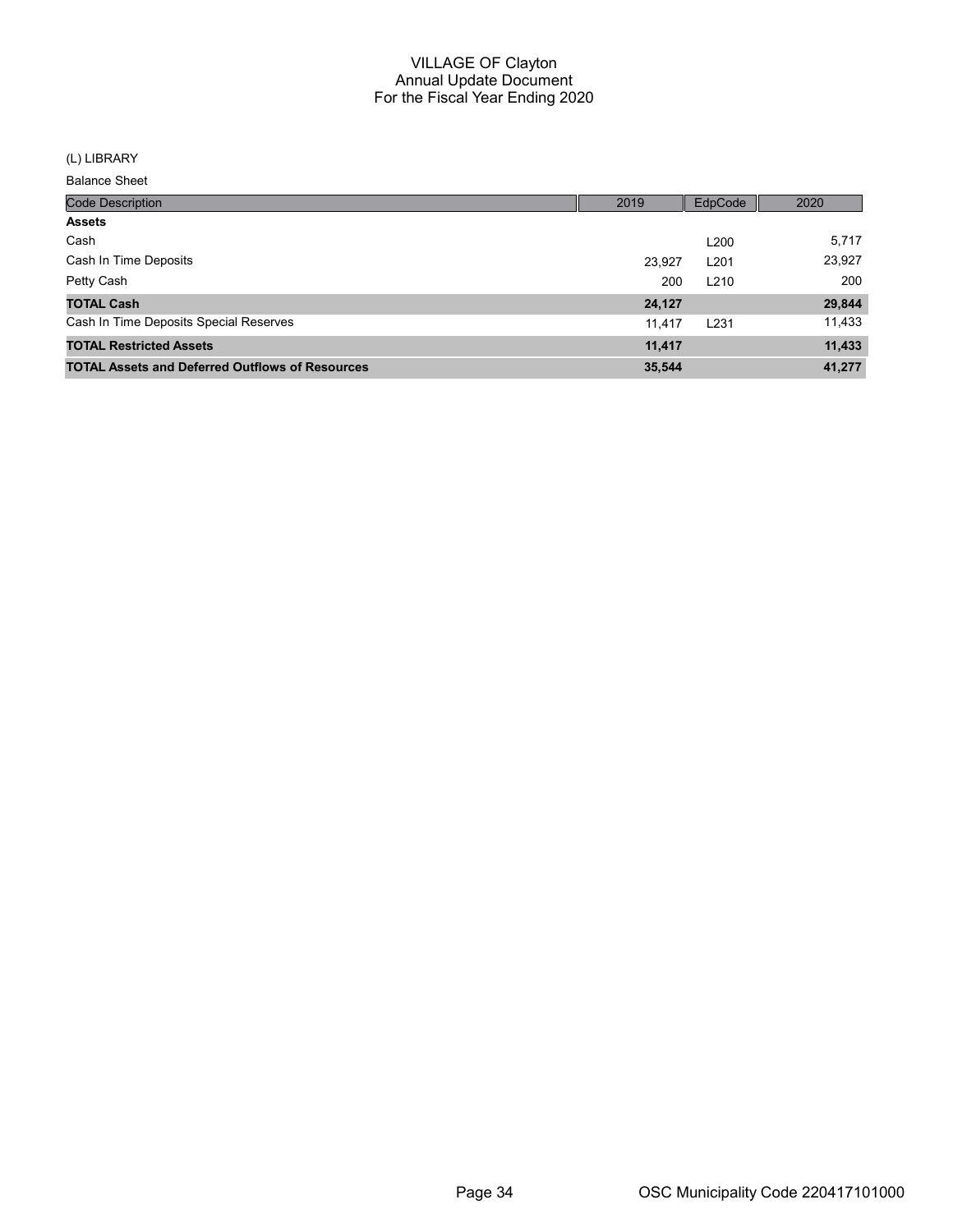## (L) LIBRARY

| <b>Code Description</b>                                     | 2019     | EdpCode | 2020        |
|-------------------------------------------------------------|----------|---------|-------------|
| <b>Accounts Payable</b>                                     | 3,003    | L600    | 277         |
| <b>TOTAL Accounts Payable</b>                               | 3,003    |         | 277         |
| <b>Accrued Liabilities</b>                                  | 3,877    | L601    | 3,152       |
| <b>TOTAL Accrued Liabilities</b>                            | 3,877    |         | 3,152       |
| Due To Other Funds                                          |          | L630    |             |
| <b>TOTAL Due To Other Funds</b>                             | $\bf{0}$ |         | $\mathbf 0$ |
| Due To Employees' Retirement System                         | 583      | L637    | 583         |
| <b>TOTAL Due To Other Governments</b>                       | 583      |         | 583         |
| <b>TOTAL Liabilities</b>                                    | 7,463    |         | 4,012       |
| <b>Fund Balance</b>                                         |          |         |             |
| Reserve For Repairs                                         | 11,417   | L882    | 11,433      |
| <b>TOTAL Restricted Fund Balance</b>                        | 11,417   |         | 11,433      |
| Assigned Unappropriated Fund Balance                        | 16,664   | L915    | 25,832      |
| <b>TOTAL Assigned Fund Balance</b>                          | 16,664   |         | 25,832      |
| <b>TOTAL Fund Balance</b>                                   | 28,081   |         | 37,265      |
| <b>TOTAL Liabilities, Deferred Inflows And Fund Balance</b> | 35,544   |         | 41,277      |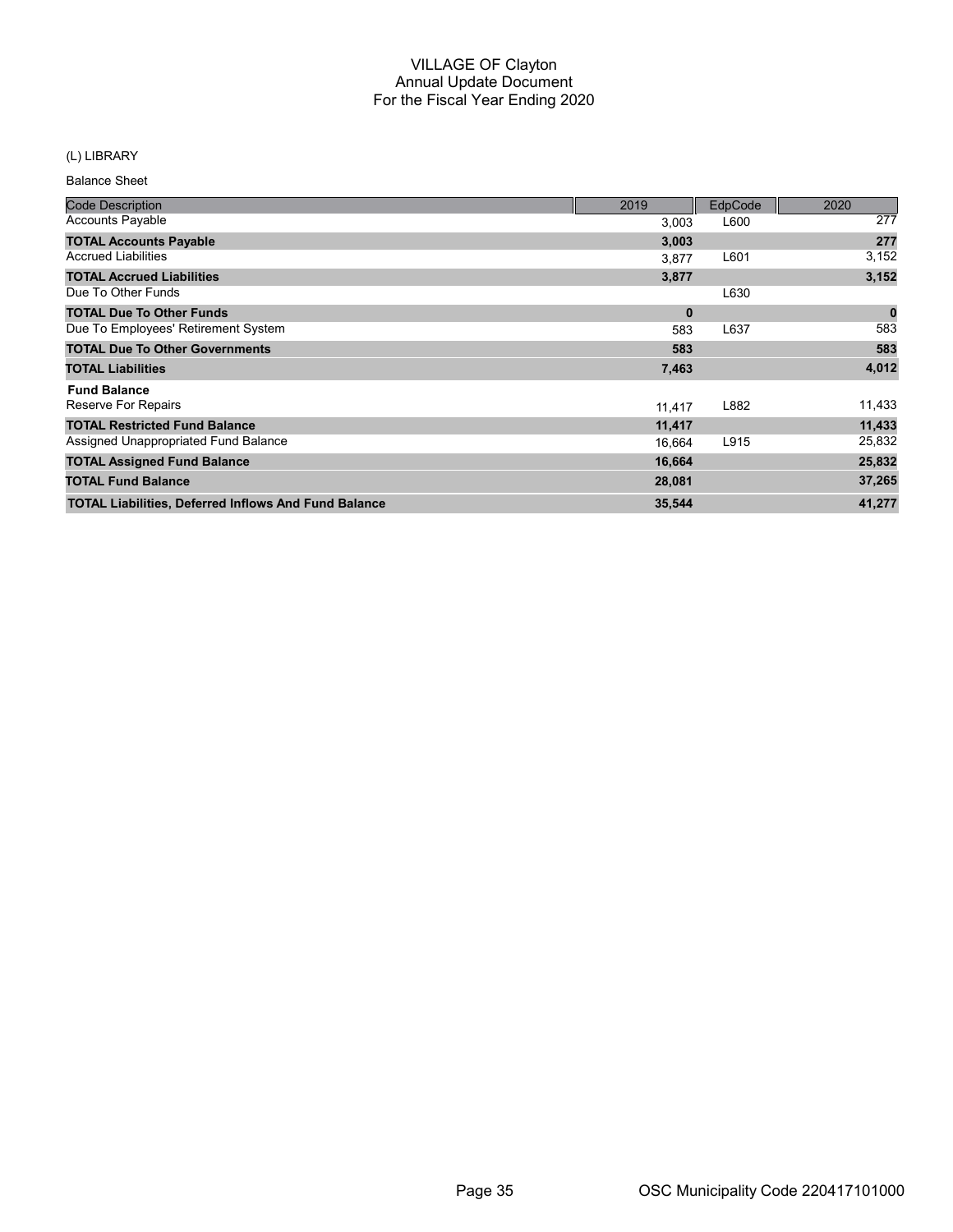(L) LIBRARY

| <b>Code Description</b>                                 | 2019    | EdpCode           | 2020        |
|---------------------------------------------------------|---------|-------------------|-------------|
| <b>Revenues</b>                                         |         |                   |             |
| Real Property Taxes                                     | 61,500  | L <sub>1001</sub> | 69,000      |
| <b>TOTAL Real Property Taxes</b>                        | 61,500  |                   | 69,000      |
| Library Charges                                         | 5,004   | L2082             | 13,164      |
| <b>TOTAL Departmental Income</b>                        | 5,004   |                   | 13,164      |
| Library Services, Other Govts                           | 9,000   | L2360             |             |
| <b>TOTAL Intergovernmental Charges</b>                  | 9,000   |                   | $\mathbf 0$ |
| Interest And Earnings                                   | 18      | L2401             | 16          |
| <b>TOTAL Use of Money And Property</b>                  | 18      |                   | 16          |
| Sale of Instructional Supplies                          | 2,730   | L2670             | 2,319       |
| <b>TOTAL Sale of Property And Compensation For Loss</b> | 2,730   |                   | 2,319       |
| <b>Gifts And Donations</b>                              | 8.327   | L2705             | 7,701       |
| Library System Grant                                    | 13,300  | L2760             | 10,052      |
| Unclassified (specify)                                  |         | L2770             |             |
| <b>TOTAL Miscellaneous Local Sources</b>                | 21,627  |                   | 17,753      |
| <b>TOTAL Revenues</b>                                   | 99,879  |                   | 102,252     |
| <b>Interfund Transfers</b>                              | 34.000  | L5031             | 34,000      |
| <b>TOTAL Interfund Transfers</b>                        | 34,000  |                   | 34,000      |
| <b>TOTAL Other Sources</b>                              | 34,000  |                   | 34,000      |
| <b>TOTAL Detail Revenues And Other Sources</b>          | 133,879 |                   | 136,252     |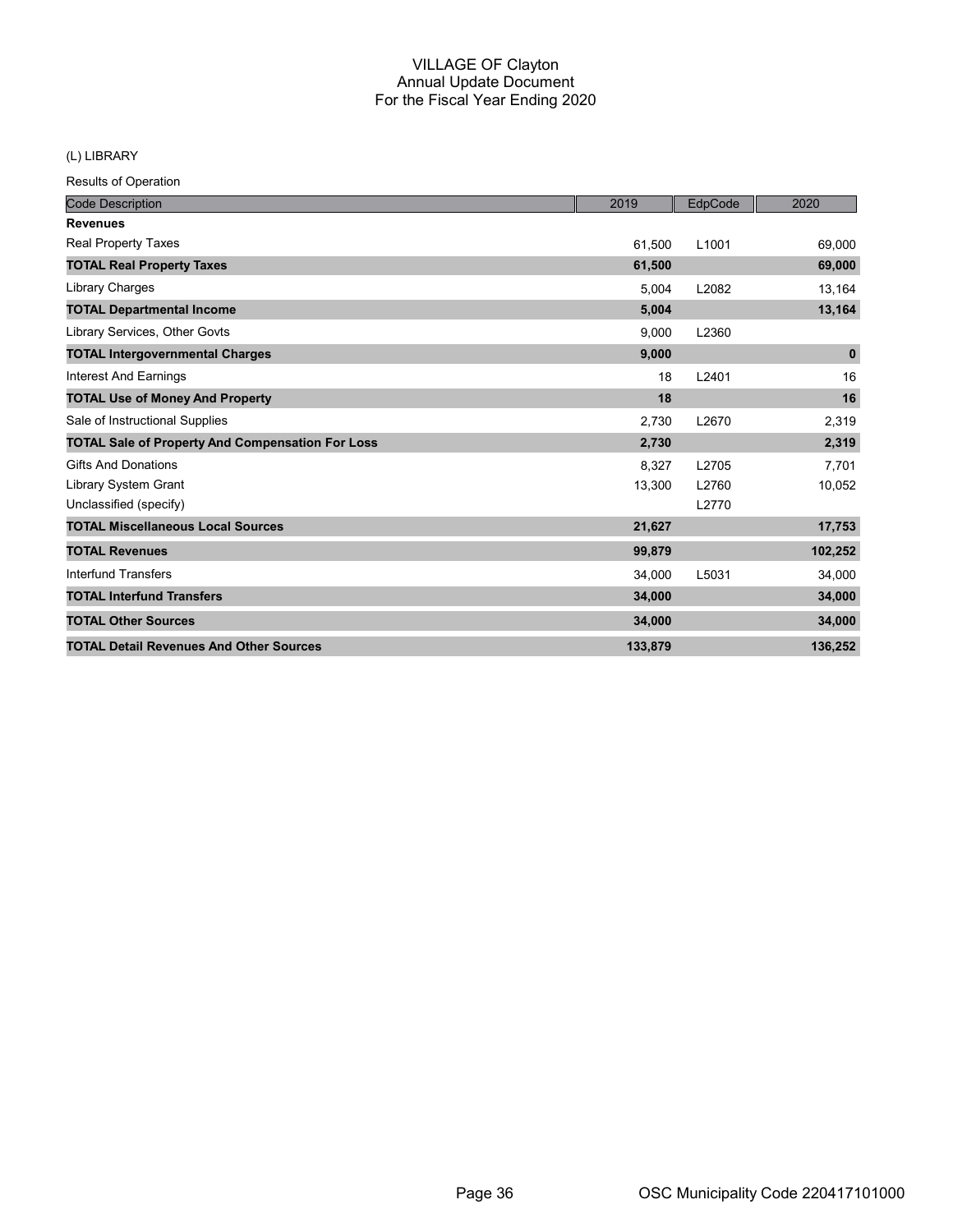#### (L) LIBRARY

| <b>Code Description</b>                         | 2019         | EdpCode | 2020         |
|-------------------------------------------------|--------------|---------|--------------|
| <b>Expenditures</b>                             |              |         |              |
| Library, Pers Serv                              | 83,779       | L74101  | 77,708       |
| Library, Contr Expend                           | 42,633       | L74104  | 39,435       |
| <b>TOTAL Library</b>                            | 126,412      |         | 117,143      |
| <b>TOTAL Culture And Recreation</b>             | 126,412      |         | 117,143      |
| State Retirement, Empl Bnfts                    | 3,425        | L90108  | 3,707        |
| Social Security, Empl Bnfts                     | 6,119        | L90308  | 6,018        |
| Hospital & Medical (dental) Ins, Empl Bnft      | 498          | L90608  |              |
| Other Employee Benefits (spec)                  | 18           | L90898  | 200          |
| <b>TOTAL Employee Benefits</b>                  | 10,060       |         | 9,925        |
| <b>TOTAL Expenditures</b>                       | 136,472      |         | 127,068      |
| Transfers, Capital Projects Fund                |              | L99509  |              |
| <b>TOTAL Operating Transfers</b>                | $\bf{0}$     |         | $\mathbf{0}$ |
| <b>TOTAL Other Uses</b>                         | $\mathbf{0}$ |         | $\mathbf{0}$ |
| <b>TOTAL Detail Expenditures And Other Uses</b> | 136,472      |         | 127,068      |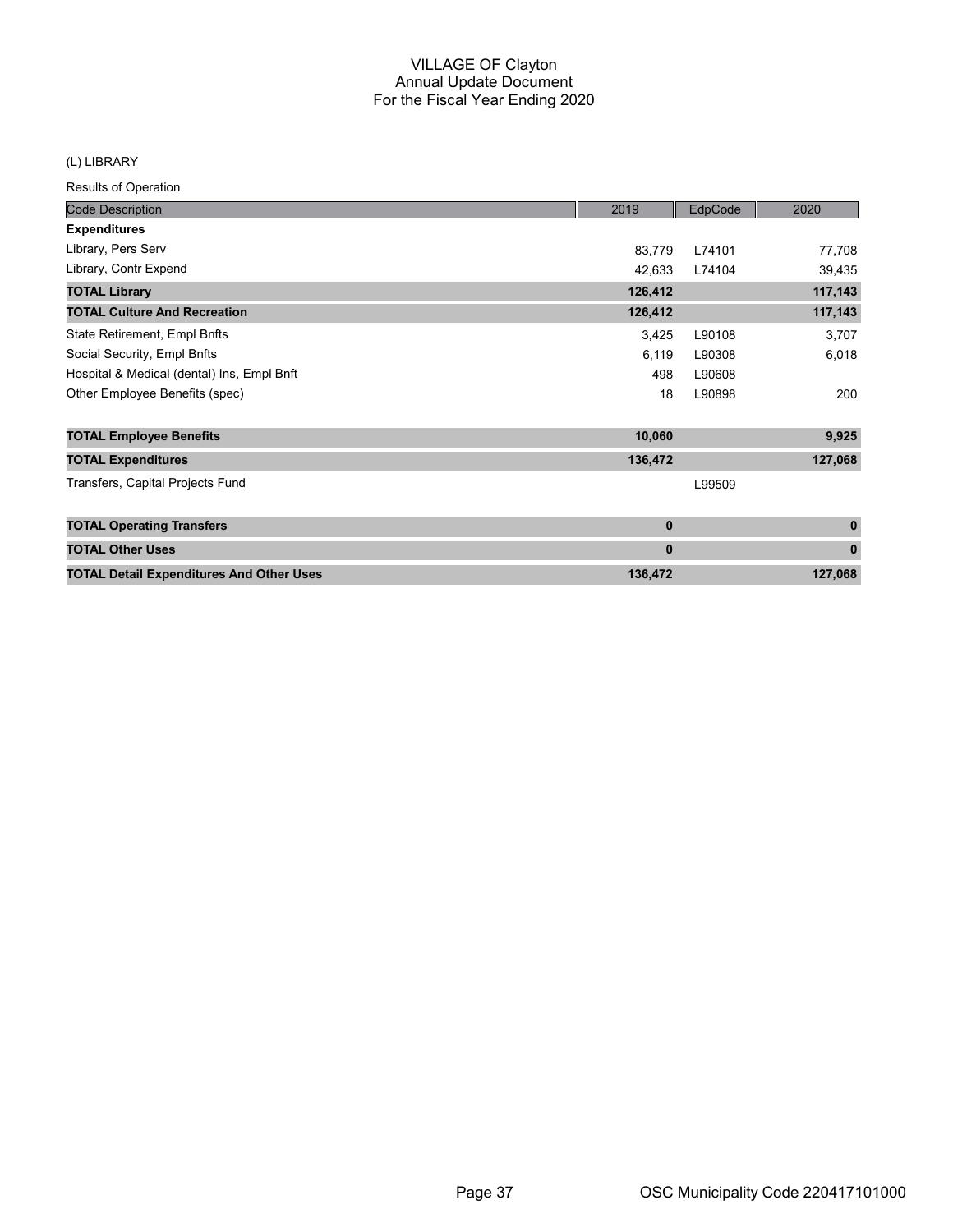(L) LIBRARY

Analysis of Changes in Fund Balance

| <b>Code Description</b>                    | 2019    | EdpCode | 2020    |
|--------------------------------------------|---------|---------|---------|
| Analysis of Changes in Fund Balance        |         |         |         |
| <b>Fund Balance - Beginning of Year</b>    | 30.674  | L8021   | 28,081  |
| <b>Restated Fund Balance - Beg of Year</b> | 30.674  | L8022   | 28,081  |
| ADD - REVENUES AND OTHER SOURCES           | 133.879 |         | 136,252 |
| DEDUCT - EXPENDITURES AND OTHER USES       | 136.472 |         | 127,068 |
| <b>Fund Balance - End of Year</b>          | 28.081  | L8029   | 37,265  |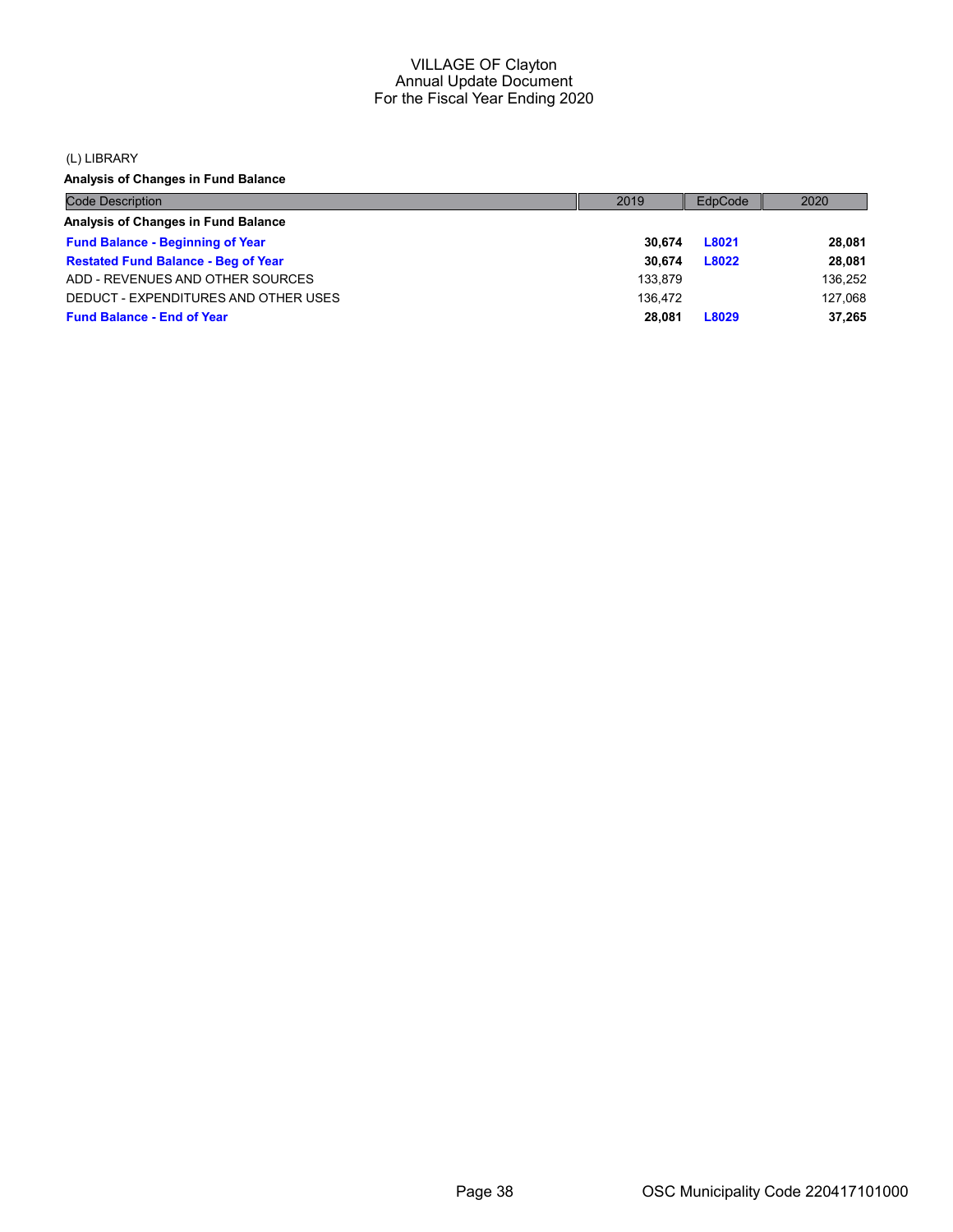(TA) AGENCY

| <b>Code Description</b>                                | 2019   | EdpCode      | 2020   |
|--------------------------------------------------------|--------|--------------|--------|
| <b>Assets</b>                                          |        |              |        |
| Cash                                                   | 79.648 | <b>TA200</b> | 54,171 |
| <b>TOTAL Cash</b>                                      | 79.648 |              | 54,171 |
| <b>TOTAL Assets and Deferred Outflows of Resources</b> | 79,648 |              | 54,171 |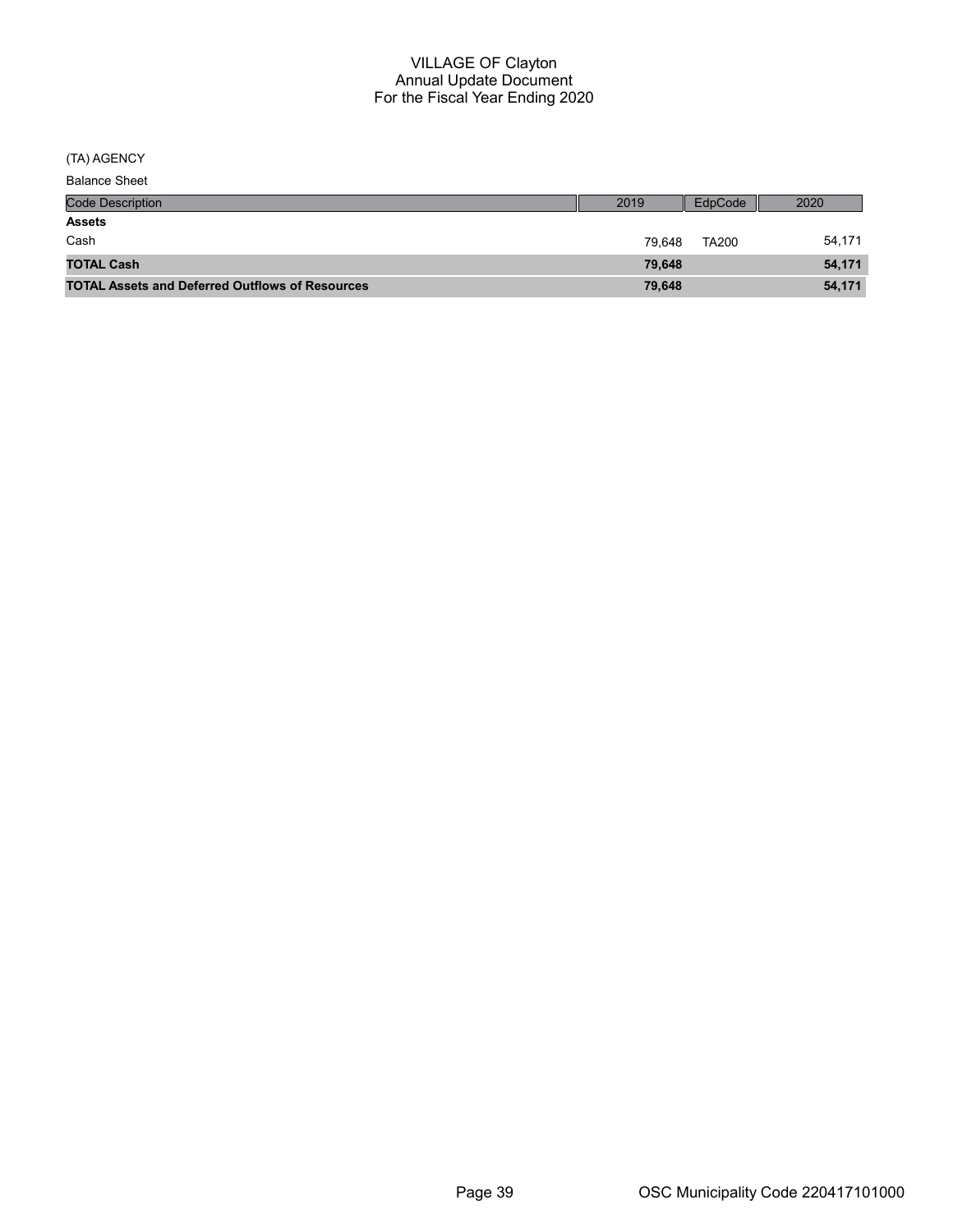## (TA) AGENCY

| <b>Code Description</b>                                     | 2019   | EdpCode     | 2020   |
|-------------------------------------------------------------|--------|-------------|--------|
| Due To Other Funds                                          | 72.635 | TA630       | 52.271 |
| <b>TOTAL Due To Other Funds</b>                             | 72.635 |             | 52,271 |
| Other Funds (specify)                                       | 7.013  | <b>TA85</b> | 1.900  |
| <b>TOTAL Agency Liabilities</b>                             | 7,013  |             | 1,900  |
| <b>TOTAL Liabilities</b>                                    | 79.648 |             | 54,171 |
| <b>TOTAL Liabilities, Deferred Inflows And Fund Balance</b> | 79.648 |             | 54.171 |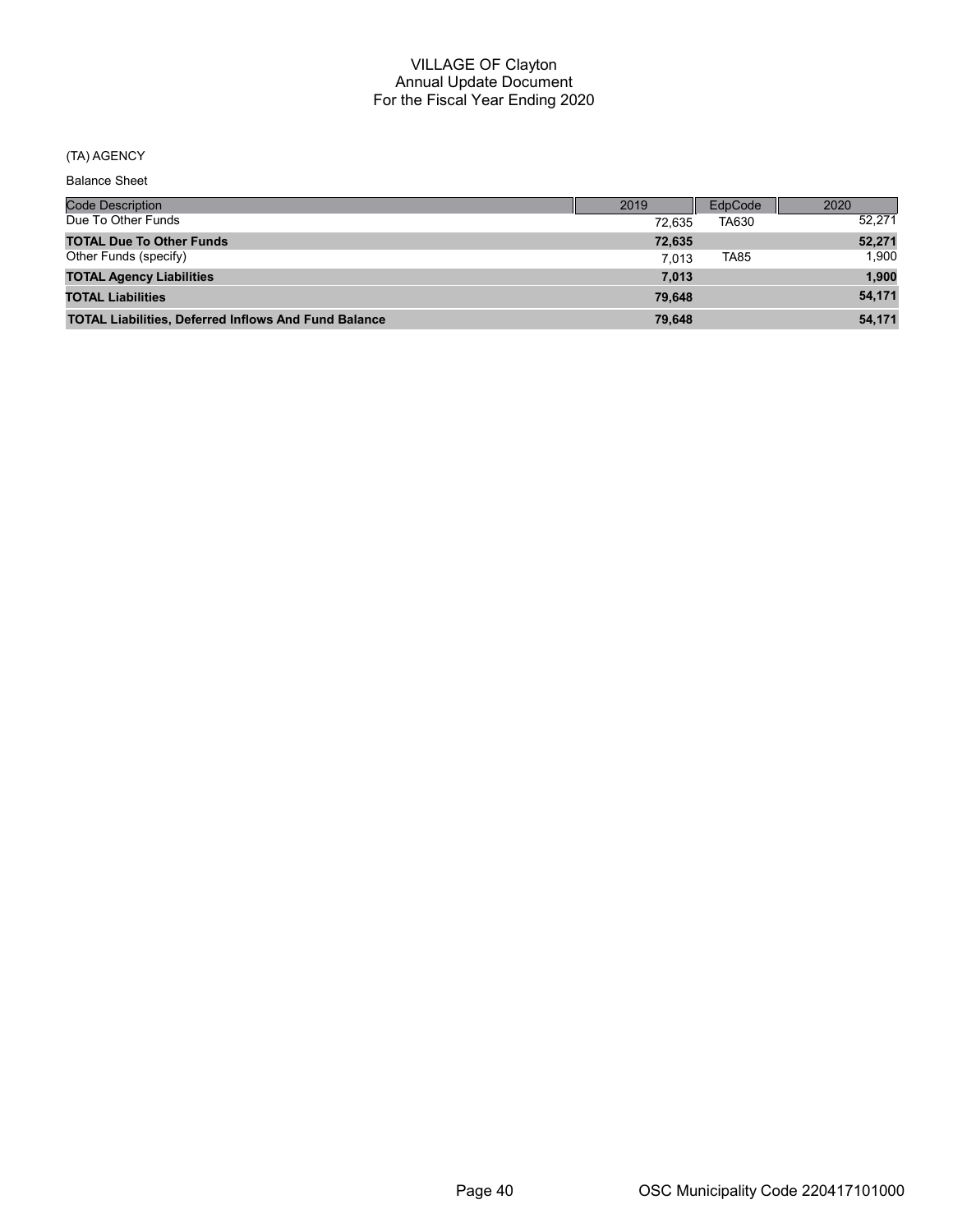## (W) GENERAL LONG-TERM DEBT

| <b>Balance Sheet</b>                                   |           |         |           |
|--------------------------------------------------------|-----------|---------|-----------|
| <b>Code Description</b>                                | 2019      | EdpCode | 2020      |
| <b>Assets</b>                                          |           |         |           |
| <b>Total Non-Current Govt Liabilities</b>              | 7.643.891 | W129    | 8,891,360 |
| <b>TOTAL Provision To Be Made In Future Budgets</b>    | 7,643,891 |         | 8,891,360 |
| <b>TOTAL Assets and Deferred Outflows of Resources</b> | 7,643,891 |         | 8,891,360 |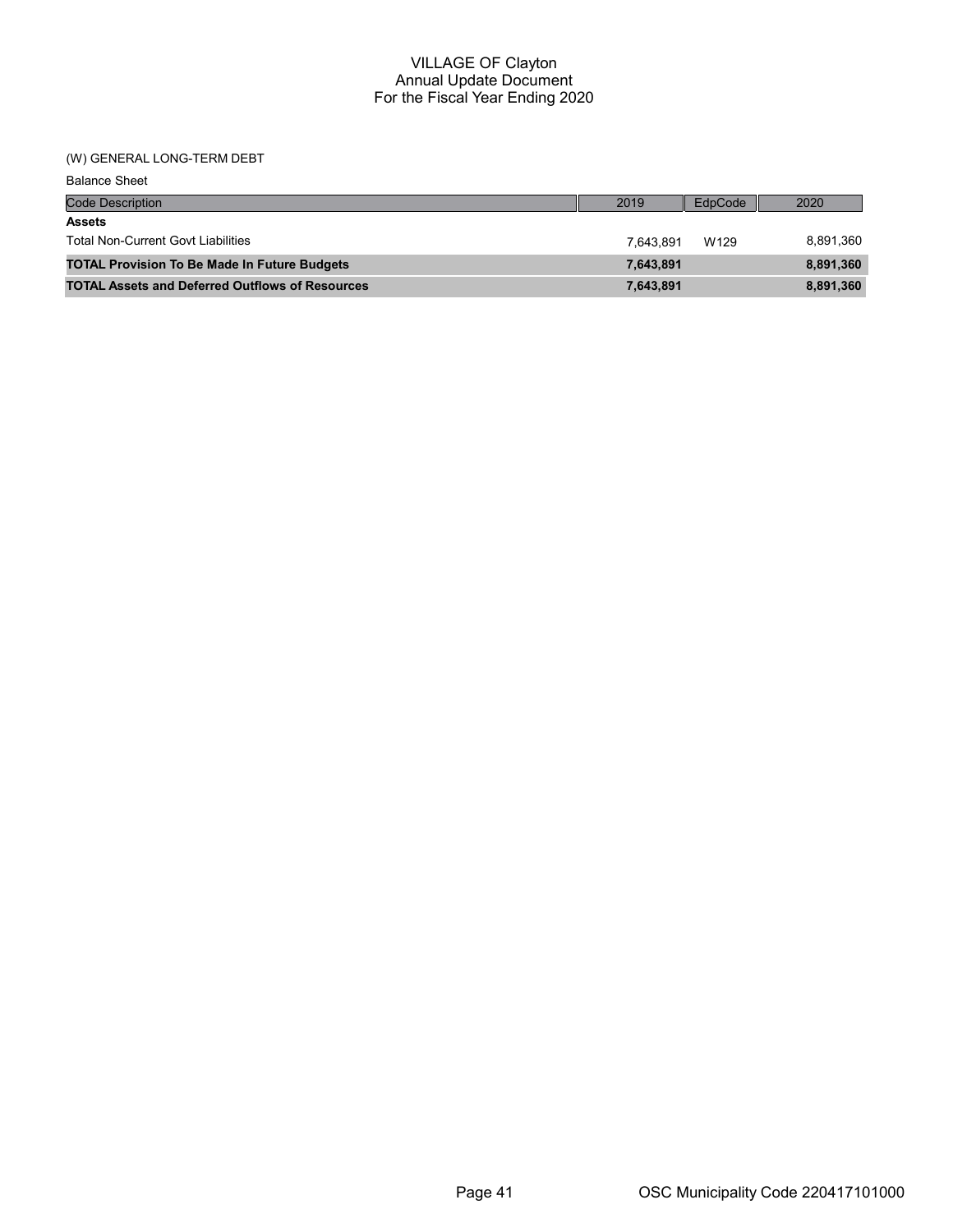## (W) GENERAL LONG-TERM DEBT

| <b>Balance Sheet</b> |  |  |
|----------------------|--|--|
|----------------------|--|--|

| <b>Code Description</b>                     | 2019      | EdpCode | 2020      |
|---------------------------------------------|-----------|---------|-----------|
| Net Pension Liability -Proportionate Share  | 277.924   | W638    | 915,130   |
| Installment Purchase Debt                   | 98.739    | W685    | 67,394    |
| <b>Compensated Absences</b>                 | 83.806    | W687    | 81,033    |
| Other Long Term Debt                        |           | W689    |           |
| <b>TOTAL Other Liabilities</b>              | 460,469   |         | 1,063,557 |
| <b>Bonds Payable</b>                        | 7,183,422 | W628    | 7,827,803 |
| <b>TOTAL Bond And Long Term Liabilities</b> | 7,183,422 |         | 7,827,803 |
| <b>TOTAL Liabilities</b>                    | 7,643,891 |         | 8,891,360 |
| <b>TOTAL Liabilities</b>                    | 7,643,891 |         | 8,891,360 |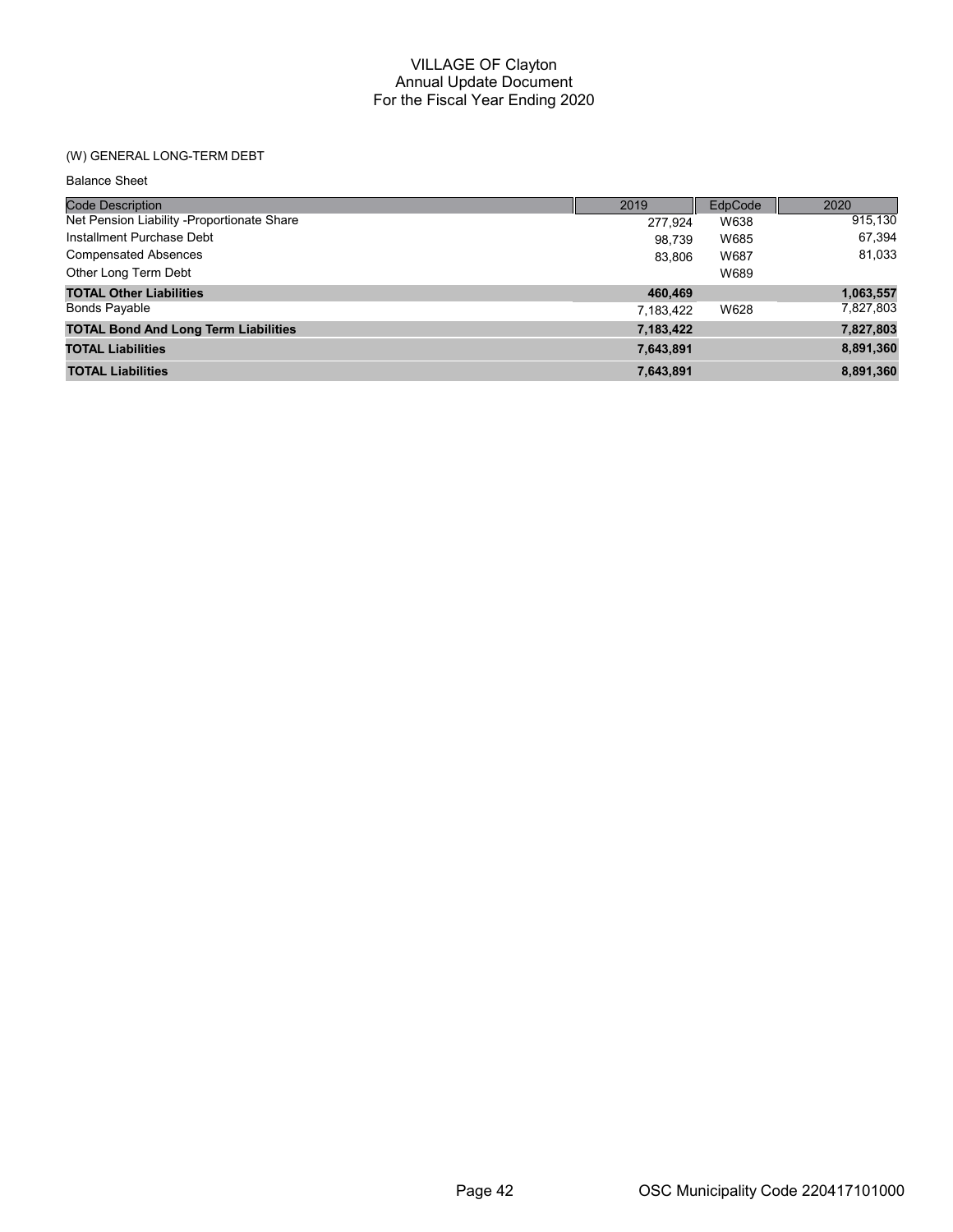#### Office of the State Comptroller **Example 2020** VILLAGE OF Clayton **VILLAGE OF Clayton** Statement of Indebtedness For the Fiscal Year Ending 2020

## County of: Jefferson

#### Municipal Code: 220417101000

| <b>First</b><br>Year | Debt<br>Code  |             | Description                                                                | Cops<br>Flag | Comp<br>Flag | Date of<br>Issue | Date of<br>Maturity   | Int.<br>Rate | Var? | Amt. Orig.<br>Issued | O/S Beg.<br>of Year | Paid<br>Dur. Year | Redeemed<br><b>Bond Proc.</b> | Prior Yr.<br>Adjust. | Accreted<br>Interest | O/S End<br>of Year |
|----------------------|---------------|-------------|----------------------------------------------------------------------------|--------------|--------------|------------------|-----------------------|--------------|------|----------------------|---------------------|-------------------|-------------------------------|----------------------|----------------------|--------------------|
| 2003                 | <b>BOND E</b> |             | sewer - EFC                                                                |              |              |                  | 08/08/2002 03/01/2031 | 0.00%        |      | \$702,659            | \$311,000           | \$23,000          | \$0                           | \$0                  |                      | \$288,000          |
| 2004                 | <b>BOND E</b> |             | Re-funding water                                                           |              |              |                  | 05/01/2004 09/01/2029 | 4.65%        |      | \$1,160,700          | \$215,000           | \$65,000          | \$0                           | \$0                  |                      | \$150,000          |
| 2007                 | <b>BOND E</b> |             | <b>SEWER-Eastside EFC</b>                                                  |              |              |                  | 09/23/2005 09/23/2035 | 0.00%        |      |                      | \$668,467           | \$39,322          | \$0                           | \$0                  |                      | \$629,145          |
| 2016                 | <b>BOND E</b> |             | Sewer Rehab Project<br>(EFC)                                               |              |              |                  | 08/01/2015 08/01/2045 | $0.00\%$     |      | \$3,569,000          | \$3,278,555         | \$100,097         | \$0                           | \$0                  |                      | \$3,178,458        |
| 2020                 | <b>BOND E</b> |             | <b>RIVERWALK III</b>                                                       |              |              |                  | 02/13/2020 02/01/2031 | 1.50%        |      | \$645,000            | \$0                 | \$0               |                               | \$0                  |                      | \$645,000          |
| 2020                 | <b>BOND E</b> |             | OFFICE, DOCK, PARK,<br>LOT                                                 |              |              |                  | 08/01/2019 08/01/2025 | 2.125%       |      | \$452,000            | \$0                 | \$0               |                               | \$0                  |                      | \$452,000          |
| 2011                 | <b>BOND E</b> |             | Westside<br>Water-Hungerford Pt.                                           |              |              |                  | 04/15/2011 04/15/2048 | 3.75%        |      | \$526,000            | \$412,400           | \$14,200          | \$0                           | \$0                  |                      | \$398,200          |
| 2008                 | <b>BOND E</b> |             | <b>Westside Sewer</b><br>(Phase II)-EFC                                    |              |              |                  | 11/29/2007 03/23/2037 | 0.00%        |      | \$3,216,530          | \$1,998,000         | \$111,000         | \$0                           | \$0                  |                      | \$1,887,000        |
|                      |               |             | Total for Type/Exempt Status - Sums Issued Amts only made in AFR Year      |              |              |                  |                       |              |      | \$1,097,000          | \$6,883,422         | \$352,619         | \$0                           | \$0                  | \$0                  | \$7,627,803        |
| 2018                 | <b>IPC</b>    | F.          | 0218 Intl Plow Truck                                                       |              |              |                  | 06/15/2017 06/15/2021 | 3.22%        |      | \$164,676            | \$98,739            | \$31,875          | \$0                           | \$530                |                      | \$67,394           |
|                      |               |             | Total for Type/Exempt Status - Sums Issued Amts only made in AFR Year      |              |              |                  |                       |              |      | \$0                  | \$98,739            | \$31,875          | \$0                           | \$530                | \$0                  | \$67,394           |
| 2018                 | <b>BAN</b>    | $\mathbf N$ | water improvement<br>projects                                              |              |              |                  | 06/01/2017 02/02/2021 | 1.17%        |      | \$1,469,451          | \$1,469,451         | \$0               | \$0                           | \$0                  |                      | \$1,469,451        |
| 2019                 | <b>BAN</b>    | $\mathbf N$ | water improvement<br>project                                               |              |              |                  | 02/03/2019 02/02/2021 | 1.17%        |      | \$1,720,549          | \$1,720,549         | \$64,000          | \$0                           | \$0                  |                      | \$1,656,549        |
| 2019                 | BAN           | N           | historic district                                                          |              |              |                  | 10/24/2018 10/23/2019 | 2.00%        |      | \$5,000,000          | \$5,000,000         | \$0               | \$0                           | \$0                  |                      | \$0                |
| 2015                 | <b>BAN</b>    | N           | <b>Various Projects</b>                                                    |              |              |                  | 09/20/2014 09/25/2015 | 1.50%        |      | \$542,000            | \$363,000           | \$363,000         | \$312,000                     | \$0                  |                      | \$0                |
| 2016                 | <b>BAN</b>    | N           | Riverwalk 3                                                                |              |              |                  | 02/19/2016 02/17/2018 | 1.25%        |      | \$750,000            | \$680,000           | \$680,000         | \$645,000                     | \$0                  |                      | \$0                |
| 2020                 | <b>BAN</b>    | N           | <b>HISTORIC DISTRICT</b>                                                   |              |              |                  | 10/23/2019 10/22/2020 | 2.00%        |      | \$5,000,000          | \$0                 |                   |                               | \$0                  |                      | \$5,000,000        |
| 2017                 | <b>BAN</b>    | $\mathbf N$ | Danforth Lot                                                               |              |              |                  | 08/04/2016 08/04/2017 | 1.50%        |      | \$310,000            | \$212,500           | \$212,500         | \$140,000                     | \$0                  |                      | \$0                |
|                      |               |             | Total for Type/Exempt Status - Sums Issued Amts only made in AFR Year      |              |              |                  |                       |              |      | \$5,000,000          | \$9,445,500         | \$1,319,500       | \$1,097,000                   | \$0                  | \$0                  | \$8,126,000        |
| 2010                 | <b>BOND N</b> |             | TI Dock (I) &<br>Straw/Brooks                                              |              |              |                  | 04/15/2010 04/15/2022 | 3.125%       |      | \$1,195,000          | \$300,000           | \$100,000         | \$0                           | \$0                  |                      | \$200,000          |
|                      |               |             | Total for Type/Exempt Status - Sums Issued Amts only made in AFR Year      |              |              |                  |                       |              |      | \$0                  | \$300,000           | \$100,000         | \$0                           | \$0                  | \$0                  | \$200,000          |
|                      |               |             | AFR Year Total for All Debt Types - Sums Issued Amts only made in AFR Year |              |              |                  |                       |              |      | \$6.097.000          | \$16,727,661        | \$1.803.994       | \$1.097.000                   | \$530                | \$0                  | \$16,021,197       |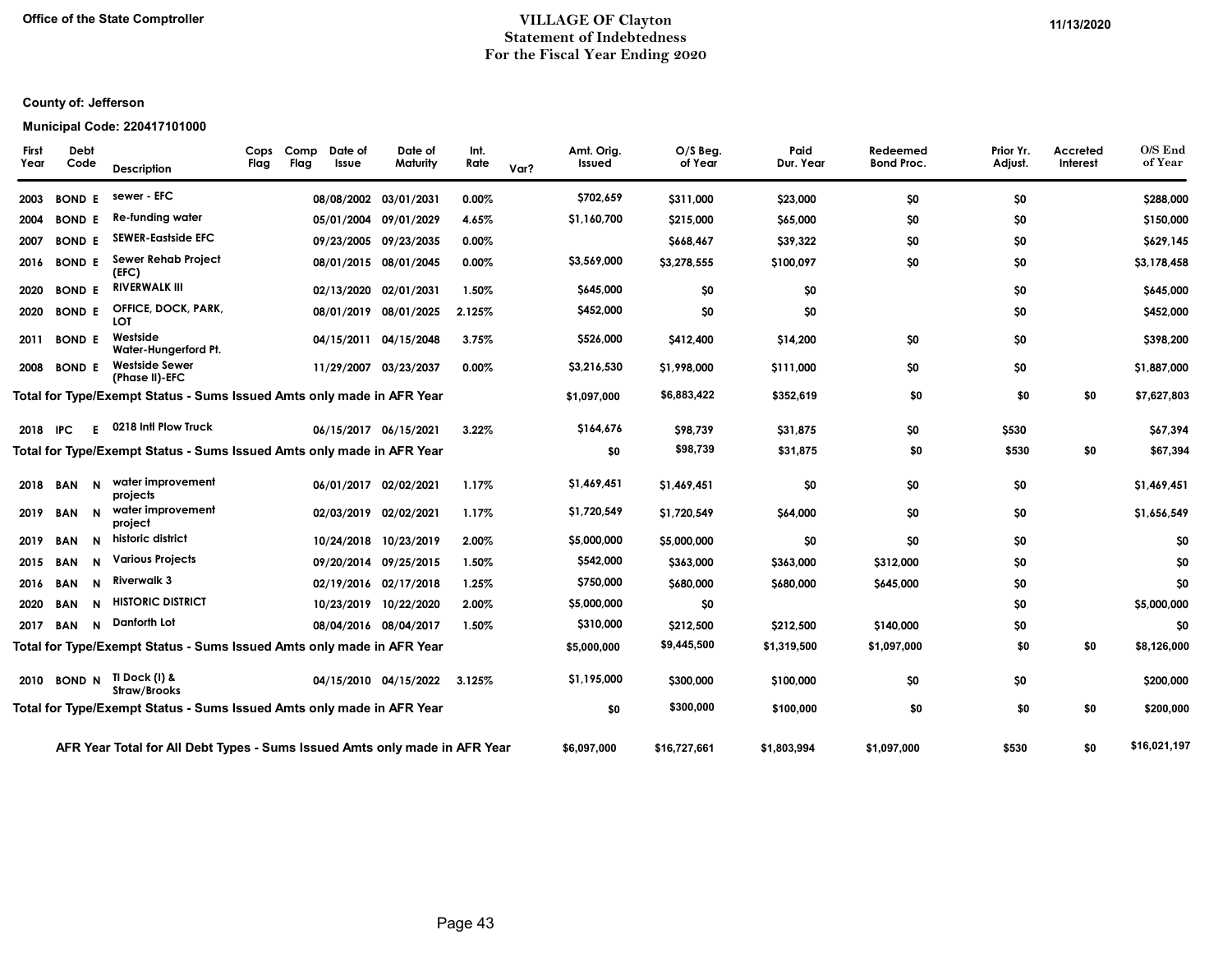## VILLAGE OF Clayton Schedule of Time Deposits and Investments For the Fiscal Year Ending 2020

|                                                                                   | <b>EDP Code</b> | Amount         |
|-----------------------------------------------------------------------------------|-----------------|----------------|
| CASH:                                                                             |                 |                |
| On Hand                                                                           | 9Z2001          |                |
| <b>Demand Deposits</b>                                                            | 9Z2011          | \$1,758,850.39 |
| <b>Time Deposits</b>                                                              | 9Z2021          | \$1,071,013.39 |
| Total                                                                             |                 | \$2,829,863.78 |
| COLLATERAL:                                                                       |                 |                |
| - FDIC Insurance                                                                  | 9Z2014          | \$500,000.00   |
| Collateralized with securities held in<br>possession of municipality or its agent | 9Z2014A         | \$2,855,046.70 |
| Total                                                                             |                 | \$3,355,046.70 |
| <b>INVESTMENTS:</b>                                                               |                 |                |
| - Securities (450)                                                                |                 |                |
| Book Value (cost)                                                                 | 9Z4501          |                |
| Market Value at Balance Sheet Date                                                | 9Z4502          |                |
| Collateralized with securities held in<br>possession of municipality or its agent | 9Z4504A         |                |
| - Repurchase Agreements (451)                                                     |                 |                |
| Book Value (cost)                                                                 | 9Z4511          |                |
| Market Value at Balance Sheet Date                                                | 9Z4512          |                |
| Collateralized with securities held in<br>possession of municipality or its agent | 9Z4514A         |                |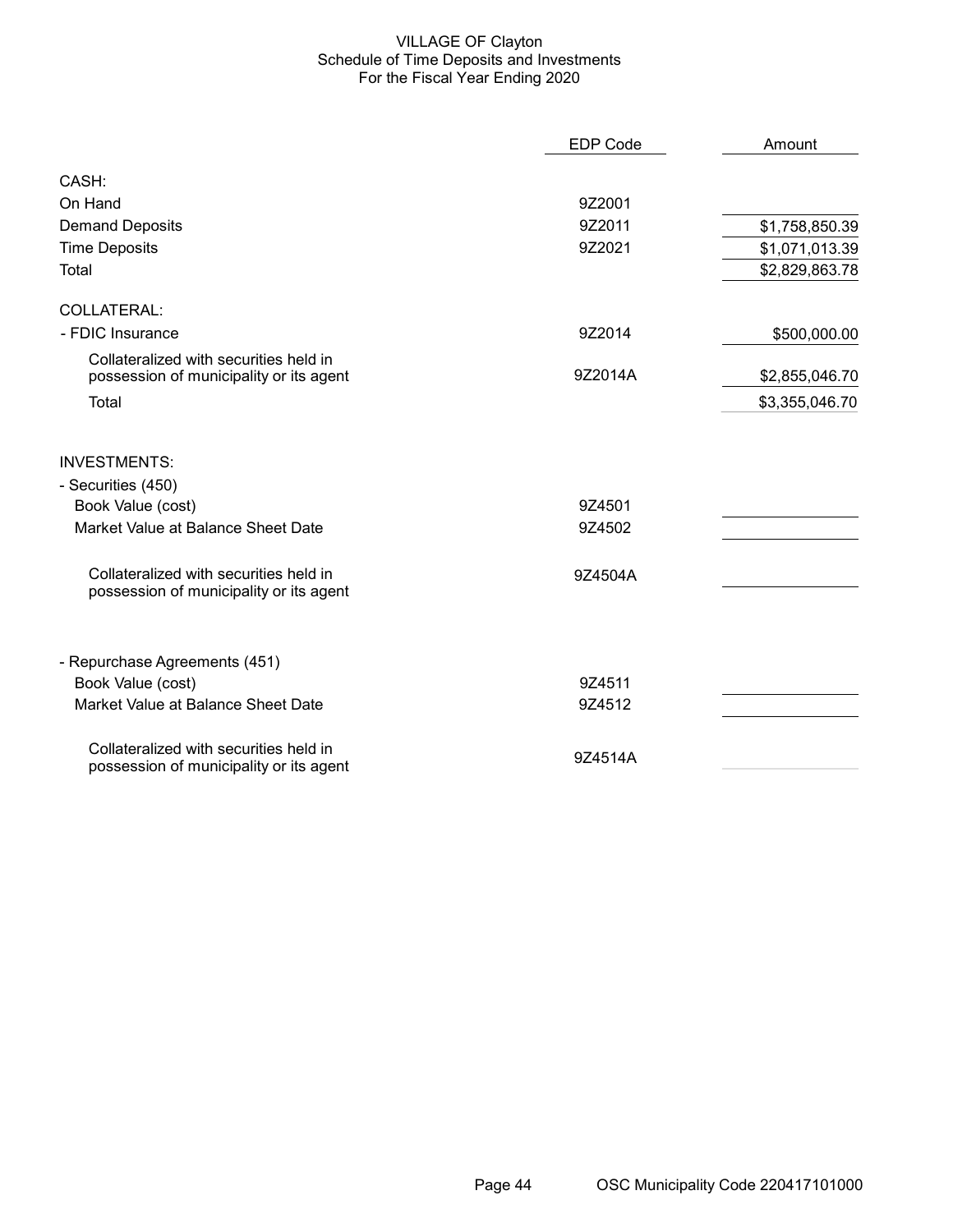#### VILLAGE OF Clayton Bank Reconciliation For the Fiscal Year Ending 2020

## Include All Checking, Savings and C.D. Accounts

| <b>Bank</b><br>Account<br><b>Number</b> | Bank<br><b>Balance</b>              | Add:<br>Deposit<br>In Transit | Less:<br>Outstanding<br>Checks |           | Adjusted<br>Bank<br><b>Balance</b> |
|-----------------------------------------|-------------------------------------|-------------------------------|--------------------------------|-----------|------------------------------------|
| *****-0043                              | \$831,553                           | \$0                           |                                | \$95,398  | \$736,154                          |
| *****-0044                              | \$54,391                            | \$29                          |                                | \$249     | \$54,171                           |
| *****-0050                              | \$1,071,013                         | \$0                           |                                | \$0       | \$1,071,013                        |
| *****-0146                              | \$872,907                           | \$19,350                      |                                | \$327,577 | \$564,680                          |
|                                         | <b>Total Adjusted Bank Balance</b>  |                               |                                |           | \$2,426,019                        |
|                                         | <b>Petty Cash</b>                   |                               |                                |           | \$300.00                           |
|                                         | <b>Adjustments</b>                  |                               |                                |           | \$.00                              |
|                                         | <b>Total Cash</b>                   |                               | 9ZCASH                         | $^\star$  | \$2,426,319                        |
|                                         | <b>Total Cash Balance All Funds</b> |                               | 9ZCASHB                        | $^\star$  | \$2,426,320                        |
|                                         |                                     |                               |                                |           |                                    |

\* Must be equal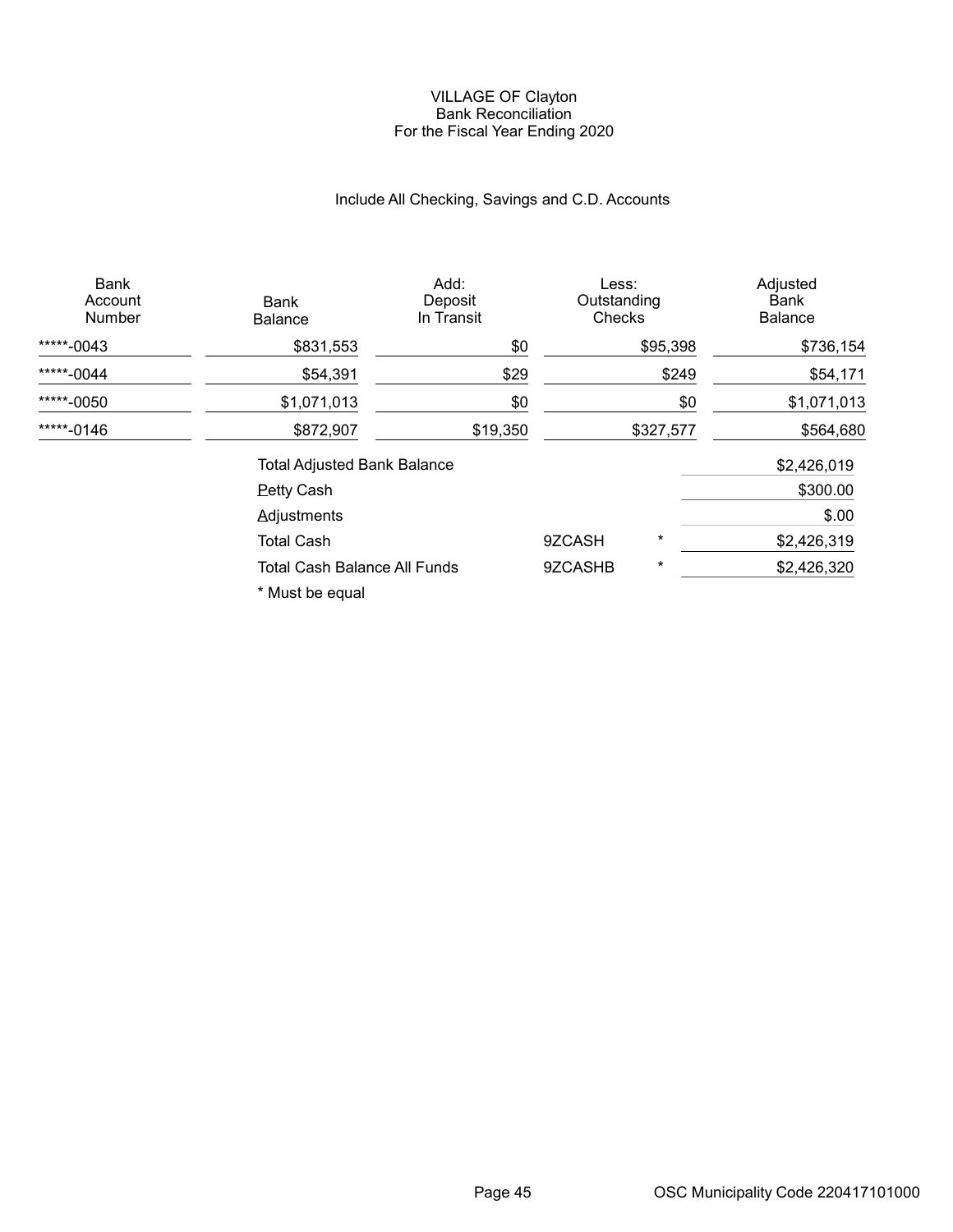## VILLAGE OF Clayton Local Government Questionnaire For the Fiscal Year Ending 2020

|                                                                                                                | Response |
|----------------------------------------------------------------------------------------------------------------|----------|
| 1) Does your municipality have a written procurement policy?                                                   | Yes      |
| 2) Have the financial statements for your municipality been independently audited?                             | No       |
| If not, are you planning on having an audit conducted?                                                         | Yes      |
| 3) Does your local government participate in an insurance pool with other local<br>governments?                | Yes      |
| 4) Does your local government participate in an investment pool with other local<br>governments?               | No       |
| 5) Does your municipality have a Length of Service Award Program (LOSAP)<br>for volunteer firefighters?        | No.      |
| 6) Does your municipality have a Capital Plan?                                                                 | Yes      |
| 7) Has your municipality prepared and documented a risk assessment plan?                                       | Yes      |
| If yes, has your municipality used the results to design the system of internal<br>controls?                   | Yes      |
| 8) Have you had a change in chief executive or chief fiscal officer during the last<br>year?                   | Yes      |
| 9) Has your Local Government adopted an investment policy as required by<br>General Municipal Law, Section 39? | Yes      |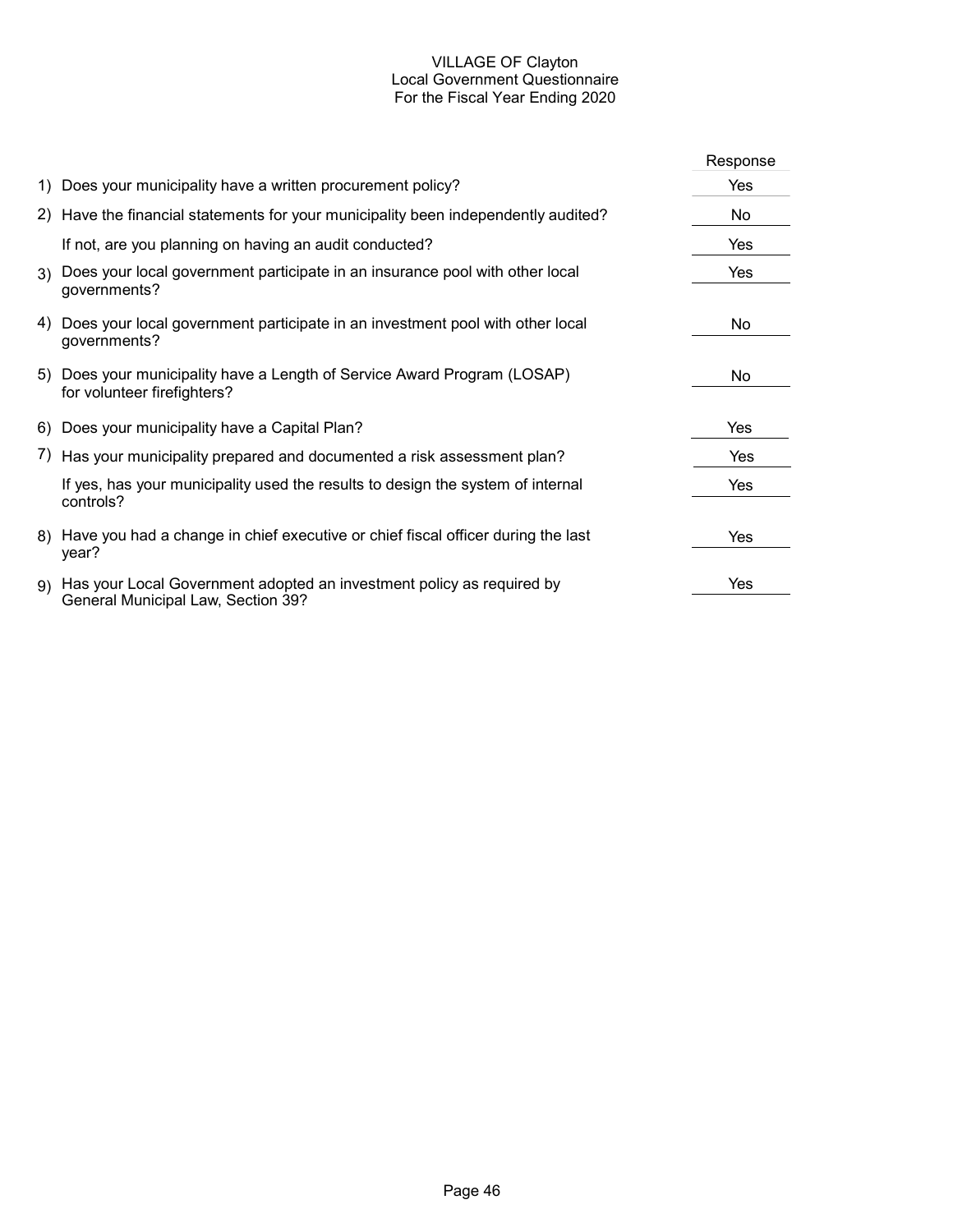## VILLAGE OF Clayton Employee and Retiree Benefits For the Fiscal Year Ending 2020

|                        | <b>Total Full Time Employees:</b>                                           | 20                                                 |                                              |                                              |               |
|------------------------|-----------------------------------------------------------------------------|----------------------------------------------------|----------------------------------------------|----------------------------------------------|---------------|
|                        | <b>Total Part Time Employees:</b>                                           | 17                                                 |                                              |                                              |               |
| <b>Account</b><br>Code | <b>Description</b>                                                          | <b>Total</b><br><b>Expenditures</b><br>(All Funds) | # of Full<br><b>Time</b><br><b>Employees</b> | # of Part<br><b>Time</b><br><b>Employees</b> | # of Retirees |
| 90108                  | <b>State Retirement System</b>                                              | \$146,116.00                                       | 20                                           | 5                                            |               |
| 90158                  | Police and Fire Retirement                                                  |                                                    |                                              |                                              |               |
| 90258                  | <b>Local Pension Fund</b>                                                   |                                                    |                                              |                                              |               |
| 90308                  | Social Security                                                             | \$75,587.00                                        | $\overline{20}$                              | 17                                           |               |
| 90408                  | <b>Worker's Compensation</b><br>Insurance                                   | \$109,935.00                                       | $\overline{20}$                              | 17                                           |               |
| 90458                  | Life Insurance                                                              |                                                    |                                              |                                              |               |
| 90508                  | Unemployment Insurance                                                      | \$32,963.00                                        |                                              | $\mathbf{1}$                                 |               |
| 90558                  | <b>Disability Insurance</b>                                                 | \$387.00                                           |                                              | $\mathbf{1}$                                 |               |
| 90608                  | <b>Hospital and Medical</b><br>(Dental) Insurance                           | \$301,571.00                                       | 17                                           |                                              |               |
| 90708                  | <b>Union Welfare Benefits</b>                                               |                                                    |                                              |                                              |               |
|                        | 90858 Supplemental Benefit Payment to<br><b>Disabled Fire Fighters</b>      |                                                    |                                              |                                              |               |
| 91890                  | <b>Other Employee Benefits</b>                                              | \$5,327.00                                         | 17                                           | 3                                            |               |
|                        | <b>Total</b>                                                                | \$671,886.00                                       |                                              |                                              |               |
|                        | <b>Computed Total From Financial</b><br>Section (comparative purposes only) | \$671,886.00                                       |                                              |                                              |               |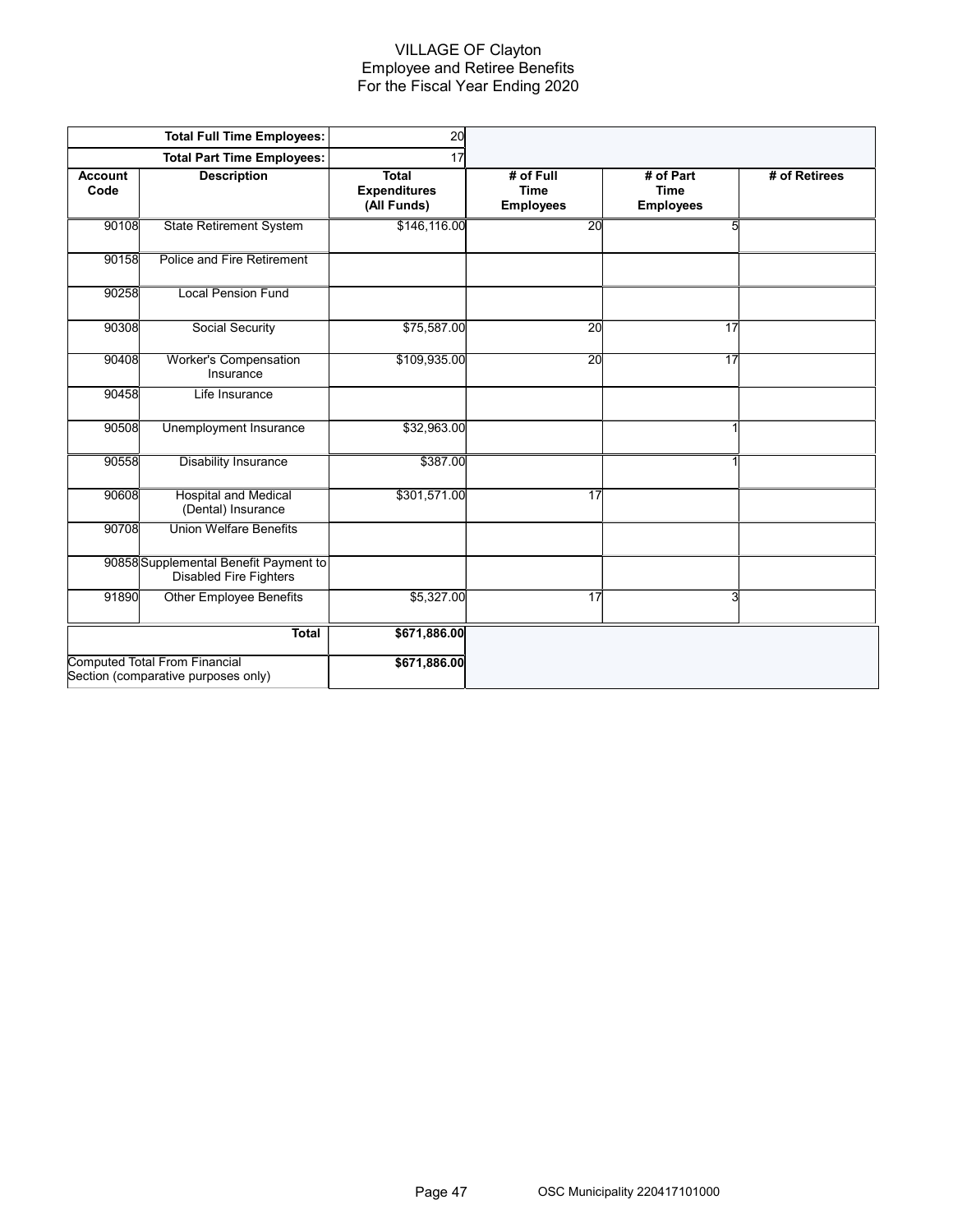#### VILLAGE OF Clayton Energy Costs and Consumption For the Fiscal Year Ending 2020

| <b>Energy Type</b> | <b>Total</b><br><b>Expenditures</b> | <b>Total Volume</b> | <b>Units Of</b><br><b>Measure</b> | <b>Alternative</b><br><b>Units Of</b><br><b>Measure</b> |
|--------------------|-------------------------------------|---------------------|-----------------------------------|---------------------------------------------------------|
| Gasoline           | \$14,974                            | 5,640               | qallons                           |                                                         |
| Diesel Fuel        | \$11,925                            | 5,140               | gallons                           |                                                         |
| Fuel Oil           | \$12,332                            | 6,145               | qallons                           |                                                         |
| Natural Gas        |                                     |                     | cubic feet                        |                                                         |
| Electricity        | \$47,556                            | 263,478             | kilowatt-hours                    |                                                         |
| Coal               |                                     |                     | tons                              |                                                         |
| Propane            | \$12,180                            | 5,167               | qallons                           |                                                         |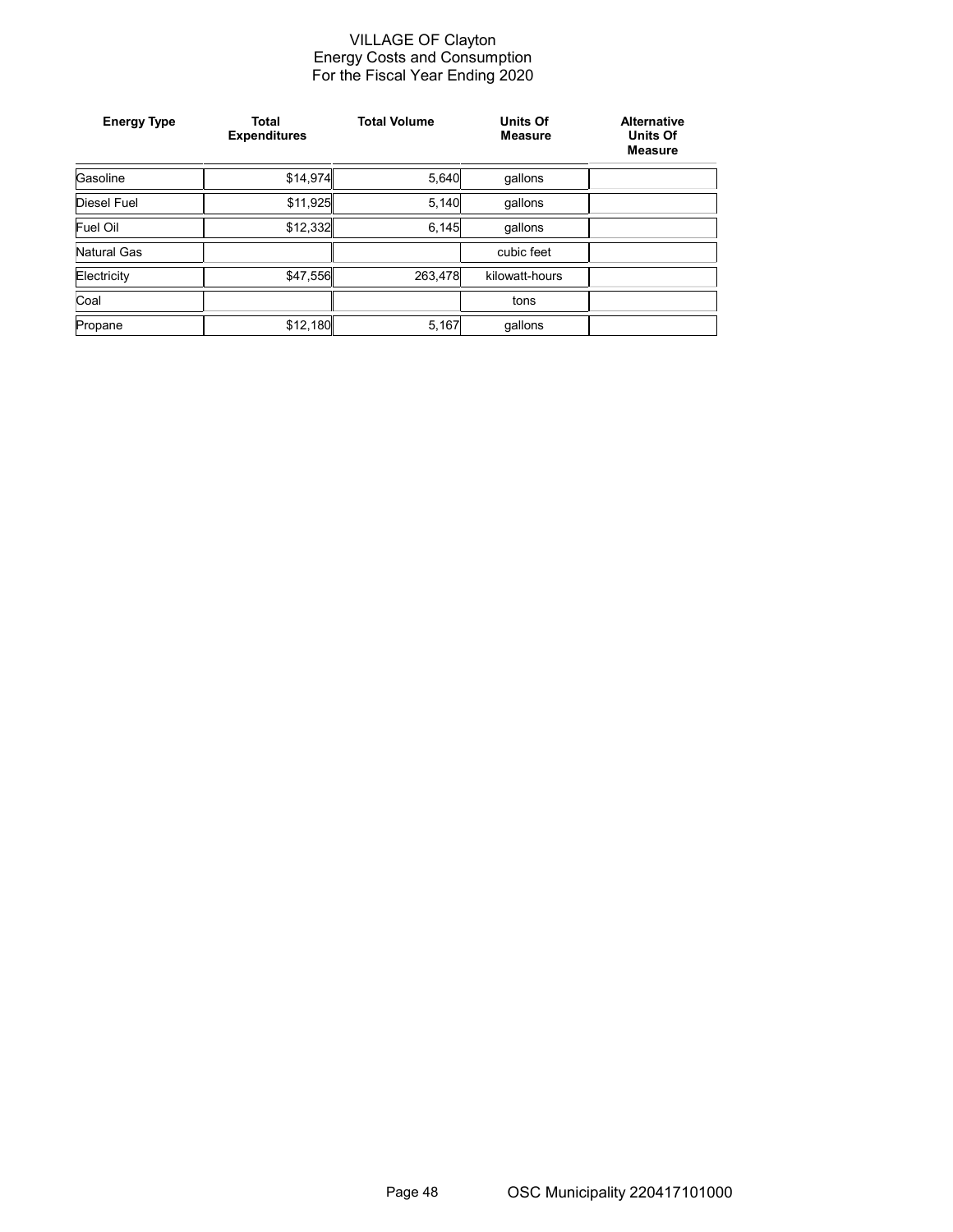## CERTIFICATION OF CHIEF FISCAL OFFICER

and filed by means of electronic data transmission. , hereby certify that I am the Chief Fiscal Officer of By entering the personal identification number assigned by the Office of the State Comptroller to me as the Village of Clayton **the interpret of Clayton** and that the information provided in the annual I, Alicia Dewey the Chief Fiscal Officer of the Village of Clayton , and adopted by me as annual financial report, I am evidencing my express intent to authenticate my certification of the my signature for use in conjunction with the filing of the Village of Clayton's , is TRUE and correct to the best of my knowledge and belief. financial report of the Village of Clayton **come that the fiscal year ended 05/31/2020** Village of Clayton's annual financial report for the fiscal year ended 05/31/2020

**EFPR Solutions Alicia Dewey** Alicia Dewey Name of Report Preparer if different than Chief Fiscal Officer

(585) 427-8900 Treasurer Telephone Number **Title** 

Name

425 Mary St., Clayton, NY 13624 Official Address

11/13/2020 (315) 686-5552 Date of Certification **Date of Certification** Official Telephone Number